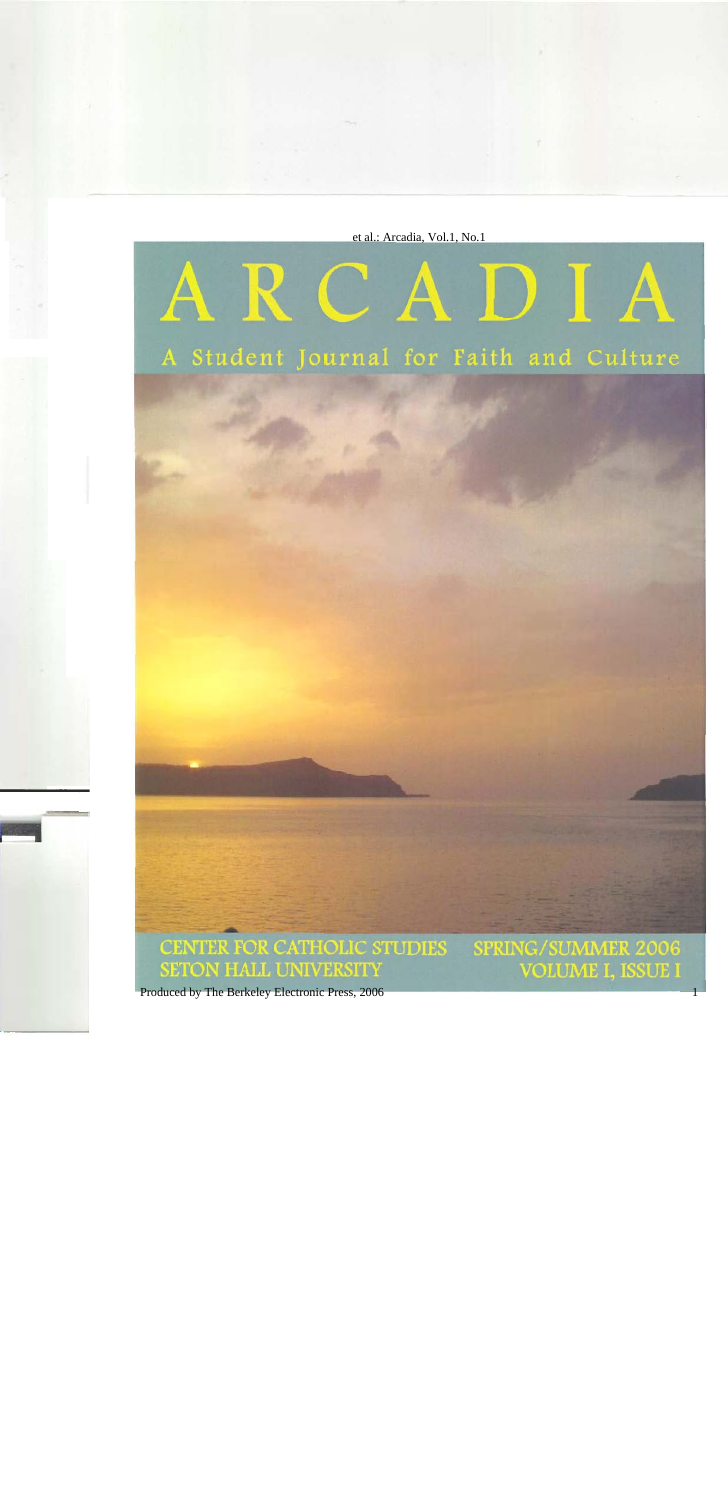#### $E$ D  $\mathbf{I}$ T O R I A L B O A R D

#### Elliot Guerra, Managing Editor

**FACULTY** Nancy Enright, Ph.D. Rev. Msgr. Richard Liddy, Ph.D. James McCartin, Ph.D.

**STUDENT** Meghan Conda Dorothy Krajewski Joseph W. McQuaide, IV

#### CENTER FOR CATHOLIC STUDIES

Seton Hall University 400 South Orange Avenue Fahy Hall, Room 318 South Orange, NJ 07079 Office Phone: (973) 761-9000 x2175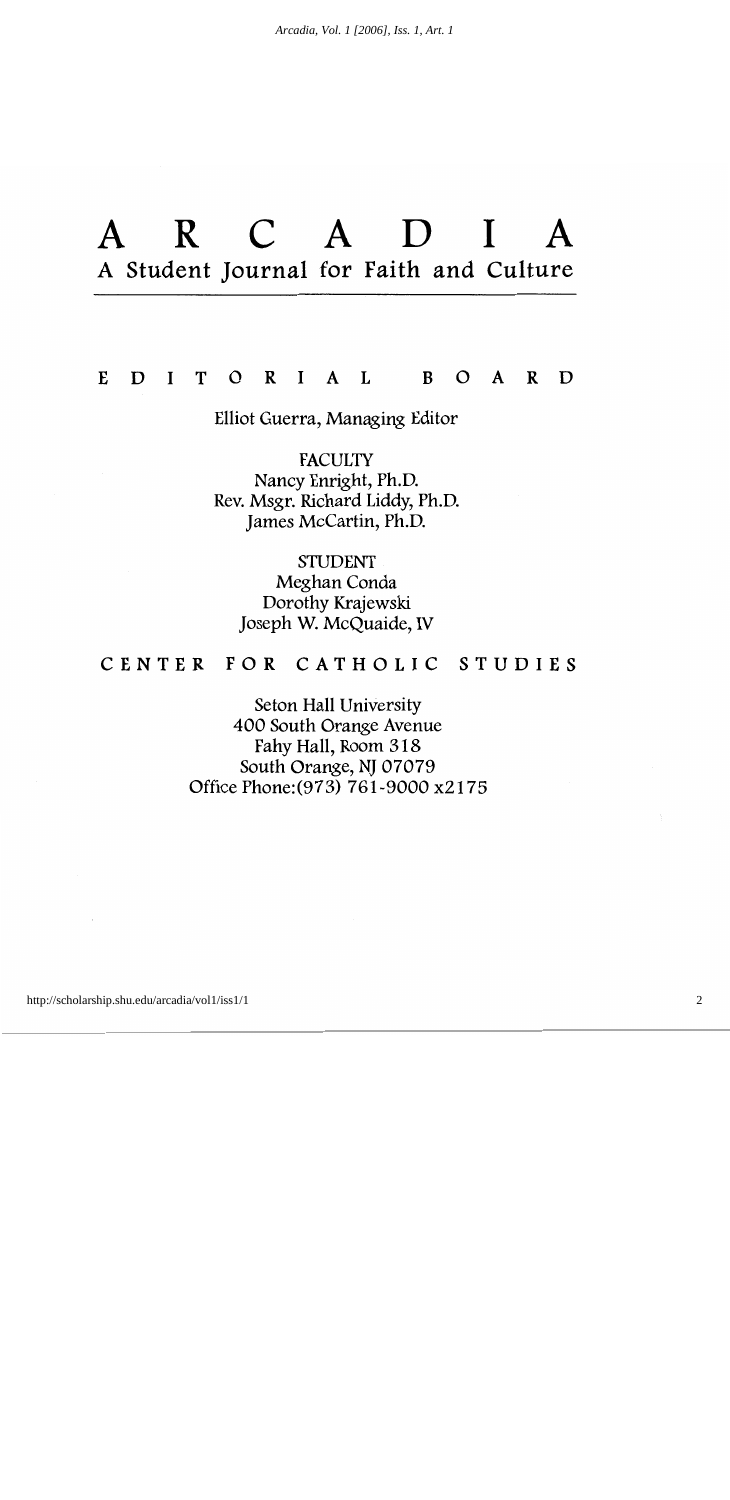# Volume I, Issue I

### SPRING/SUMMER 2006

# **CONTENTS**

| Present in Evelyn Waugh's                                                                         |  |
|---------------------------------------------------------------------------------------------------|--|
| Meghan Conda Reason, Love, and Contemplation as<br>Characters and the Salvific Role of the Virgin |  |
|                                                                                                   |  |
|                                                                                                   |  |
| Tom Nemecek Inspired by the Holy Spirit 37<br>Adapted from the Song, "Weeping Mother". 40         |  |
| Gabriel Rohaidy Ad Majorem Dei Gloriam  41                                                        |  |
|                                                                                                   |  |
| Daniel Lowery  Excerpts from the Oxford Journals  49                                              |  |
| Francis Tanczos Excerpts from the Oxford Journals  57                                             |  |

COVER ART: Edward Guetti. "Greek Sunset." Taken while on an Honors Program Study Abroad Trip; Summer, 2005.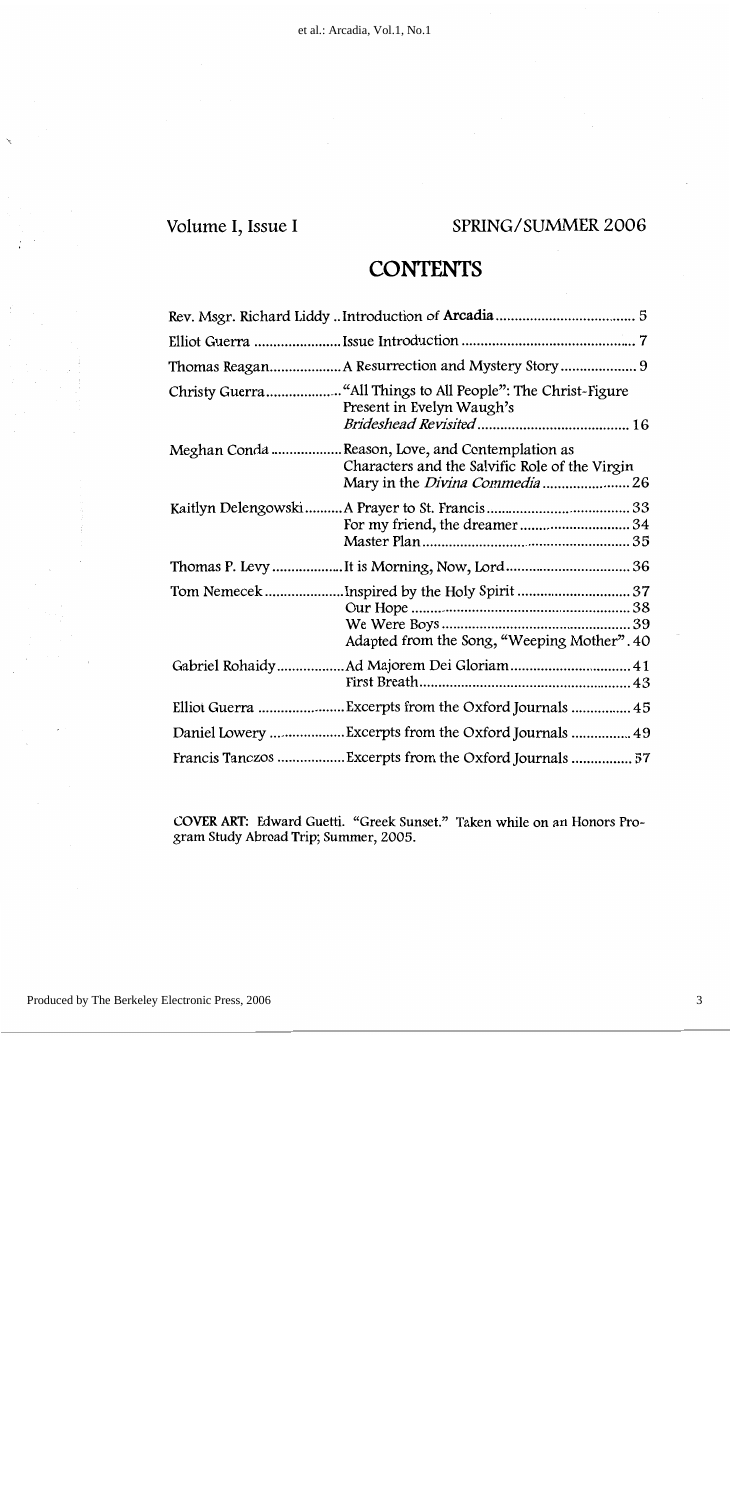# "ET IN ARCADIA EGO."

Arcadia - A Student Journal for Faith and Culture offers a vehicle where both undergraduates and graduates can contribute to the ongoing "dialogue between the Catholic tradition and all areas of contemporary culture." A project of the Center for Catholic Studies, Arcadia is edited by students and faculty of Seton Hall University, South Orange, NJ and is published bi-annually at the close of the Fall and Spring semesters.

 $\overline{4}$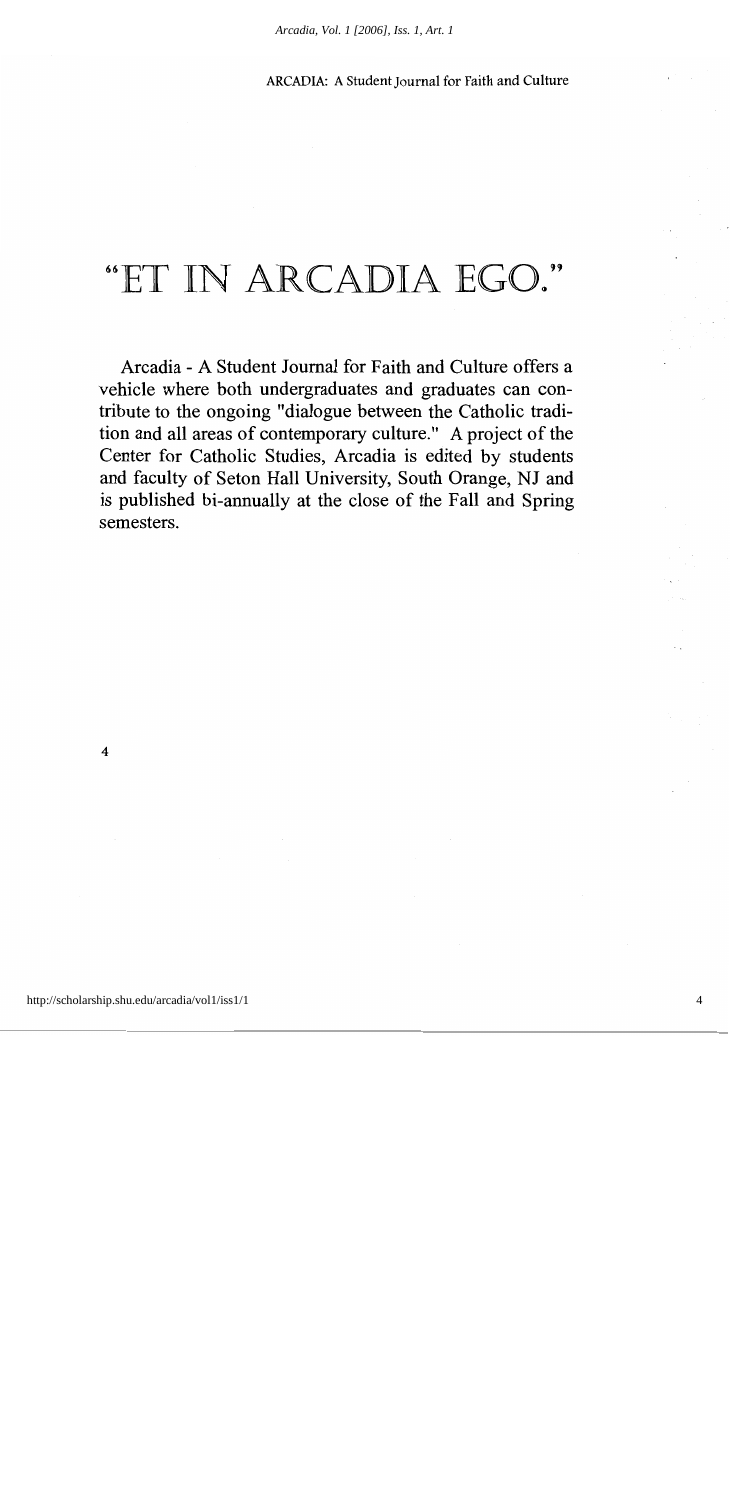#### Introduction

In the third book of his *Confessions*, Augustine of Hippo recounts his late teen-age years going to school in Carthage. "I came to Carthage, where a cauldron of illicit loves leapt and boiled about me. I was not yet in love, but I was in love with love." It was in Carthage that he developed a passion for stage plays, joined the cult of the Manichees, and began to study classical rhetoric. There, in the midst of his studies he came across a book that was to profoundly change the direction of his life.

> From the age of nineteen, having read in the school of rhetoric that book of Cicero's called *Hortensius*, I was influenced by such a great love of philosophy that I considered devoting myself to it at once.<sup>1</sup>

What the *Hortensius* represented for Augustine was the disinterested search for the truth, a desire that remained beneath the surface of his life during all his subsequent wanderings.

> Quite definitely it changed the direction of my mind...Suddenly all the vanity I had hoped in I saw as worthless, and with an incredible intensity of desire I longed after inward wisdom. I had begun that journey upwards by which I was to return to You...The one thing that delighted me in Cicero's exhortation was that I should love, and seek, and win, and hold, and embrace, not this or that philosophical school but Wisdom itself, whatever it might be.<sup>2</sup>

I evoke this image of Augustine at this initial publication of the Seton Hall student journal, Arcadia, because these essays represent steps in the journeys of our Seton Hall students, not in the year 380 but in the year 2006. And what I want to emphasize is that these are *their* journeys – not the journeys of their teachers or professors, or proponents of any party line.

And like the *Confessions* themselves, the underlying story is the encounter between personal journey and ancient faith. Such encounter is much deeper than any merely "nice" or "pleasant" dialogue. These essays represent "dialectic," that is, the back and forth of positions – and ultimately, the acceptance of a "word" that cuts more deeply than any two-edged sword. As Franz Kafka put it, we need writing that cuts to the core.

> If the book we are reading does not wake us, as with a fist hammering on our skull, why then do we read it? So that it shall make us happy? Good God, we should also be happy if we had no books, and such books as make us happy we could, if need be write ourselves....A book must be like an ice axe to break the sea frozen within us.<sup>3</sup>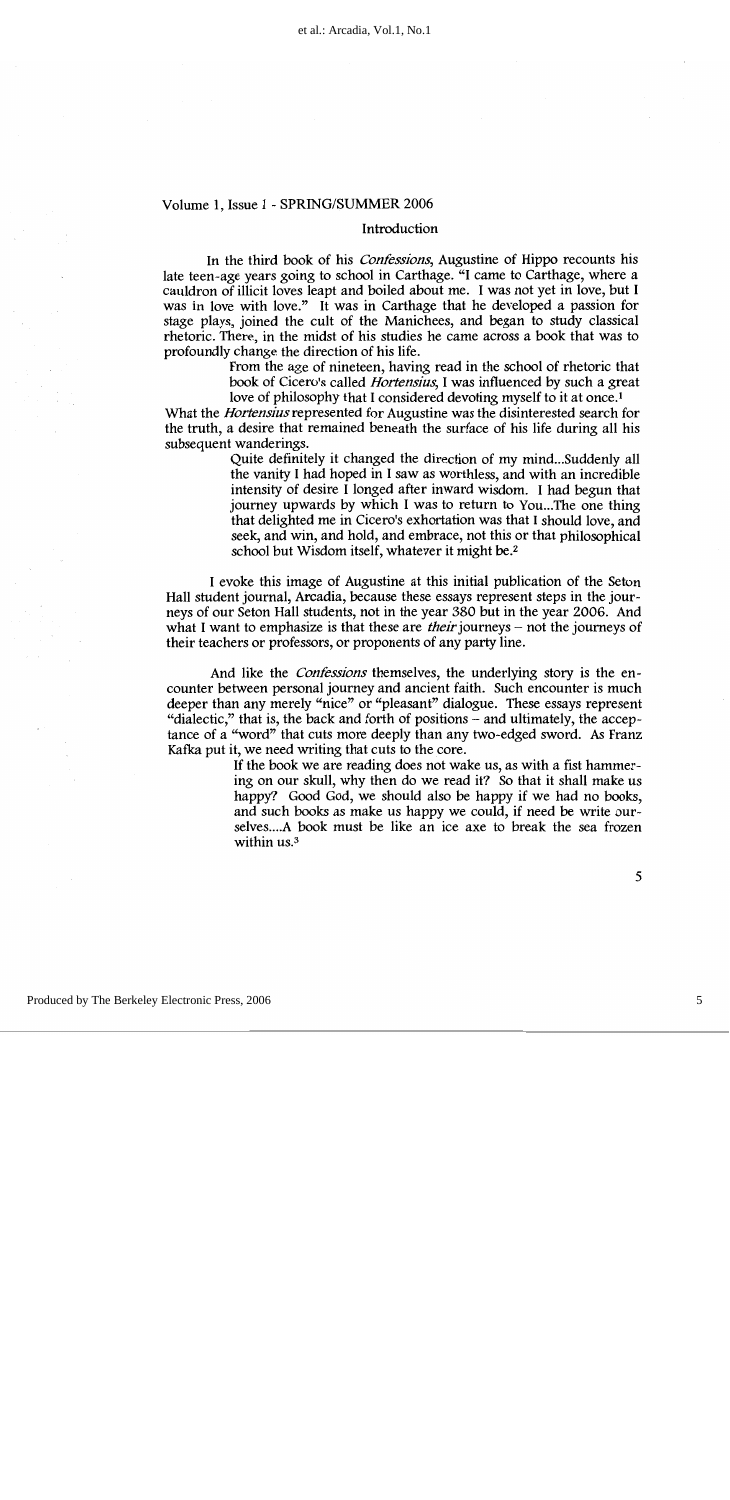Eventually, after many years of wandering, Augustine found another such book - that fateful day in the garden when, in response to the child's voice chanting "Tolle lege," "Pick up and read," he picked up and read Paul's Letter to the Romans. His life was never the same again. His words reveal the depth of that experience.

> Late have I loved Thee, O Beauty ever ancient, ever new; late have I loved Thee! For behold Thou wert within me, and I outside; and I sought Thee outside and in my unloveliness fell upon those lovely things that Thou hast made. Thou wert with me and I was not with Thee. I was kept from Thee by those things, yet had they not been in Thee, they would not have been at all. Thou didst call and cry to me and break open my deafness: and Thou didst send forth Thy beams and shine upon me and chase away my blindness; Thou didst breathe fragrance upon me, and I drew in my breath and do now pant for Thee: I tasted Thee, and now hunger and thirst for Thee: Thou didst touch me, and I have burned for Thy peace.<sup>4</sup>

It is a platitude to say that one learns by doing. We learn by expression. Arcadia is a celebration of student learning by expression. These poems, essays and artistic judgments are the expressions of the contemporary encounter of faith and culture in the lives of our Seton Hall students. Some have decided to explore their inherited religious faith. Others, increasingly, have experienced significant Augustine-like moments of change or transformation in their lives. No wonder they would want to explore in artistic language these significant moments that have changed their way of looking at the world.

Or, to take it from another perspective, Pascal has the Lord saying, "You would not be searching for me, if I had not already found you."

> Rev. Msgr. Richard M. Liddy, Ph.D. Director, Center for Catholic Studies

4. The Confessions, 10, 27.

<sup>1.</sup> On the Happy Life, 1, 4.

<sup>2.</sup> The Confessions of Saint Augustine, 3, 4. References to the Confessions are from the translation by F.J. Sheed, The Confessions of Saint Augustine, Books I-X (New York: Sheed and Ward, 1942).

<sup>3.</sup> From a letter Franz Kafka wrote at the age of 20, quoted in George Steiner, A Reader (Oxford: Oxford University Press, 1984) 36.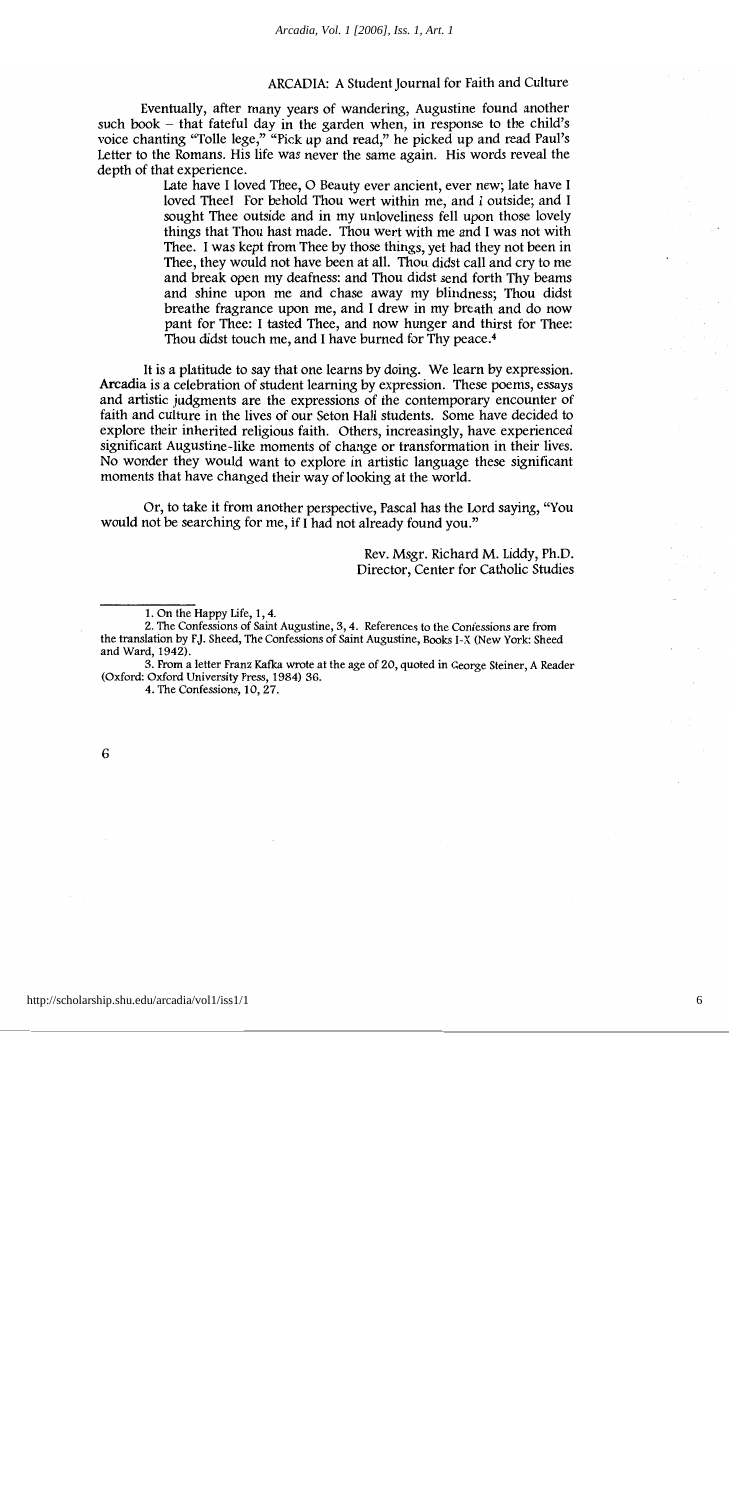#### **Issue Introduction**

Our journal's name, Arcadia, comes from the Latin phrase mysteriously written on a skull in the room of Sebastian Flyte, in Evelyn Waugh's Brideshead Revisited, "Et in Arcadia Ego."

Arcadia was a mythical place in Greece, often described in lush pastoral terms, an allegory for paradise. In Nicolas Poussin's pastoral paintings by the same name the phrase is translated, "I am also in Arcadia" or "I am even in Arcadia." Though Poussin's biographer Andre Felibien insists that the person in the tomb depicted was from Arcadia to suggest that the phrase, "Et in Arcadia" Ego," means "I too was once in Arcadia or paradise," we assume the latter is the translation that fit best with Waugh's use of the phrase.

At a glance the phrase seems perfectly postmodern, a testimonial to how we have all fallen from grace, but I would disagree. Augustine once wrote, "memory leads to hope." Remembering becomes a sacramental act, as we recall our past selves. I echo Pope Saint Leo the Great when he wrote:

> Realize, O Christian, your dignity. Once made a 'partaker in the divine nature,' do not return to your former baseness by a life unworthy lof that dignity. Remember whose head it is and whose body of which you constitute a 'member'. Recall how you had been wrested 'from the power of darkness and brought into the light of the kingdom' of God<sup>1</sup>

What follows is a journey, the kind that becomes a pilgrimage; a conversation, the type that becomes liturgical; and a recollection, that becomes worship. Walt Whitman wrote of this conversation, one that crosses, races, countries, age and time itself. "Others the same—others who look back on me, because I look'd forward to them;"<sup>2</sup> how true.

Cardinal Newman believed that the ideal university would have no teachers. Students would conduct and lead discussions on their readings. Perhaps that idea is closer than ever. After months of scrambled work, patience, prayers and sweat this small, curious volume appears. What persists is a dialogue. A dialogue forged from questioning, experiencing and its fruit: understanding. Relationships make that understanding possible, whether student to student, teacher to student and most frequently student to him or herself.

So I find it fitting that in this, our inaugural issue, we have writings, academic and personal, poetic and prayerful, of students asking those essential

 $\overline{7}$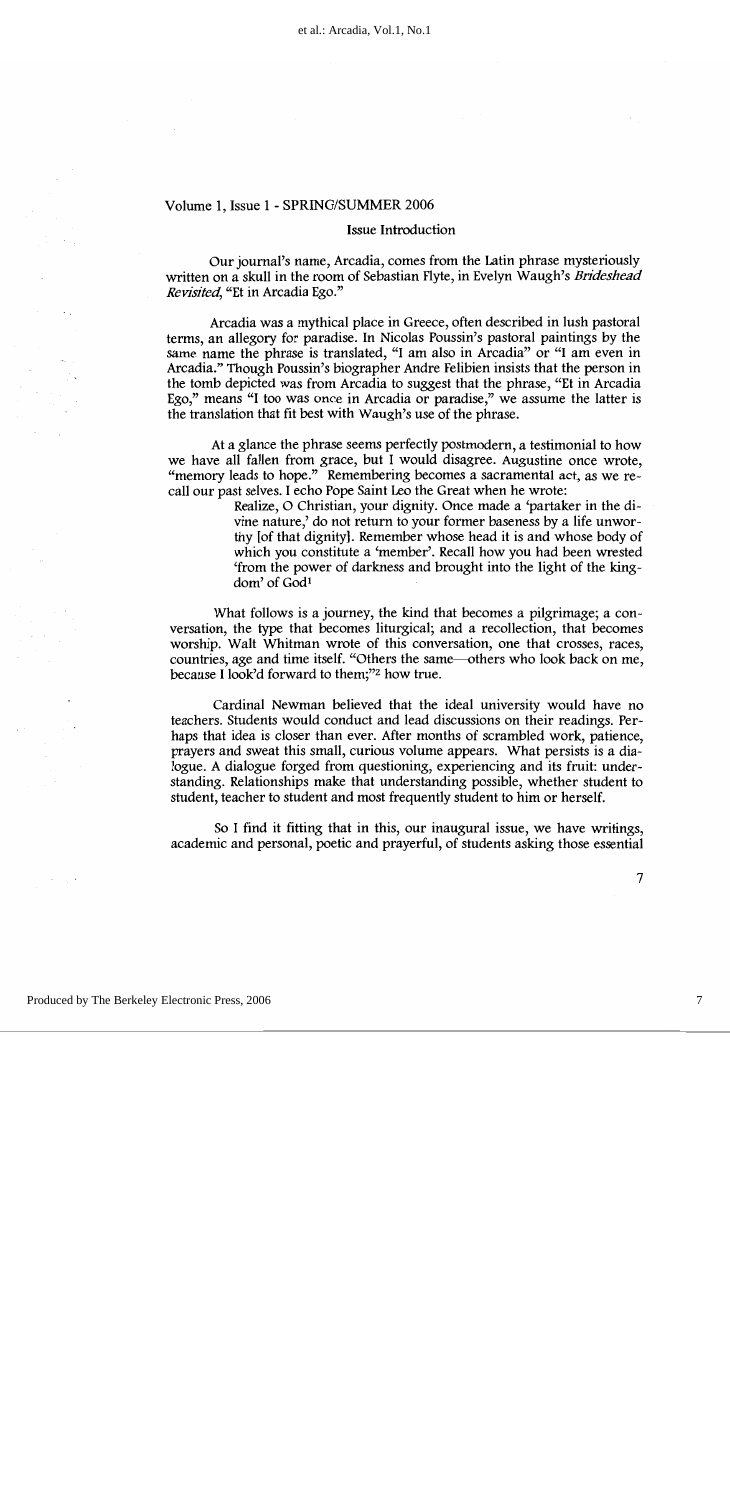questions. Questions that any pilgrim would seemingly ask: Where am I going? How should I get there? Also, there seems to be a sense that these students also declare something, as if to tell their readers, that I too hope, I too learn, love and dream; I too was once in Arcadia.

> **Elliot Guerra** Managing Editor, ARCADIA

<sup>1.</sup> Pope St. Leo the Great, Collected Sermons. Sermon 21

<sup>2.</sup> Walt Whitman, "Crossing Brooklyn Ferry". The Complete Poems of Walt Whitman. Ed. Francis Murphy. Penguin, London: 1977.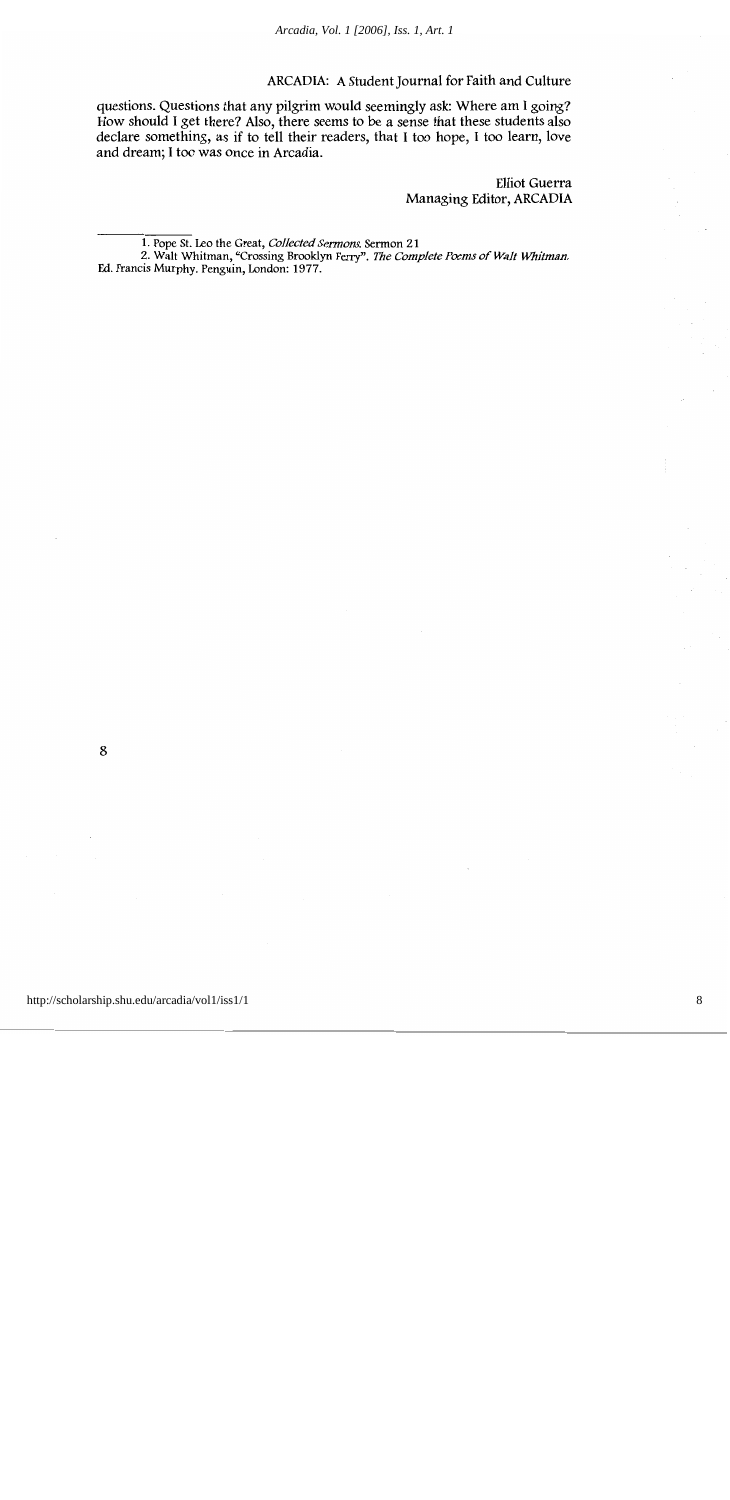#### Resurrection and Mystery Story Thomas Reagan

Writing is more than just putting a series of words on a page. Something amazing occurs when an individual takes his own thoughts, theories, stories, or feelings and puts them on paper. Suddenly a deeply personal individual thought is recorded and available for any literate human being to experience. Ron Hansen, author of A Stay Against Confusion, realized the power of writing at a young age and his passion for the art form only increased as he grew older. More than an autobiography, more than a fiction writer's tutorial, A Stay Against Confusion, provides the image of a complete person. The book is a deeply personal reflection on faith and writing, detailing how the two collide in Hansen's world. Hansen uses writing to not only grow in his faith but also to use it as a way to hold spiritual "conversation."

Exploring Hansen's works is to explore his faith. He describes his technique for spiritual growth saying, "I'm much more likely to meditate on a scriptural passage and try to imagine myself within the scene, rather than to look for the silence inside."<sup>1</sup> He sees himself in the scripture and is using these passages to understand what his relationship with God should consist of and how he can come to terms with his own faith. Considering his technique of spiritual learning, it is no surprise that Hansen's spiritual growth can be seen in his work.

To understand Hansen's perspectives on writing one must travel back to the event that gave him the inspiration to become a writer. In the essay, "Faith" and Fiction," Hansen describes the grade school experience of putting on a Christmas play as his first time his passion for writing was ignited. As he grew up attending Catholic school, much of Hansen's early life was intertwined with God, he did not have an option at that point to accept or deny the faith. When it came time to cast the play, he was left out, so his Dominican teacher, Sister Martha bestowed on him the part of Saint Luke, the narrator. Since the role had more lines than any of the other parts, young Hansen felt his classmates looking at him enviously and his parents looking at him proudly. When reciting the lines in the play, he did not know the meaning of some words but he was mystified by the power they conveyed. Hansen goes onto describe this event as his "first impulse to be a fiction writer."<sup>2</sup>

Being cast as Luke for the play was a fair assessment of his future writing style as Hansen described Luke's gospel as "a fusion of faith and historical narrative,"<sup>3</sup> eerily similar to Hansen's work, *Mariette in Ecstasy*. Melding the historical writings of Saint Therese de Lisieux's *Story of a Soul*, and the religious meaning of a woman dealing with her love for her Lord, it is apparent the influence of Luke's gospel.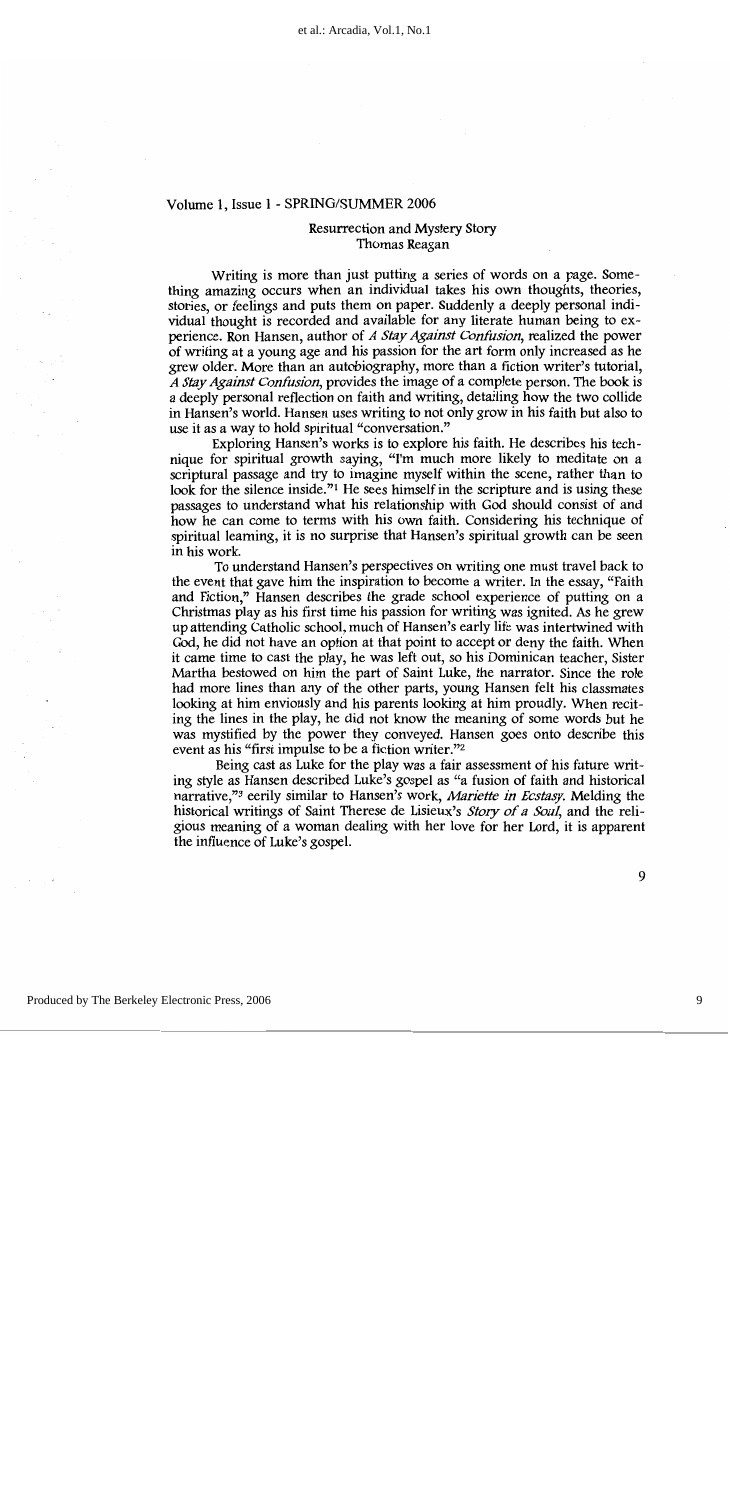Ron Hansen later accounts a time in his childhood when he was influenced to be a writer, this situation also linked to the gospel. Hansen discusses being excited when he remembered the story of Jesus healing the blind man and also being taken back by the larger than life ritual of the Mass. From a young age, the excitement of his senses and the faith's concept of seeing God in all things captivated him. He liked the storytelling that was used and the universality of the message. The collection of people all following along in unison, feeling and experiencing the same thing was etched in his mind from an early age and this feeling has never left him. As a young author though, Hansen showed a less polished more immature style that would "alter facts that seemed" imposed and arbitrary, to intensify scenes and situations with additions and falsifications, and to ameliorate the dull slack commodities of experience with the zest of the wildest imaginings."<sup>4</sup> This is a common tactic used by younger writers, which in effect, turns up the action and tunes out the meaning. Ron was exploring the bounds of his imagination with a youthful curiosity. When one is young there is a feeling of anything is possible. Experience, hard work, depression, insecurity, these are the things that come later in life and put a cap on that limitless spectrum we once viewed.

Another important religious turning point in Hansen's life was when he first received the Eucharist. At the age of eight when he made his first communion, Hansen was unsure what type of transformation he would go under as he was able to receive the body and blood of Christ. After receiving Communion for the first time he was almost disappointed to find that he felt pretty much like he did the ten minutes before he received it. He did feel like he was close to Jesus after the experience though and that was a soul warming experience that he treasured. Clearly his first Communion had an impact because in the sixth grade Hansen became an altar boy. He found this to be very stressful as he always was in awe of the church ceremony and now he became part of it, an integral part. This was the first time Hansen was able to observe the mystery of Christ's body and blood in such a close proximity. He remained a little skeptical about the wine and water going under any transformation but he still had the feeling that if Jesus was there you would not want to disobey what was happening. Mass become more and more of an integral part in Hansen's life as he describes it saying, "In fact, it came to seem there was a hole in the day when, on vacation or for some other reason, we did not go to church."<sup>5</sup> What Hansen questioned in his days as an altar boy must have hung over his head. In the essay, "Eucharist," Hansen goes into great detail about what Jesus did for his Last Supper and why we have the Eucharistic traditions that we do. Yet again, the spiritual conversation that he needed to have with God plays itself out in front of our own eves.

We can follow the maturation of Hansen through his writing. His first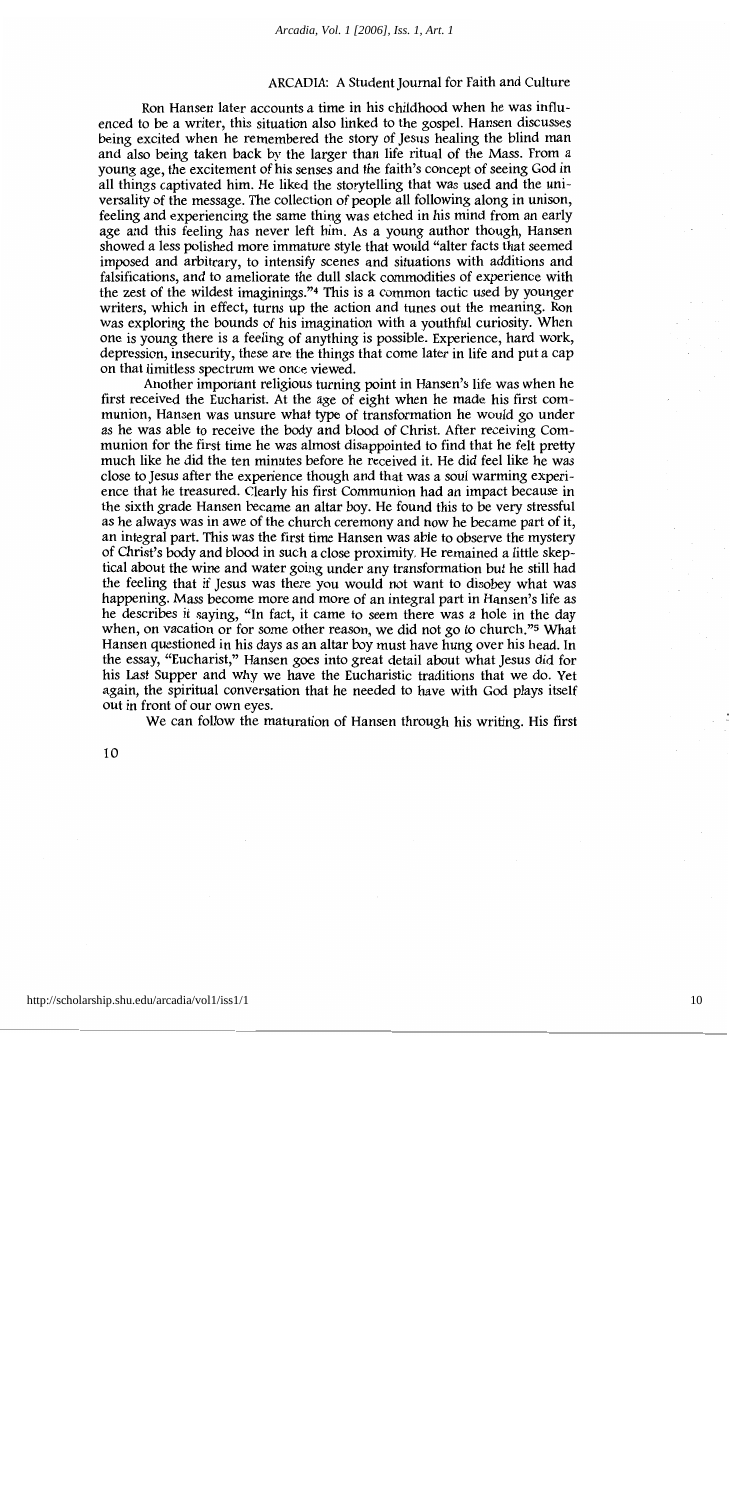book, Desperadoes, was not a work backed by Hansen's faith. He makes a comment that it offers a biblical like "Crime does not pay"<sup>6</sup> type of message but then again so does an episode of *Dragnet* and calling that a religious piece would be a stretch. This was merely Hansen doing as he did when he was a six year-old boy and taking an exciting topic and jazzing it up. In a radio interview from 1983 Hansen speaks about growing up in the Midwest and his childhood curiosity about the territory near him called "Devil's Sled" where lesse was rumored to have visited.<sup>7</sup> Hansen once spoke about how fiction authors avoid religious themes, not because they are afraid their book will not sell but instead, "There's a fugitive quality to our lives."<sup>8</sup> This may be a good explanation of why he wrote his first book as a typical Western despite people telling him he was too talented to tackle a by-the-numbers genre which Westerns had become.

Hansen's second novel, The Assassination of Jesse James by the Coward Robert Ford, was a turning point in his writing and would show his growth personally, artistically and spiritually. He seemed to recognize that idea of self sacrifice more, embraced the fact that there may be parts of the book that are not action packed. You can see the logical progression from one book to the next and it was almost like Hansen realized, through his own spiritual growth, that these historical "bad boys" deep down had a lot to do with his own faith. The parallel can be seen in the most basic of summaries as Jesse James is killed by Bob Ford, a man who betrays Jesse in order to "even the score." Slowly the ideas of sin were creeping out of the shadows and becoming more prevalent in Hansen's books. With intentions of incorporating his faith into the book The Assassination of Jesse James by the Coward Robert Ford, Hansen scratched the surface but never dug deep. We see him in a transition period in his life, recognizing things such as sin, but being unable to really figure out the message he was trying to convey. These factors led to the book being received as a Western, just like his "to the point" Desperadoes.

However, Mariette in Ecstasy, Hansen's third novel, serves a milemarker on his road to maturing and coming to grips with his faith. The book, about a seventeen-year-old girl, Mariette, who joins the Covenant of Our Lady of Sorrows and on Christmas is given the stigmata, is clearly much more direct in its religious subtext. The doubts and confusion that Mariette endures is a parable for anyone who must face their faith head-on. Writing this novel may have been Hansen's way to really dispel all the uncertainty he, to carefully sort through and make sense of it all. As an author, Hansen's first instinct, when faced with internal conflict, is to work it out on paper. In the LA Times review of his third book then commented "(Hansen's) personality vanishes into those of his characters."<sup>9</sup> It is clear to see the author in the work, with startling detail throughout the 192 page novel, that Hansen may be intertwining his experi-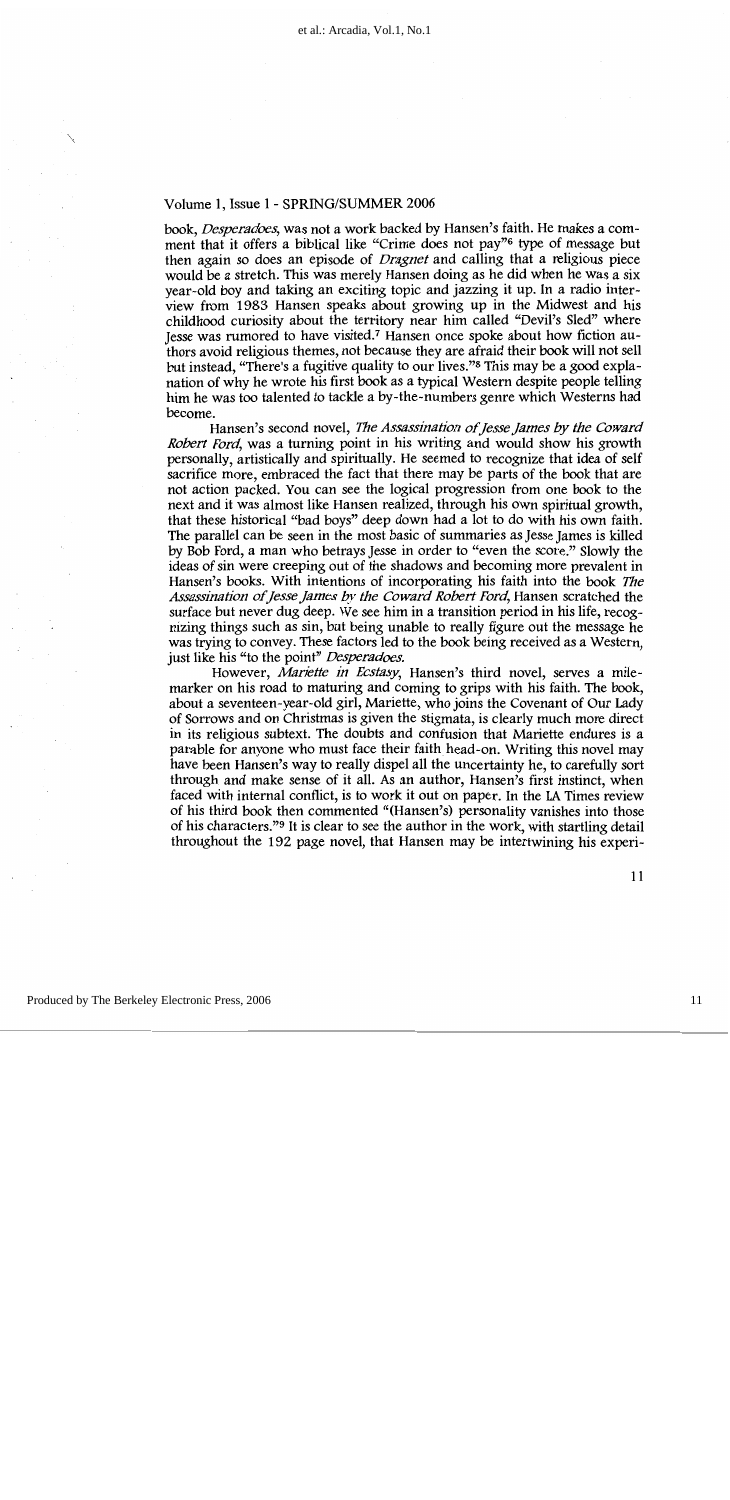ences with those of St. Therese Lisieux. The transformation of Hansen as a person of faith can be seen in drawing a parallel between his former self, member in the Christmas play, to the older more spiritually mature writer of *Mariette in Ecstasy*. When reading as the narrator in the Christmas play, Hansen realizes the power of the words he is speaking but did not yet have the understanding that is required to have a full transformation. When writing *Mariette in Ec*stasy, Hansen described how he was "cribbing and stealing from hundreds of sources"<sup>10</sup>, his intense interest in the subject far surpassed just being able to pronounce all the words in one page of narrations. Those words of passion suddenly became a code that needed to be cracked. It was deeper than words on paper, something that only extensive research could bring clarity to. This research is a "continual self-sacrifice, a continual extinction of personality,"<sup>11</sup> this sacrifice is a pillar of the Christian faith. At the same time you see the influence that the Gospel of Luke had on the book, most adequately described by the New York Times' Book Review, "one need hardly be familiar with that church's teachings to be moved and amazed by this fable."<sup>12</sup> Hansen realized that no matter what point must be conveyed, it may be better the message gets out rather than every fact being truthfully documented with crime scene like precision. He comments, looking back on the writing, that he modeled the book in the style "that seemed tailored to contemporary tastes but those that were unfashionable, refractory, insubordinate, that seem the products not of a market analysis but of a writer's private obsession."<sup>13</sup> This was Hansen breaking away from the usual Christian writer tactics of being "conformist, highminded, and pure."<sup>14</sup> Doing that would not have allowed him to grow it would simply be a recitation of others beliefs. He wasn't setting out to create propaganda; he was exploring his religion, most specifically relationships with the Lord. Hansen echoes the statement when speaking on *Mariette in Ecstasy*, and comments, "We are challenged, In Jesus' parables, to figure out how we are like wheat sown in a field, or lost sheep, or mustard seed, or the evil tenants of a householder's vineyard, and in the hard exercise of interpretation we imitate and make present again the graced interaction between the human and the divine."15

Yet another reason why Hansen had this passion to write can be seen in the most basic story of creation. God fashioned man with his own hands in his likeness. On an infinitely smaller scale, this is what Hansen is doing with his writing. After seeing the beauty God has created in everything, including nature and man, one cannot help but be inspired. Exclaiming, "Everything is permeated with the grandeur of God."<sup>16</sup> Hansen is in awe of this larger than life thought. There is a need to emulate that creation, one way to do this is through child birth but it also can be seen through the creation of literature. Hansen, even as a young boy, yearned to create something with which people would be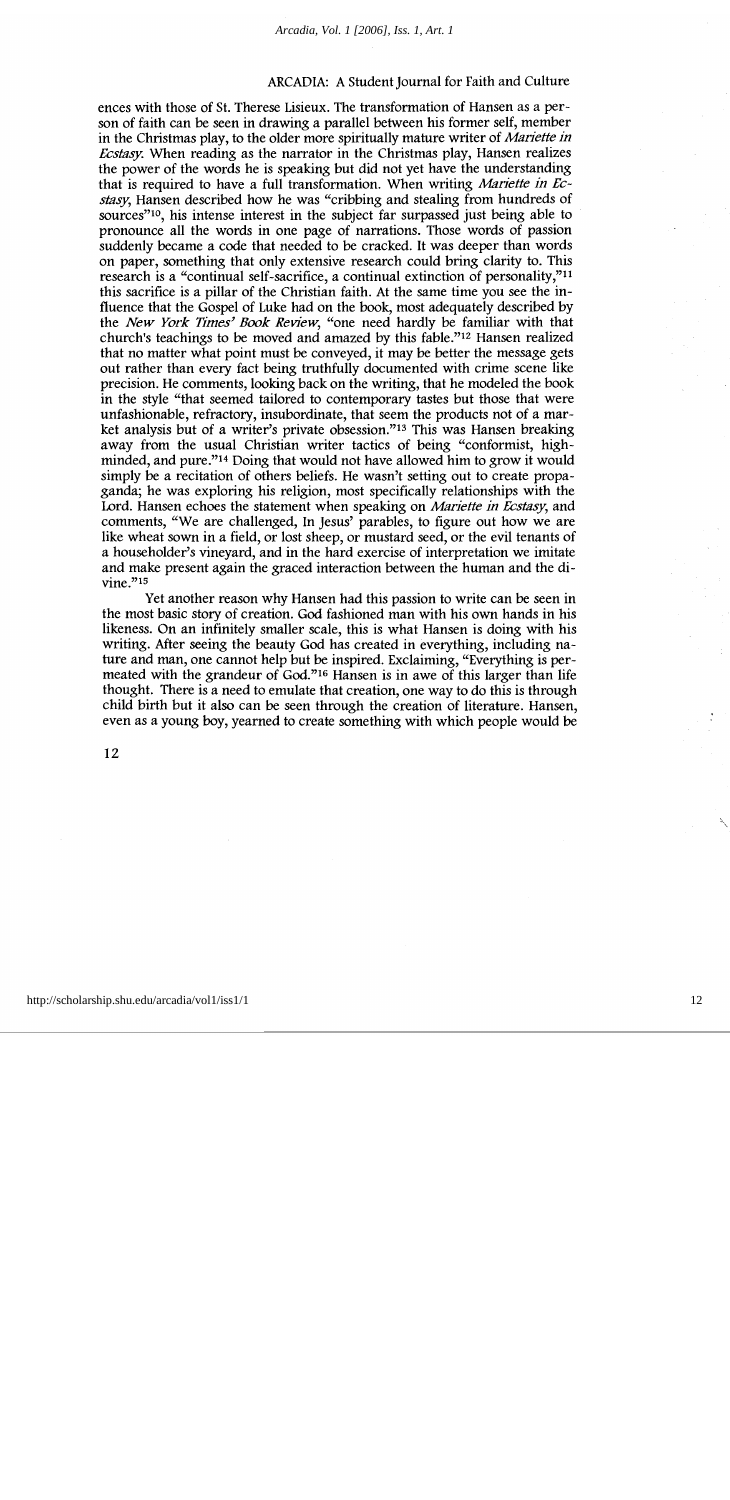in awe. This is also a topic that Hansen is passionate about in his writing. He finds it important to express humility. Nearly all of the reviews of Mariette in *Ecstasy*, comment on its extreme attention to detail and this attention to detail is brought about by the inspiration Hansen sees. The world to him is so grand that "(he) can only see four shades of green, whereas (he) know(s) there are seventeen shades of green out there."17 Its that type of humility that he tries to present in his novels. With the more detail, increasingly awe inspiring the work becomes. This also places boundaries on his writing people only want to hear about the "four shades of green" if they don't have the true God-like love to appreciate all "seventeen shades."

Atticus, Hansen's fourth novel, continues logically on, the next step: to understand his faith and converse personally with the Lord. While Mariette in Ecstasy focused on the topic of passion for the Lord, Scott Sawyer comments that *Atticus* revolves around man's longing for God's limitless unconditional love.<sup>18</sup> When writing the book Hansen admits that he was strongly gripped by an old quote that he could not manage to forget that said, "When you're far from God, guess who moved?"<sup>19</sup> Atticus, is a very different book in which Hansen may be trying to answer some of his own spiritual questions. He names all the lowest points in his life as the times he was farthest away from God and so the creation of *Atticus* may have been a way to figure out why he strays, and then how he returns back to the Lord.

Everything Hansen writes is, in one way or another, created to be conversation with God. He comments, "I think God intends for our fiction to work on people the same way Scripture does."<sup>20</sup> He sees his writing as a way to take that which he has learned from God and pass it to the masses. Like any other conversation, though, many times it is required to question the other person, as we live in a "I have to see it to believe it world" and the spoken promise is taken with a grain of salt. Just as Leonardo da Vinci allowed his conversation with God to be reflected in his painting of The Last Supper, Ron Hansen used Atticus as his conversation. Hansen continues on the subject saying, "We're cocreators in a lot of ways, and what God relishes most about us is our creative freedom."<sup>21</sup> In an essence, this is how Hansen is showing God, his thoughts in a pure format. He is taking his writing and in a loving way, by utilizing the creative freedom God gave him, he is asking questions and maturing in his relationship with the Lord. Hansen was writing even when he wasn't making money or when he was not getting published and despite the commercial rejection of his work he still described himself as satisfied.

Hansen has been inspired by other's works on religious literature, taking what he felt were some of the most important pieces of faith based fiction. One major influence was the poetry of Gerard Manley Hopkins. Hansen fell in love with Hopkins' "attention to the material world" and also his "sense of lan-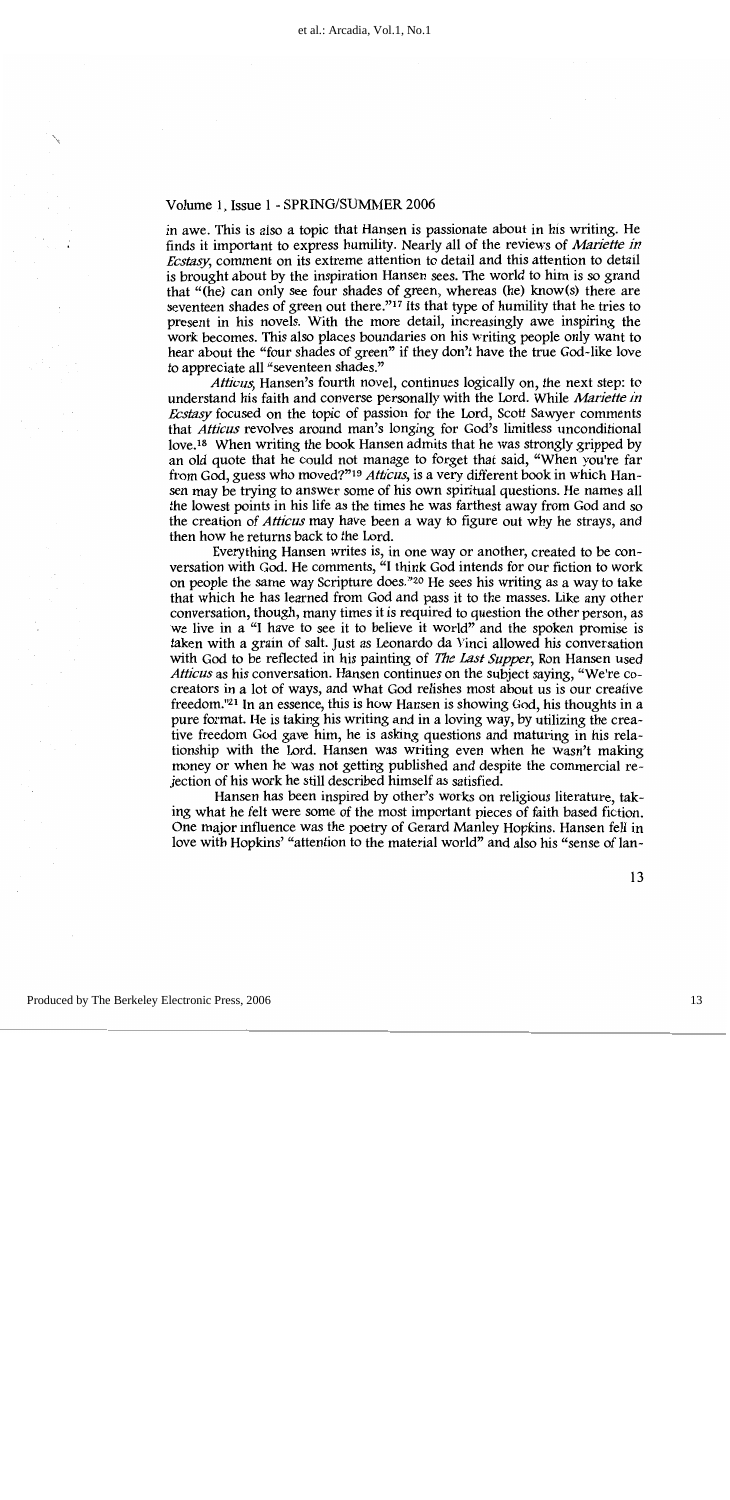guage."<sup>22</sup> As in the controversy Hansen felt with *Atticus*, Hopkins too experienced a similar resistance. Many of Hopkins' poems were not published during his lifetime because of the fact that they were too controversial. Of course times are different now and Hansen once commented, even on his controversial books, "the book would get published somewhere, even if it were a small press.<sup> $723$ </sup> This disregard of the business side shows that writing is something Hansen has to do to increase his faith and if it will be accepted is just an afterthought.

Not only religious figures were an inspiration to Hansen's writing and Faith. In his A Stay Against Confusion, there is an essay titled "A Nineteenth" Century Man," about Hansen's Grandfather Salvador. Much like the scripture parables Hansen read as a child, the importance of Salvador's stories "was not their truthfulness, after all, but their hidden wisdom about a hazardous world.<sup>724</sup> This man was almost like a Jesse James, legendary figure to Ron. The inspiration of the stories that his grandfather told him impacted Hansen far after the passing of Salvador. "He is half of Emmett Dalton in Desperadoes, there are hints of him in Frank and Jesse in my book about the James gang and he is as much Atticus Cody as any man I've ever met."25 Hansen recalls at the end of the essay. Clearly this was a man whose determination and faith touched Hansen at a young age and was very integral in forming who Ron is today. One can hypothesize that the repeated characterization of Salvador in his books, that Hansen is still working out things with the passing of his grandfather and trying to understand the man he truly was.

To follow the progression of Hansen as a writer is to follow a man on a spiritual journey. From the early stories of being introduced into the faith and being excited by its promise, to the later mature conversations and lamentations with God, one can see the changes that transpired. Hansen sums it up best in a 1996 interview when he says, "You look for ways that you're touched, and you write about those things. You write about your nightmares. It's the things that shake us up and transport us that I think God wants us to pay attention  $\mu$ .  $\frac{1}{26}$ .

<sup>1.</sup> Sawyer, Scott. "Puzzling the Graced Occasions: An Interview with Ron Hansen." Fall 1996. 4/1/05. http://www.leaderu.com/marshill/mhr06/hansen1.html

<sup>2.</sup> Hansen, Ron. A Stay Against Confusion. New York, NY: Perennial. 2002 pg 19

<sup>3.</sup> ibid.

<sup>4.</sup> ibid., xiv.

<sup>5.</sup> ibid., xiv.

<sup>6.</sup> ibid.

<sup>7.</sup> Wired Books 1983 Inteview with Ron Hansen. Conducted By Don Swaim for wiredbooks.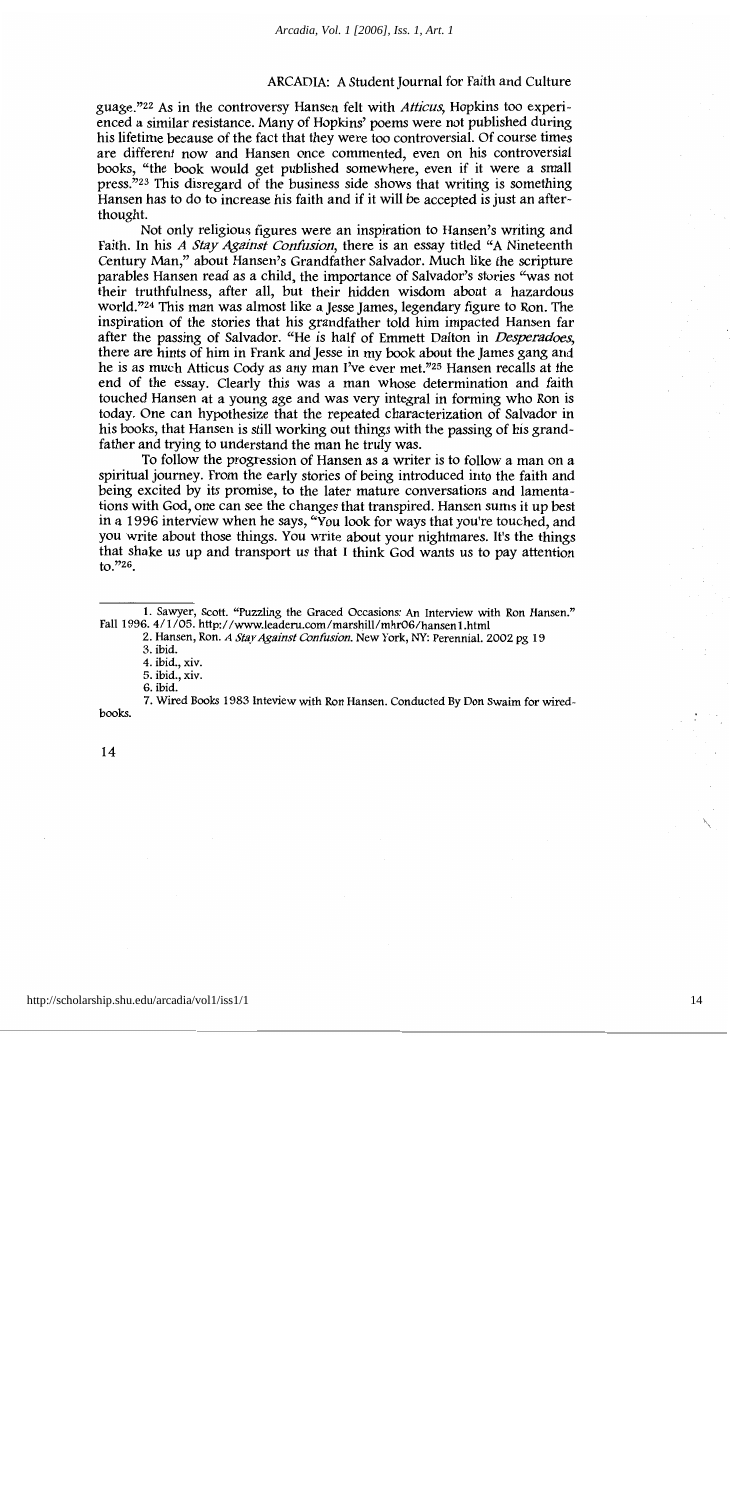8. Sawyer, Scott. "Puzzling the Graced Occasions: An Interview with Ron Hansen." Fall 1996. 4/1/05. http://www.leaderu.com/marshill/mhr06/hansen1.html

9. Nebraska Center for Writers: What the Critics Say about Ron Hansen. 2001. 4/01/05. http://mockingbird.creighton.edu/NCW/hanscrit.htm

10. Hansen, Ron. A Stay Against Confusion. New York, NY: Perennial. 2002. pg 9 11. ibid., 6

12. Nebraska Center for Writers: What the Critics Say about Ron Hansen. 2001. 4/01/05. http://mockingbird.creighton.edu/NCW/hanscrit.htm

13. Hansen, Ron. A Stay Against Confusion. New York, NY: Perennial. 2002. pg 9-10 14. ibid., 10

15. ibid., 12

16. Sawyer, Scott. "Puzzling the Graced Occasions: An Interview with Ron Hansen." Fall 1996. 4/1/05. http://www.leaderu.com/marshill/mhr06/hansen1.html

17. ibid.

18. ibid.

19. ibid.

20. ibid.

21. ibid.

22. ibid.

23. Hansen, Ron. "A Stay Against Confusion." New York, NY: Perennial. 2002 pg 9

24. ibid., 54

25. ibid., 56

26. Sawyer, Scott. "Puzzling the Graced Occasions: An Interview with Ron Hansen." Fall 1996. 4/1/05. http://www.leaderu.com/marshill/mhr06/hansen1.html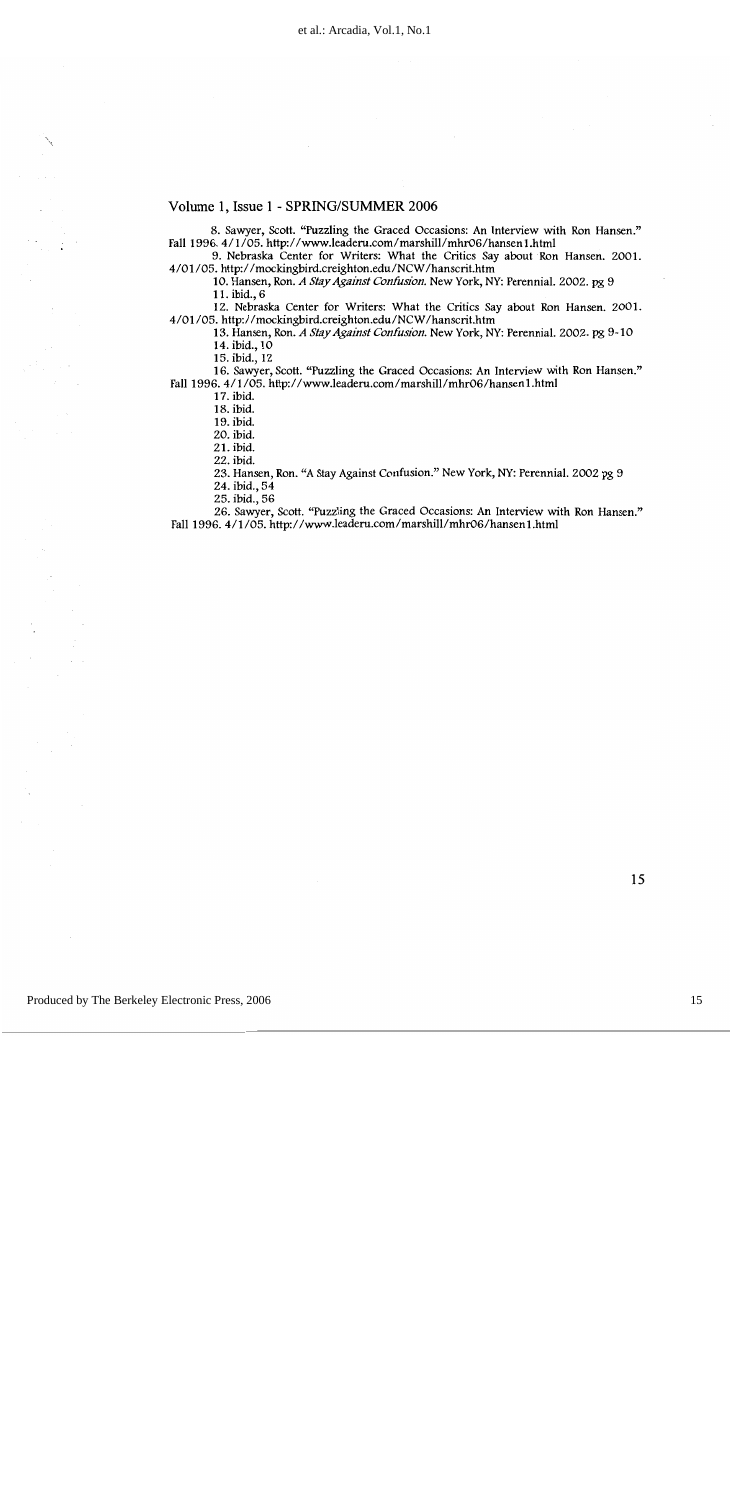#### "All Things to All People": The Christ-Figure Present in Evelyn Waugh's Brideshead Revisited. Christy Guerra

"To those outside the law I became like one outside the law  $-$  though I am not outside God's law but within the law of Christ - to win over those outside the law. To the weak I became weak, to win over the weak. I have become all things to all, to save at least some." (1 Cor. 9:21-22)

The question of who exactly is "outside God's law" is difficult to answer. Under the traditional Christian definition, those on the outside are those who are "un-churched," those poor souls living in ignorance of Christ's redeeming action of dying on the cross to save the world; or worse yet, those who are aware of the Crucifixion and either deny it or chalk it up to a mystifying historical event and are content to leave it as such. The traditional Catholic viewpoint, having made a distinction between redemption and salvation (where one can be lost and not the other), can be interpreted as resting on the actions of the Catholic themselves. If one commits a mortal sin and exits the state of grace required to enter the realm of Heaven upon death (or the peace of mind required to continue life on Earth), they are automatically "ousted" and join, albeit on a different level, all those who rest outside God's law. The catch, however, remains that because sin is the mechanism by which human mortality is judged, and no one is inherently without sin, Catholics have an especially hard time with balancing scrupulosity and holiness. Enter the buckling weight of infamous "Catholic guilt."

How do Catholics choose to reconcile themselves with their actions and with the knowledge that they cannot possibly, truly achieve perfection? Some choose to ignore their sin altogether and label them "bad habits" that will be addressed at some future point in time. Some live in a constant state of paranoia, worried that the bean-counting God of Catholicism will strike down in anger at any instant, ready to unleash all the pent-up punishment meant for Sodom and Gomorrah when any food other than fish is eaten on a Friday during Lent.

Some Catholics, however, do achieve balance. There is a Christ that they have found in reading the Word of God that sympathizes with them, that becomes a holy priest that can attend to them, can attest their troubles are more than merely make-believe or a high-jump they can overcome simply by putting enough money in the Sunday collection basket. Different readers can identify with different "Christs"; for example, one can be comforted with Jesus' sorrow over the death of His friend Lazarus (John 11), where another can read about Jesus' frustration over a fig tree that had produced no fruit to eat from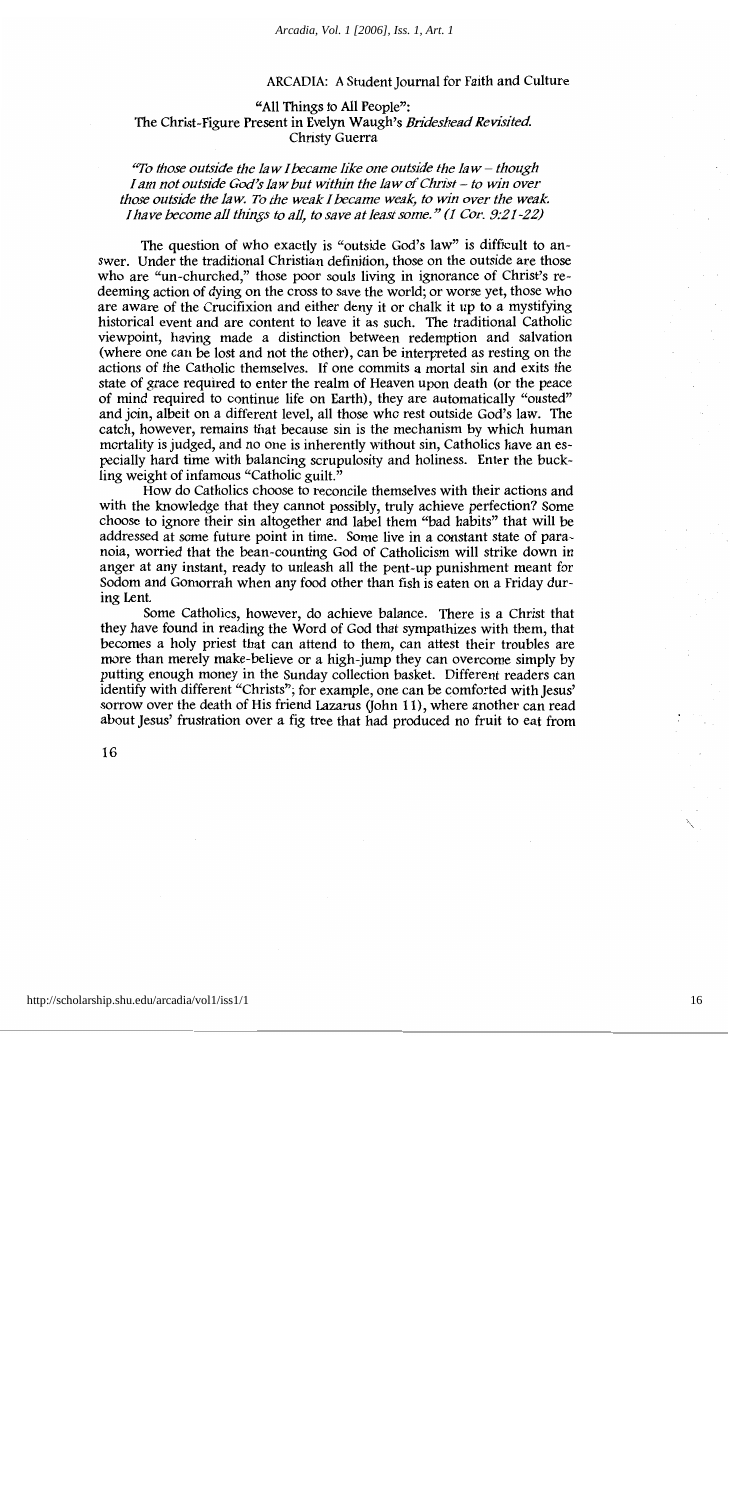when He was hungry (Matthew 21) and feel justified in experiencing times of frustration as well. The four Gospels present four different versions of Christ; and although there are many overlapping details and messages, these four versions serve a purpose of meeting each individual reader of the Gospels where they are at in their journey of faith and understanding and present a multifaceted Savior that becomes a touchstone for the feelings and insights needed to maintain a faith-filled life.

In comparing the Christ found in these four Gospels to the Catholic characters in Waugh's early twentieth-century novel Brideshead Revisited, a paradigm is constructed where the reader of the book can see such action of self-recognition acted out. When Sebastian Flyte is connected to the suffering servant Christ of Mark's Gospel, for example, a connection is made back to the reader; and in a very real, faith-based way, an act of redemption is recognized. Although upon first reading, the connections between Christ and the novel's characters are not prominent, after a close reading of the text, readers will be able to identify what Waugh aimed to accomplish in the novel: "The book," he wrote, "should be about the "operation of Divine Grace on a group of diverse but closely connected characters."

Arguably, Brideshead Revisited's most popular character is Sebastian Flyte, who is capable of not only seducing virtually every character he comes into contact with in the novel with his unique mixture of charm and seriousness, but readers of the novel as well. This is due in part because of the language the novel's protagonist, Charles Ryder, uses to introduce Sebastian to the reader:

> At Sebastian's approach these grey figures seemed quietly to fade into the landscape and vanish, like highland sheep in the misty heather. Collins had exposed the fallacy of modern aesthetics to me...but it was not until Sebastian, idly turning the page of Clive Bell's Art, read: 'Does anyone feel the same kind of emotion for a butterfly or flower that he feels for a cathedral or a picture?' Yes. Ido," that my eyes were opened.<sup>1</sup>

For Ryder to become acquainted with Sebastian is merely not an interesting event; it is an epiphany which awakens him to the idea that Sebastian is not only a person, he is immortal, untouchable. Sebastian ascends to royalty; and Ryder is more than happy to accompany him throughout his schooling years as a willing liege. Through Sebastian, Ryder becomes acquainted with the intoxicating world of elegant English partying, champagne and strawberries enjoyed in fields, and the intoxicating profusion of art and Romanticism. It is because of Sebastian that Ryder can look back at his years at Oxford with such fondness: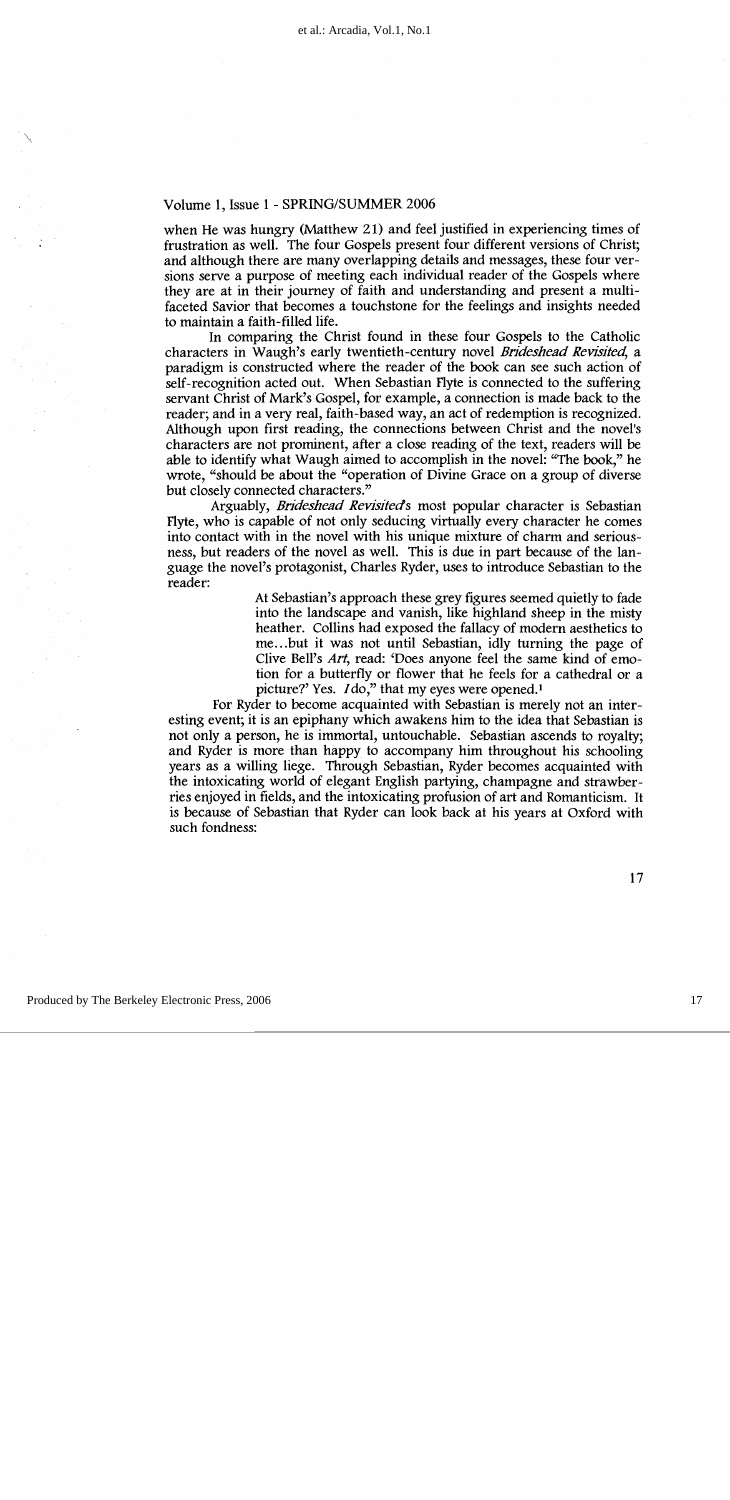How ungenerously in later life we disclaim the virtuous moods of our youth, living in retrospect long, summer days of unreflecting dissipation, Dresden figures of pastoral gaiety! Our wisdom, we prefer to think, is all of our own gathering, while, if the truth be told, it is, most of it, the last coin of a legacy that dwindles with time.<sup>2</sup>

The trope of a royal Sebastian has a counterpart found in the Gospel of Matthew with Christ's depiction as King. Matthew presents Jesus as having a great amount of authority: his first two chapters outline Jesus' genealogy, imperative when recounting the lineage of any royal member. When preaching, Jesus speaks with authority when he addresses the crowds, and makes more references to the "Kingdom of God" than any other Gospel. In most Catholic Bibles, Matthew's chapters 5-8 are specifically titled "The Proclamation of the Kingdom." In almost every one of his parables, Jesus makes reference to Heaven as the "Kingdom of God."

In the same way, Sebastian reigns over Ryder's impressionable heart and mind, as does the entire Flyte family, even comparing the Flyte's family property, the Brideshead estate, to Heaven itself:

> Perhaps in the mansions of Limbo the heroes enjoy some such compensation for their loss of the Beatific Vision; perhaps the Beatific Vision itself has some remote kinship with this lowly experience; I, at any rate, believed myself very near heaven, during those languid days at Brideshead.<sup>3</sup>

But for all his regality, Sebastian also experiences a great amount of suffering that consistently revolves around two prominent objects: his Catholic faith, and his family life.

At first, Sebastian's view of Catholicism becomes parallel to that of a child's: he believes openly, both without apology and without the impetus to doubt; and this becomes a stark comparison to Ryder's beliefs, where his staunch agnosticism will not allow him to believe as Sebastian does:

> "But, my dear Sebastian, you can't seriously *believe* it all." "Can't I?"

> "I mean about Christmas and the star and the three kings and the ox and the ass."

"Oh yes, I believe that. It's a lovely idea."

"But you can't believe things because they're a lovely idea." "But I *do*. That's how I believe."4

As the novel progresses, however, the reader senses that Sebastian adopts a more sobering outlook in terms of his faith because of the pain that is inflicted upon his family due to the binding restrictions the Catholic Church imposes. His parents, living in an utterly miserable marital situation, cannot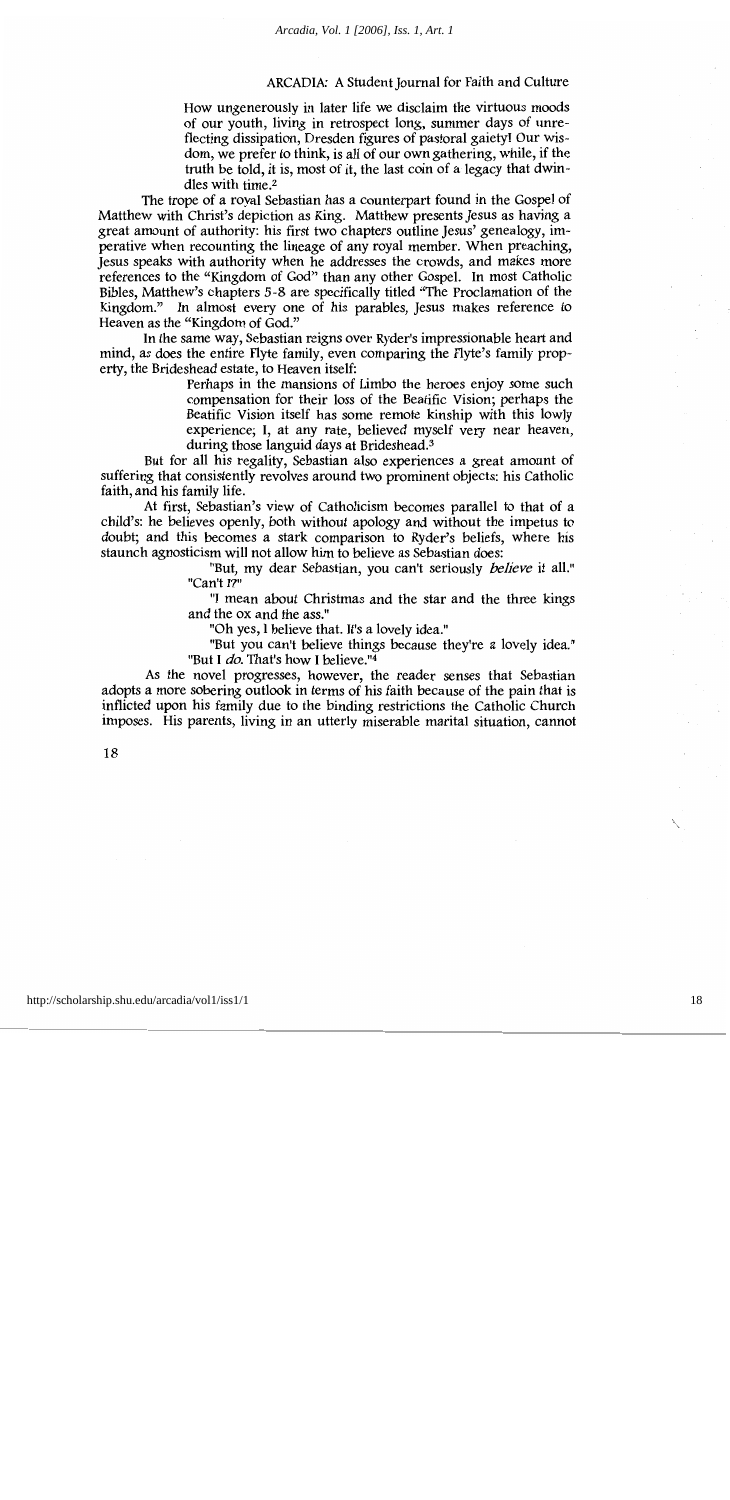divorce because of the Church. Sebastian's sister, Julia, cannot marry Rex when it is discovered he was already married; and Julia's reaction is to turn away from the Church's teachings in order to fulfill her own desires.

In a telling conversation with Ryder, Sebastian wistfully tells him he "wishes he liked Catholics more, but cannot, because of their "outlooks on life; everything they think is important is different from other people. They try and hide it as much as they can, but it comes out all the time."<sup>5</sup>

Due to the impact the Church has on his family, Sebastian's view of religion not only defines him, it also deeply troubles him; and in an attempt to suffocate his feelings of suffering, he adopts an alcoholic lifestyle. In Ryder's eyes, it is at this point in the novel where Sebastian begins a fall from royalty and grace into a life that will ultimately end in a terrible sorrow predicted by his sister Cordelia in the novel's second half. What Cordelia is quick to point out in her prediction however, is that although Sebastian suffers, he is not far from holiness; in fact, it is through his suffering that he becomes innately tied to Christ:

> "It's not what one would have foretold," [Ryder] said. "I suppose he doesn't suffer?"

> "Oh, yes, I think he does. One can have no idea what the suffering may be, to be maimed as he is  $-$  no dignity, no power of will. No one is ever holy without suffering. It's taken that form with him."6

For Cordelia, to suffer is to be like Christ, arguably the most recognizable figure of Jesus from a Catholic's viewpoint. Catholic iconography mainly focus on the suffering of Christ for that same purpose. The idea of suffering as a means to holiness that Cordelia tries to explain to Ryder is exemplified by Christ in his Passion:

> That is the test. It is not enough to profess the formula, "For our sake He was crucified under Pontius Pilate, He suffered, died and was buried." If we do not see the Passion of the Lord as central to our lives we are not seeing the real universe--the universe that Faith reveals. We may be famous, prominent, articulate, active but if we do not see the Cross at the center of Christianity we see everything out of focus.<sup>7</sup>

Although Jesus' suffering and passion were recounted in all four Gospels, it is the instance where he was tormented in the Garden of Gethsemane before his arrest that displays a great amount of terror. Mark's Gospel mentions the account, but it is Luke's that is the most descriptive of his suffering: "And to strengthen him an angel from Heaven appeared to him. He was in such agony and prayed so fervently that his sweat became like drops of blood falling on the ground" (Luke 22:44). Jesus' suffering, as part of the Christian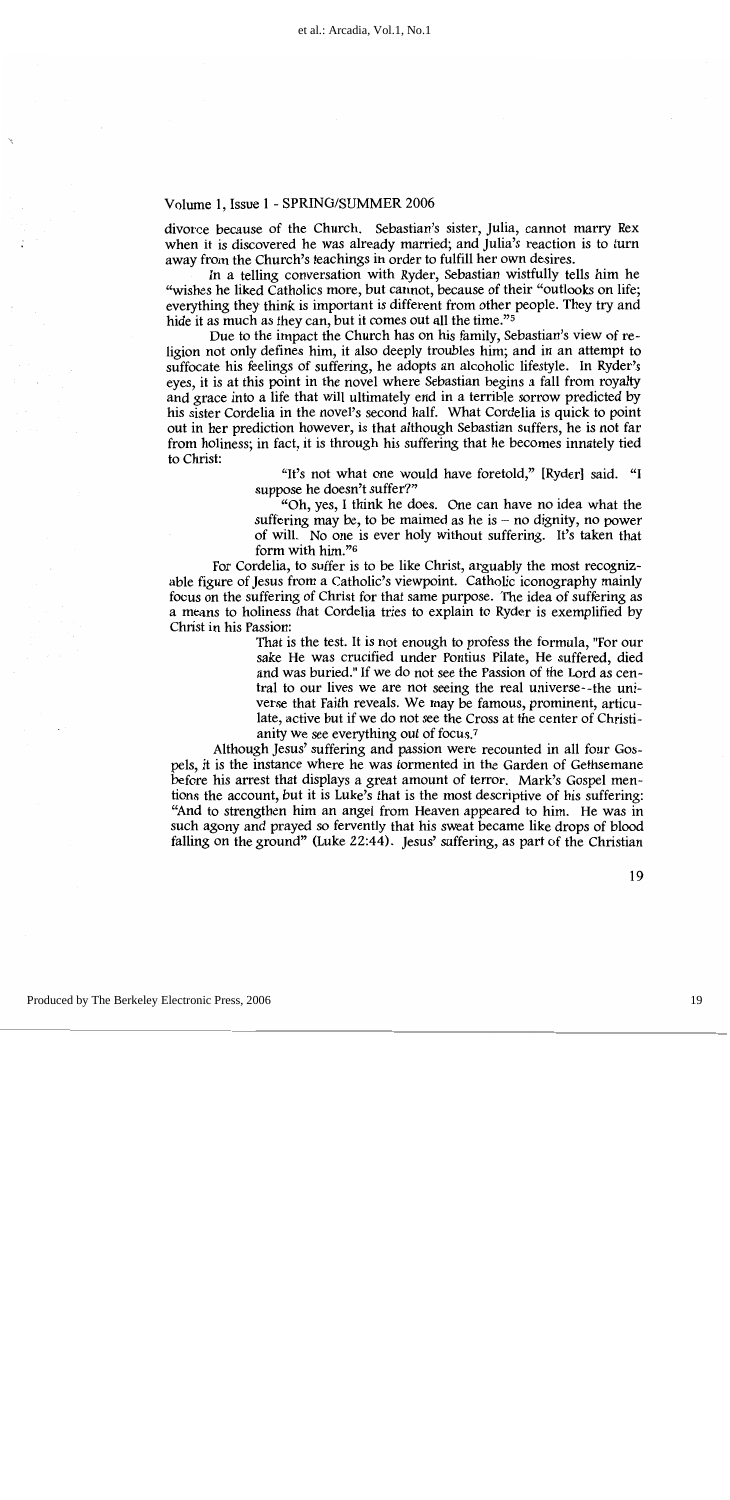tradition, fulfills the Old Testament prophecy in which an innocent Messiah would be made to endure for the sins of his people: "Yet it was our infirmities that he bore, our sufferings that he endured, while we thought of him as stricken, as one smitten by God and afflicted. But he was punished for our offenses, crushed for our sins; upon him was the chastisement that makes us whole, by his stripes we were healed" (Isaiah 53:4-6). In the same way, it is through the suffering of those around him that Ryder begins to realize the power of Catholicism and come to it as a way of life.

Cordelia Flyte, Sebastian's loval sister, is a key element in the novel not only because of her insight into her brother's suffering and her sisterly relationship to Ryder, but also because of the affirmation she presents in the Christ figure of servant. This figurehead is seen repeatedly throughout the Gospels, but most prominently in Mark's account. Unlike Matthew or Luke's Gospels, which contain detailed genealogies, Mark treats Christ as a servant who needs no hereditary precursors to carry out the deeds of a master. Mark carries on this tradition throughout his writing, which includes a "character reference" from Christ's kinsman, John the Baptist (Mark 1:1-8), and teachings that focus on servitude (the Parable of the Sower, the Parable of the Tenants, etc.) over other aspects of the Christian life.

In Brideshead Revisited, Cordelia is the one character that embodies familiarity with the Church, especially at a young age. She embraces Catholicism fully throughout her life, unlike her siblings, who struggle with their faith and eventually walk away from it only to return at a later time. She attends Mass and Eucharistic Adoration whenever possible, and confesses to Ryder that she hopes for a vocation as a religious sister:

"I hope I've got a vocation."

"What does that mean?"

"It means you can be a nun. If you haven't a vocation, it's no good however much you want it to be; and if you have a vocation, you can't get away from it, however much you hate it. Bridey thinks he's a vocation and hasn't. I used to think Sebastian had and hated it – but I don't know now." $8$ 

In her precocious nature, she also participates in the adoption of African children in an attempt to have them baptized so they can be redeemed by Christ and the Church, seen in a humorous exchange between her and Ryder in the novel's first half:

> "D'you know, if you weren't an agnostic, I should ask you for five shillings to buy a black god-daughter?"

"Nothing will surprise me about your religion."

"It's a new thing a missionary priest started last term. You send five bob to some nuns in Africa and they christen a baby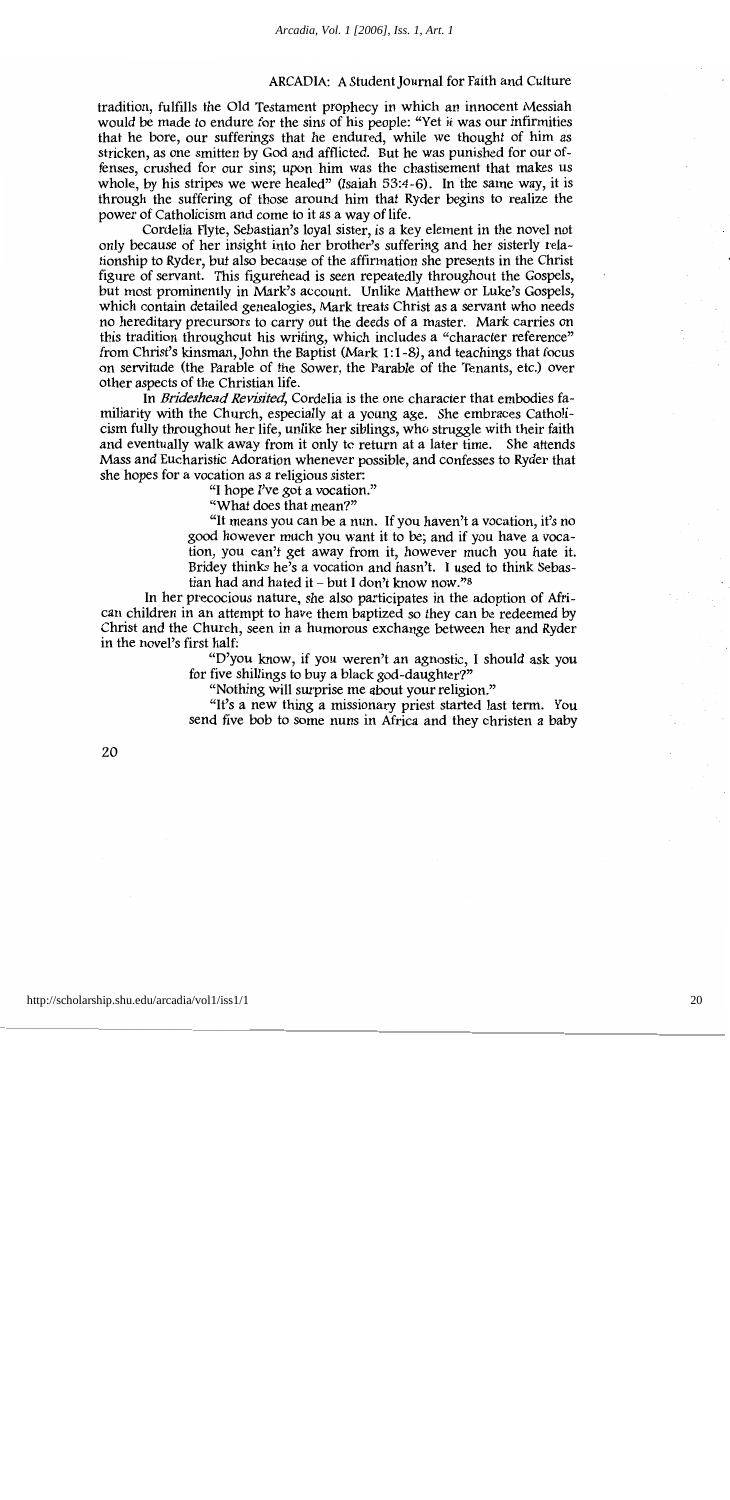and name her after you. I've got six black Cordelias already. Isn't it lovely?"<sup>9</sup>

In Cordelia's eyes, more than the salvation of un-churched Africans is the importance for Ryder to come to know the Church. When she is younger, she makes it her mission to convert him from his agnostic ways, but tires of it after a time. When they are reunited in the novel's second half. Cordelia. whose life had continued in service to soldiers during World War I, becomes a witness of unconditional love that strikes him the most. Her plainness and weariness disappoint Ryder, however, who is sorry to see her vivaciousness traded for a more contemplative life steeped in manual work. That Cordelia has changed in this manner also presents another facet of Christ's personality that is adopted in the Gospels, that of Christ as Man; and this view is, perhaps, the most crucial to understanding the Catholicism behind Brideshead, because it is through this experience of Christ that Ryder eventually comes to terms with his faith.

Of the four Gospels, Luke presents the most full picture of Christ as a man. His gospel is the one that gives the most detailed account of his birth and his familial life, thus creating a foundation in which Jesus becomes relatable to the reader. Throughout his adult life, Christ also exhibits emotions common to many people. Although not everyone has the ability to cure demoniacs and heal those with leprosy, as the Gospel recounts, the common man can identify with Christ's rejection when returning to his home (Luke 4:16-30), the mournful lament over a city he loves (Luke 13:34-35), and the temptation he faced during the preparation for his ministry.

In Brideshead Revisited, Ryder is the one who most fully embodies the ideal "common man." He spends most of the novel dismissing the notion of faith and preferring to see things with his own eyes, and uses the excuse of his education to hide him from the penetrating questions he finds in the Flyte's Catholicism. This action, however, becomes the most human thing about him; and as the novel progresses, the reader can come to see Ryder's slow but distinctive growth in curiosity about the idea of faith. Although he merely writes Catholicism off as a superficial fantasy when he first meets Sebastian, he eventually becomes frustrated with his lack of knowledge once he feels the Flytes cannot "prove" Catholicism to him:

> "Do any of you Catholics know what good you think this priest can do?" I asked. "Do you simply want to arrange it so that your father can have Christian burial? Do you want to keep him out of hell? I only want to be told ... Let's get this clear," I said; "He has to make an act of will; he has to be contrite and wish to be reconciled, is that right? But only God knows whether he has made an act of will; the priest can't tell; and if there isn't a priest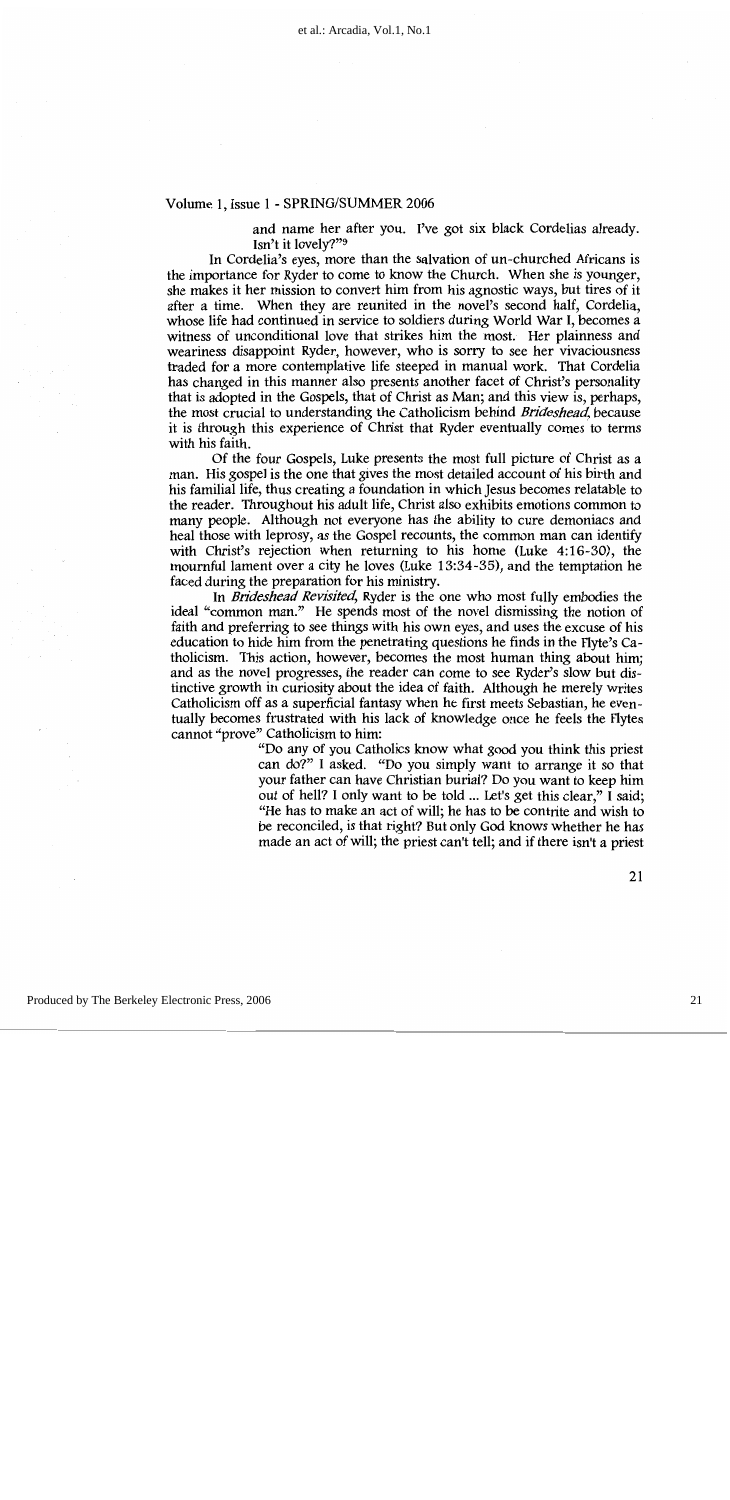there, and he makes the act of will alone, that's as good as if there was a priest. And it's quite possible that the will may still be working when a man is too weak to make any outward sign of it; is that right? He may be lying, as though for dead, and willing all the time, and being reconciled, and God understands that; is that right? Well, for heaven's sake, what is the priest  $for 2^{2,10}$ 

Ryder's character finds a counterpart in terms of wrestling with the notion of faith in Julia Flyte, Sebastian's sister, with whom Ryder falls in love. Like Ryder, Julia's character in the novel embodies worldliness and the weakness that comes with humanity. Although she was raised Catholic, Julia has difficulty separating her desires from her duties; and tries to concentrate on her worldly life in an attempt to leave her faith: "Nothing could have been further from Julia's ambitions than a royal marriage. She knew, or thought she knew, what she wanted and it was not that. But wherever she turned, it seemed, her religion stood as a barrier between her and her natural goal."<sup>11</sup>

In the first half of the novel, Julia is willing to compromise her faith in order to get what she desires. When she tells Rex she cannot sleep with him until she is married and does anyway to keep him with her, she asks a priest about it, but reacts selfishly:

> "Surely, Father, it can't be wrong to commit a small sin myself in order to keep him from a much worse one?" But the gentle old Jesuit was unyielding as a rock. She barely listened to him; he was refusing her what she wanted, that was all she needed to know. When she he had finished he said, "Now you had better come to church and make your confession." "No thank you," she said, as though refusing the offer of something in a shop. "I don't think I want to to-day," and walked angrily home. From that moment she shut her mind against her relig $ion<sub>12</sub>$

Ultimately, Julia, as well as Ryder and Sebastian, suffer terribly due to the lack of faith they had created for themselves, which Cordelia metaphorically describes towards the novel's end:

> They've closed the chapel at Brideshead, Bridey and the Bishop; Mummy's requiem was the last Mass said there. After she was buried the priest came in  $-$  I was there alone. I don't think he saw me  $-$  and took out the altar stone and put it in his bag; then he burned out the wads of wool with the holy oil on them and threw the ask outside; he emptied the holy water stoup and blew out the lamp in the sanctuary and left the tabernacle open and empty, as though from now on it was always to be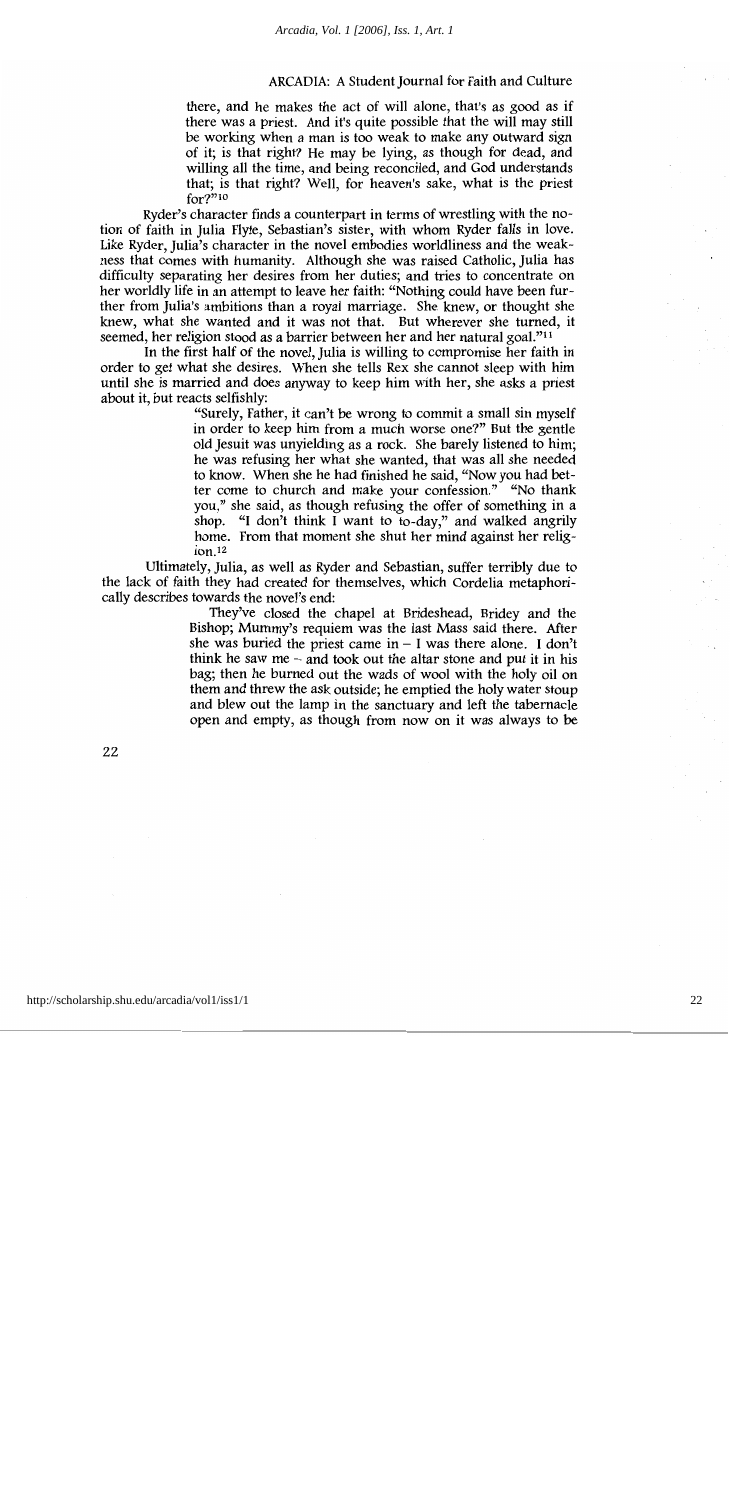Good Friday...I staved there till he was gone, and then, suddenly, there wasn't any chapel there anymore, just an oddly decorated room.<sup>13</sup>

Julia suffers an eventual life of solitude, Ryder suffers the deterioration of not only his marriage but also the loss of Julia, and the members of the Flyte family are all separated, not to be seen together again. Somewhat coincidentally, the characters' situations can be seen in the Gospels at the point where Jesus has died but not yet risen. Because Jesus' disciples were human, they could not comprehend the idea of a Risen Messiah, come back from the grave to see them; however, that is precisely what occurred. At the end of Brideshead Revisited, death also brings about new life and holiness that is welcomed by Lord Marchmain, Ryder, and Julia, who are able to find happiness once they turn back to the religion they had run away from, regardless of the reasons why they had left.

At the end of the first half of the novel, Cordelia mentions a passage from a book read during the "bad" evening of Sebastian's display of drunkenness at a family gathering: "Father Brown said something like 'I caught him' (the thief) 'with an unseen hook and an invisible line which is long enough to let him wander to the ends of the world and still to bring him back with a twitch upon the thread. $2^{n_{14}}$ 

The idea that man can seemingly wander anywhere around the world while still remaining within God's watchful gaze parallels Psalm 139:

> Where can I go from your spirit? From your presence, where can I flee? If I go to the heavens, you are there; if I sink to the nether world, you are present there. If I take the wings of the dawn, if I settle at the farthest limits of the sea, even there your right hand shall guide me, and your right hand shall hold me fast (Psalm 139:7-12).

This "twitch upon the thread" occurs for each of the main characters of the novel: Sebastian returns to his faith by living out the remainder of his dilapidated life in a monastery; and although he does not achieve their levels of piety, he dies in the company of holy men; Julia sacrifices her relationship to Ryder by dedicating her life, much like her sister Cordelia, to serving and attending those wounded in the War; and Ryder undergoes, at Lord Marchmain's deathbed conversion, a powerful experience of his own: "Then I knew the sign I had asked for was not a little thing, not a passing nod of recognition, and a phrase came back to me from my childhood of the veil of the temple being rent from top to bottom."<sup>15</sup> In the novel's epilogue, Ryder is brought back to the Brideshead estate, and finds solace and peace in the chapel, where the light of the Tabernacle, which Catholics believe holds the Body of Christ in the Eucharist, still burns.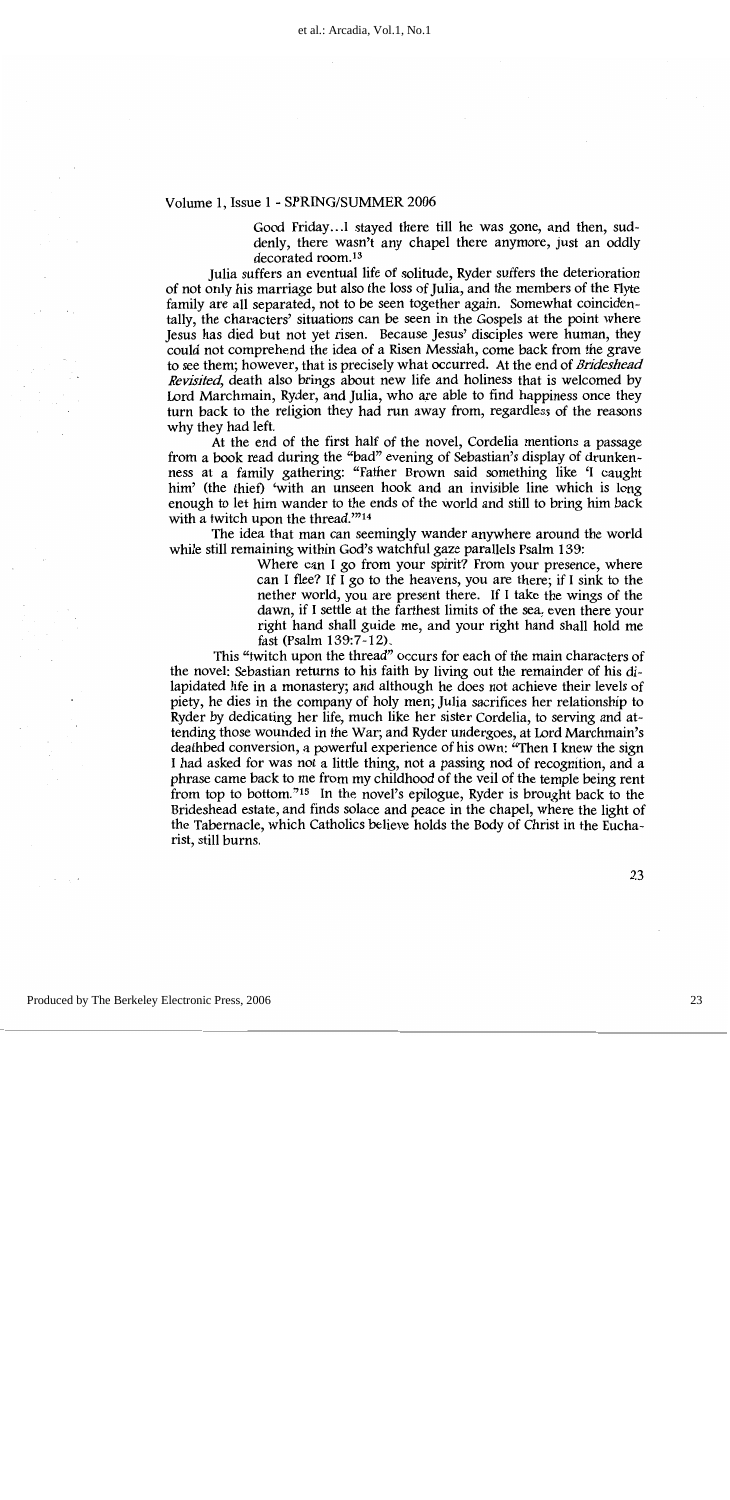The issue of Ryder's conversion has held critics' attention for quite some time, because according to the novel's prologue, the conversion that Ryder experienced at Lord Marchmain's deathbed seems meaningless. Notes Laura Mooneyham, "He is sunk in moral decay sloth and bitterness, the sin of accidie. An army officer in the monstrous world of war-torn decay, Charles seems powerless and apathetic. He recognizes his "sere and lawless state,"<sup>16</sup> but sees no hope of spiritual regeneration."<sup>17</sup> This lack of spirituality, however, was seemingly Waugh's intention, as Mooneyham continues: "Waugh's strategy is to demonstrate Charles's first conversion, while shaping through the process a retrospection a deeper and more ordered re-conversion. This double conversion is meant to create a third, that of the reader."<sup>18</sup>

Ryder's conversion(s), however, could not have taken place without the "faces of Christ" he came across as he made his spiritual journey, the faces that change to make Christianity accessible to those who seek it. As with Ryder, conversion for all Christians is not a one-time process, like baptism; instead, it becomes a perpetual motion, which changes forms into whatever is necessary to achieve spiritual growth. Saint Paul thus finds Christ as a model to follow for "becoming all things to all people;" and one of the reasons why Brideshead Revisited has become such a touchstone of Catholic literature is that it too paints the same picture.

1. Waugh, Evelyn. Brideshead Revisited. New York: Back Bay Books, 1999, 28. 2. ibid,  $62$ . 3. ibid. 79. 4. ibid, 86-7. 5. ibid, 89. 6. ibid, 309. 7. ibid, 2. 8. ibid, 221-2. 9. ibid, 94. 10. ibid, 329. 11. ibid, 181. 12. ibid, 189. 13. ibid, 220. 14. ibid, 220. 15. ibid, 339. 16. Mooneyham, Laura. "The Triple Conversions of Brideshead Revisited." Renascence 45.4 (1993), 9. 17. ibid, 226.

18. ibid, 226.

Other Works Cited

Gilmour, Peter. "Waging Waugh and the Catholic Novel Revisited." U.S. Catholic 62.10 (1997): 7-10.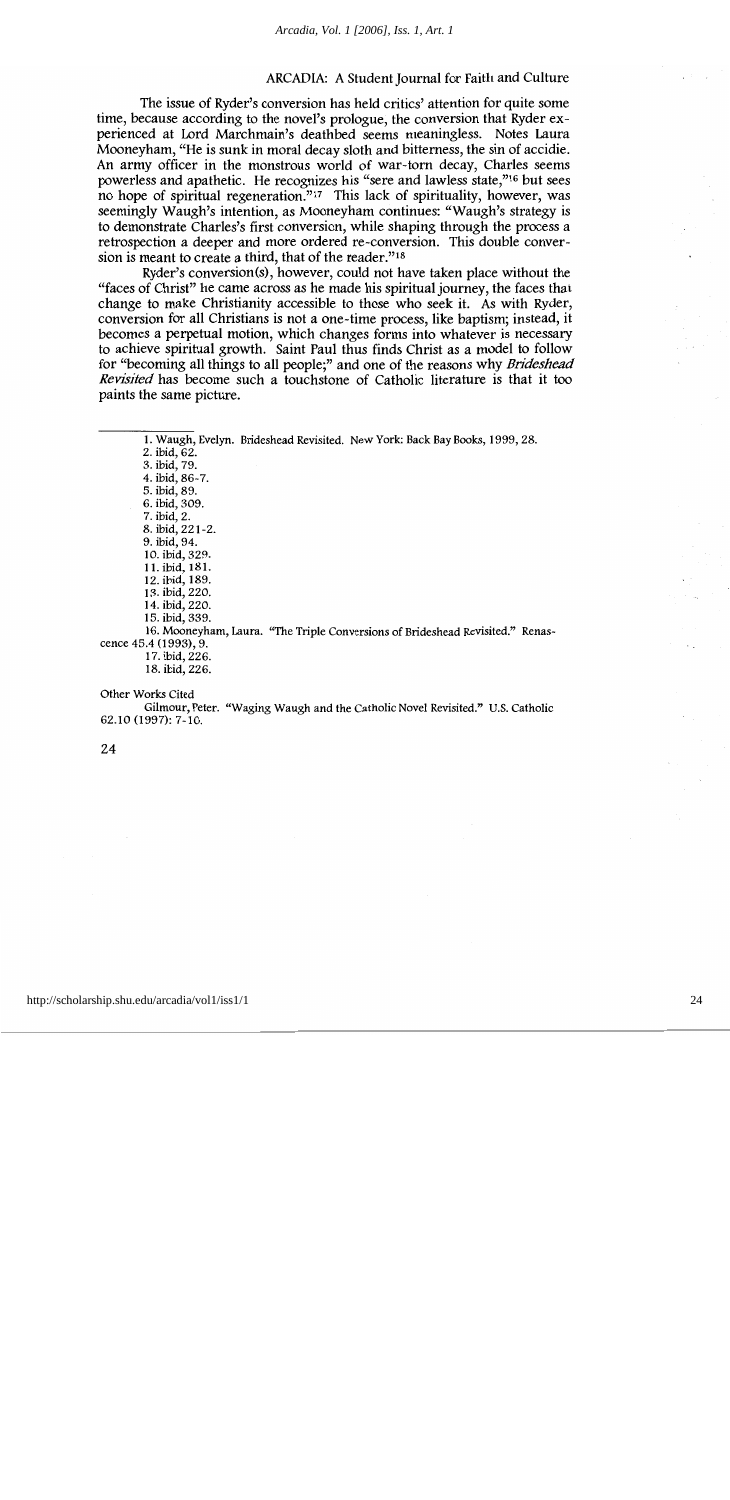Holy Bible: New American Translation. Mission Hills: Benzinger, 1988.<br>McHugh, Fr. Patrick J. "The Center of Christianity is the Cross of Christ." EWTN.com<br>1996. 10 October 2005. <http://www.ewtn.com/faith/teachings/rdmpb2.

 $\epsilon_{\rm{th}}$ 

 $\mathcal{L}$  $\sim 2$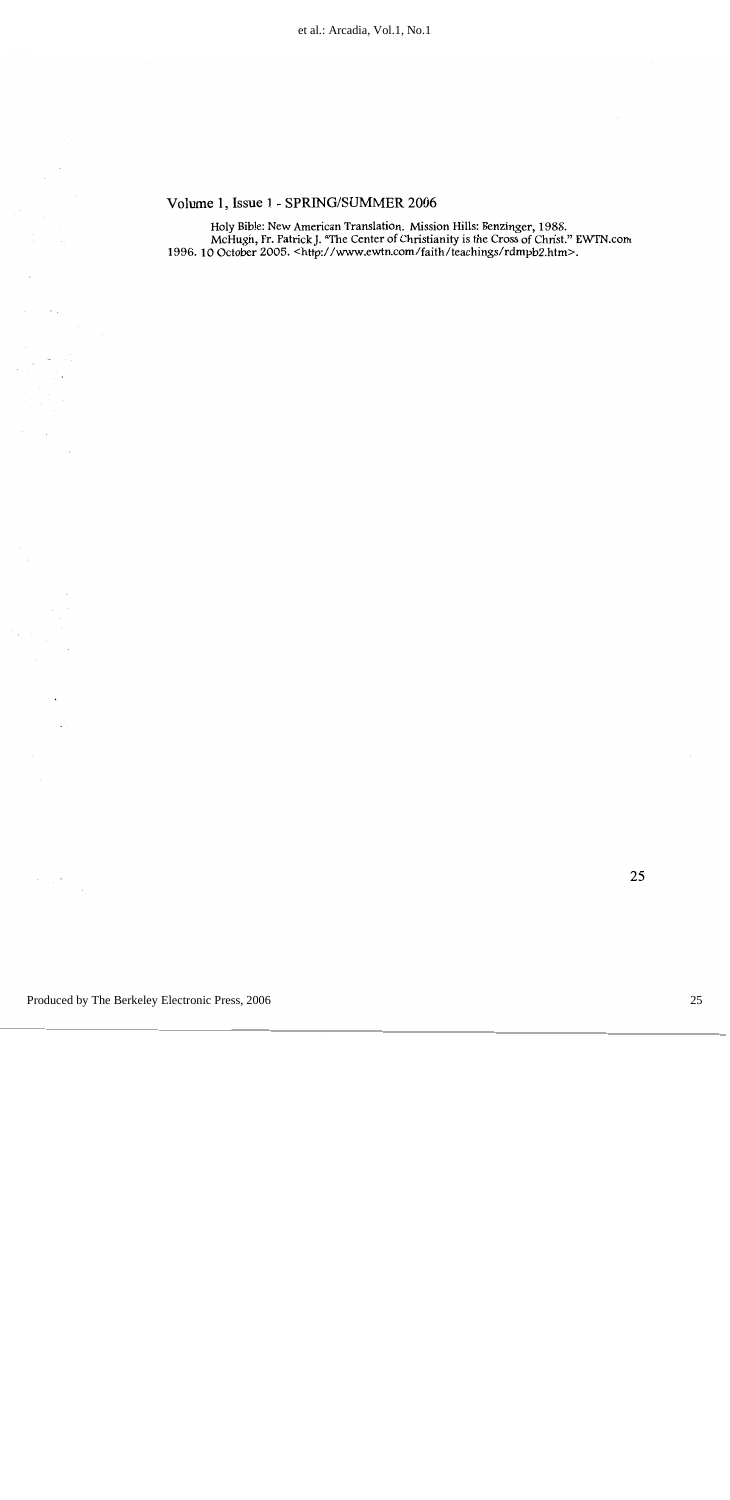#### Reason, Love, and Contemplation as Characters and the Salvific Role of the Virgin Mary in the Divina Commedia Meghan Conda

Florentine poet Dante Alighieri's work the *Divina Commedia* is one of the most famous allegorical poems ever written. Almost every person and situation Dante's main character, named Dante, encounters carries the weight of some deeper symbolism. While each of Dante's three guides throughout the Divina Commedia represents not only him or herself and the earthly influence in the life of the author, they also symbolize three of the attributes that Dante must posses in order to survive his journey and reach salvation. Yet no matter what these three characters contribute to Dante's spiritual progress, the one ultimately responsible for his salvation is the Blessed Virgin Mary, whose influence can be seen in every canticle, as well as in the three guides, throughout the solidly Marian poem.

Second only to Dante, the first character introduced in L'Inferno is the Roman poet Virgil. Author of the Aeneid, in which the main character Aeneas travels through the underworld of Hades, Virgil seems an obvious literary choice to become Dante's guide through Hell. Having lived before the birth of Christianity, Virgil had been a pagan during his lifetime and had based his beliefs solely on human reason, the characteristic of which he becomes symbolic. Dante's personal affinity for Virgil and his poetry inspires the author to attribute the guidance during the start of his journey to his literary inspiration. Dante places Virgil's soul in Limbo, a place somewhere between Hell and Purgatory, since he does not deserve eternal damnation after leading a virtuous life, but since he had never believed in Christ or the one true God he can never achieve the eternal reward of Heaven. Dante greatly admires Virgil for his use of educated human reason and he writes a more personal and intimate Virgil in the *Divina Commedia* than had ever been apparent in the ancient poet's own works.<sup>1</sup> Almost a sad figure, Virgil is portrayed at once as greater and lesser than Dante. Due to the strength of his intellect and reason Virgil is able to lead Dante, but in a way Dante will forever possess the ability to achieve the one great thing that will always evade Virgil's grasp – eternal salvation.<sup>2</sup> Human reason is a much needed characteristic that Dante must learn to possess in order to complete his arduous journey successfully but it alone is not enough to enable him, or the symbolic Virgil, to gain the ultimate goal of Paradise.

Introduced in the very first canto of *L'Inferno*, Virgil meets Dante in the dark woods when Dante realizes that he has lost The Way of true Christianity and he is no longer on the path to salvation. Realizing that there is no simple way to circumvent the beasts of sin in the woods, Virgil offers to help him find his way once again by a longer and more treacherous yet necessary path. Al-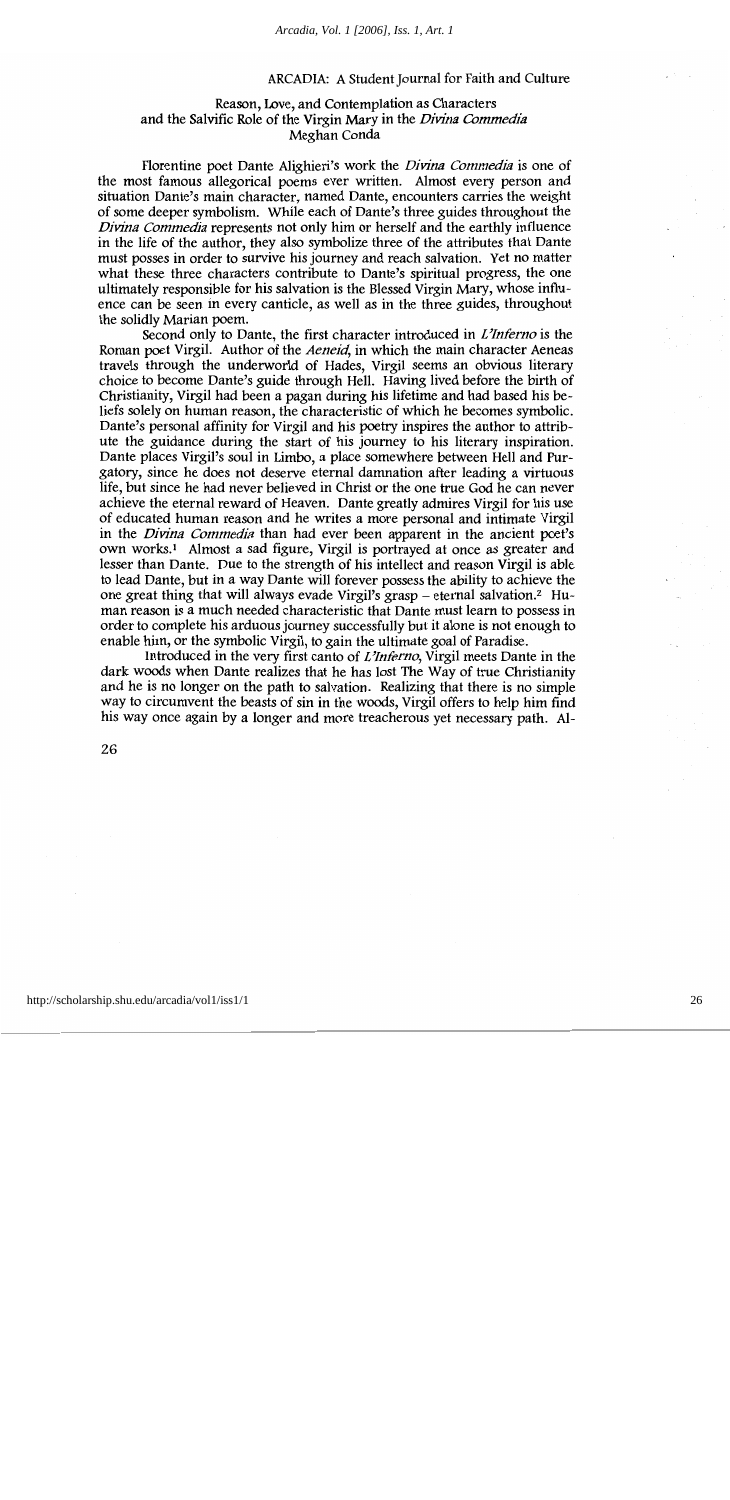ready knowing the way through Hell, having penned Aeneas' way through Hades, and in the midst of spending an eternity in Limbo rather than Heaven, Virgil is ready, willing, and able to lead the way for the man whom he will affectionately refer to as "son." As it turns out, Dante requires more of Virgil than human reason to survive the arduous journey through the fires of Hell. The main character's fears of Hell would have caused the shrieks of torture and the pains of eternal damnation to be too much for him to bear were the ancient poet not beside him to scorn his cowardice and comfort him.<sup>3</sup> Virgil teaches Dante to gird his heart against the sufferings of the souls in Hell who truly deserve their fate. The Roman poet, symbolizing human reason and intellect, rationalizes the seemingly pitiable situations of the damned souls and instructs Dante on how to view the souls with reason and not with his sympathetic heart, which is too quickly moved to pity.

The poets eventually journey to the frozen center of Hell and must come face to face with the King of Hell, Satan. By this point in the poem, Dante has become hardened to the reality of sin to the point where he begins to trick the pathetic souls and he no longer feels any pity towards them. Virgil has taught him to use his reason and has toughened him emotionally and spiritually against the temptations of the Devil, lest he end up like the pathetic souls he mocks. The journey out of Hell, however, requires Virgil to assist Dante physically as well. The pair must climb onto Satan's grotesque body and pull themselves through the center of the earth into the Southern Hemisphere. Not knowing how to accomplish this task, and still feeling some trepidation at the imposing figure of Satan, Dante is literally carried on Virgil's back for the climb out of Hell. Virgil is appropriately called upon as Dante's guide for this stage of the journey, not only for his mental acuity, keen reasoning abilities, and literary knowledge of the path through Hell, but also his sheer physical and emotional strength to lead the younger poet through the rigors and filth of the Inferno.

Once escaped from the dark filth of Hell, the poets find themselves at the base of the Mountain of Purgatory. Now hardened against sin, Dante must learn to repent truly from his wrongdoings and turn toward the light and forgiveness of God, which requires a vertical trek up the mountain. While much less frightening than Hell and almost welcoming in its similarities to the celebration of a Catholic Mass, Dante must continue to rely on Virgil to be his courage and his guide. The souls in Purgatory rejoice that their present pain will purge them of their sins and prepare them for their Heavenly reward, but they are suffering nonetheless and Dante remains nervous. His guide must continue to tell him, "Never fear while I am guiding you." $4$  To symbolize the reason and courage required in order for Dante to overcome the sufferings of Hell and most of trials of Purgatory, the author could not have chosen a better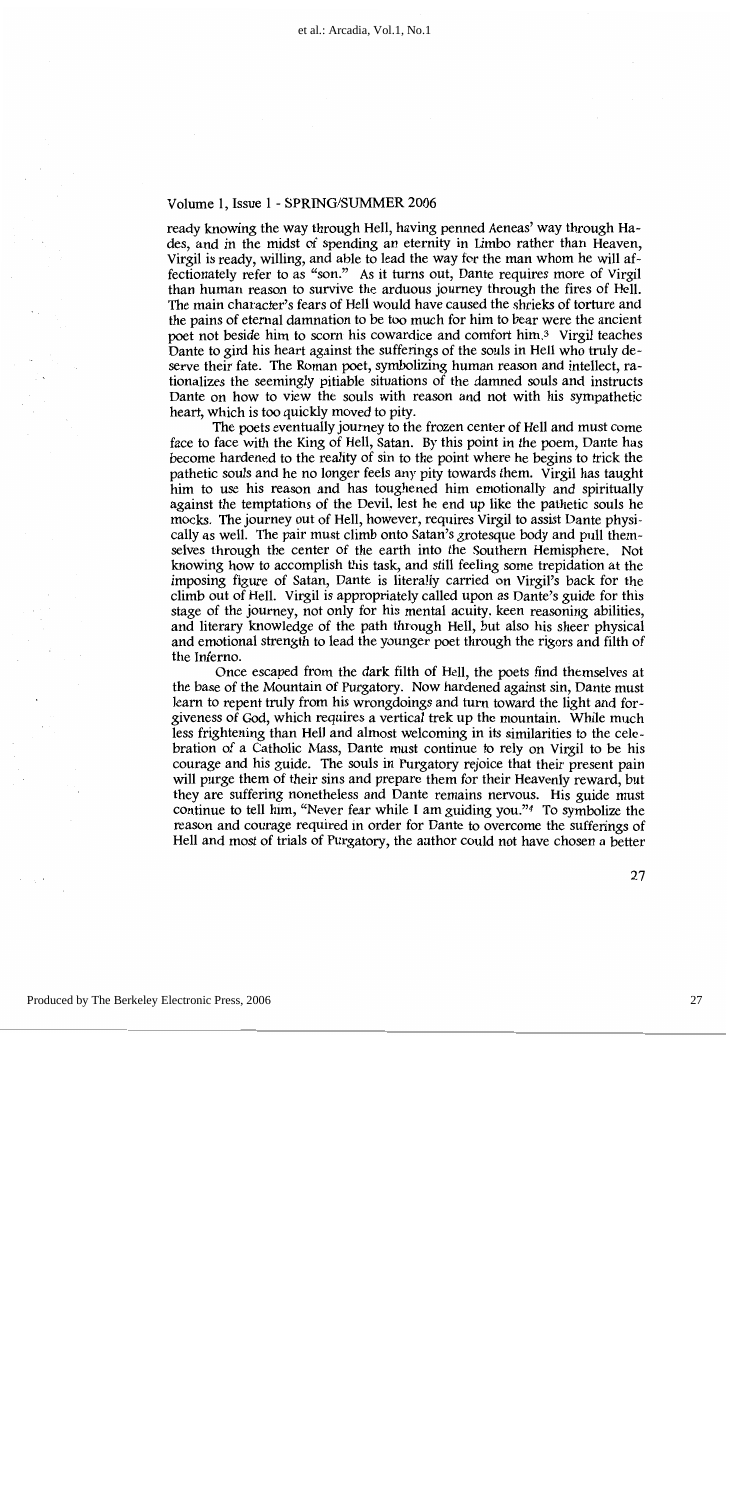guide and role model than Virgil.

A few lessons on reason from one pagan poet is not nearly enough to lead anyone to salvation, however, and when the pair reach the summit of Purgatory Mountain, where the earthly paradise of Eden is located, Virgil must disappear. Reason is a trait that had failed Adam and Eve in the Garden and following it alone led them away from salvation, so it alone is not sufficient to lead Dante to any greater fate than that of the first man and woman. Human reason must be left behind as the sole guide into Paradise. Virgil himself cannot enter Heaven either, due to his pagan beliefs, and the character must be abandoned as well. It is at this point that Divine love must become Dante's guide in order to lead him to perfection.

In the earthly paradise of Eden atop Purgatory Mountain, the second highly symbolic guide, Beatrice, encounters Dante and begins to lead him on his journey. A young Florentine girl with whom Dante fell madly in love, Beatrice becomes the image of divine love in many of Dante's writings, including the *Divina Commedia*. The perfect symbol of love, Beatrice reflects the virtue and the love of God Himself in order to lead Dante, yet she never ceases to be the beautiful Beatrice whom Dante had loved during her mortal lifetime.<sup>5</sup> Being close to the Lord, who is true love, gives Beatrice the ability to reflect His love and teach Dante how to love as well. Even the name "Beatrice," which may not have been the true name of Dante's earthly love, means "blessed" and is symbolic of the woman's place in Heaven with the Almighty God.<sup>6</sup> The appearance of this second guide does not lead Dante to abandon the lessons of reason and courage learned from his first guide, but rather teaches him that Divine love is naturally compatible with right human reason and Beatrice only acts to further perfect Dante and prepare him for Paradise.

Joining the journeying poet outside of the Garden of Eden, Beatrice leads him across a river and into Paradise. Before entering, she censures him on why he has lost the way, just as a mother would discipline an unruly child who has no excuse for breaking a rule.<sup>7</sup> Her behavior towards him comes not out of anger or impatience, but rather the opposite. She loves him and truly desires that he be successful in his journey, which means that he must be held accountable for his past offenses and not use reason to rationalize his behavior; another reason that Virgil cannot join him on this leg of his journey. All through Heaven she continues to mother him, giving him clues as to how to behave and react and presenting him to the saints of Heaven as if he were a "bachelor of art undergoing examination for a higher degree."<sup>8</sup> Again and again he is plagued by curiosity and Beatrice, having undergone the Heavenly examination and been found worthy, knows how to answer his inquisitive and boyish nature with loving attention. Helping Dante to move from mere reason and rejection of sin to true love of God through His divine love for humanity,

28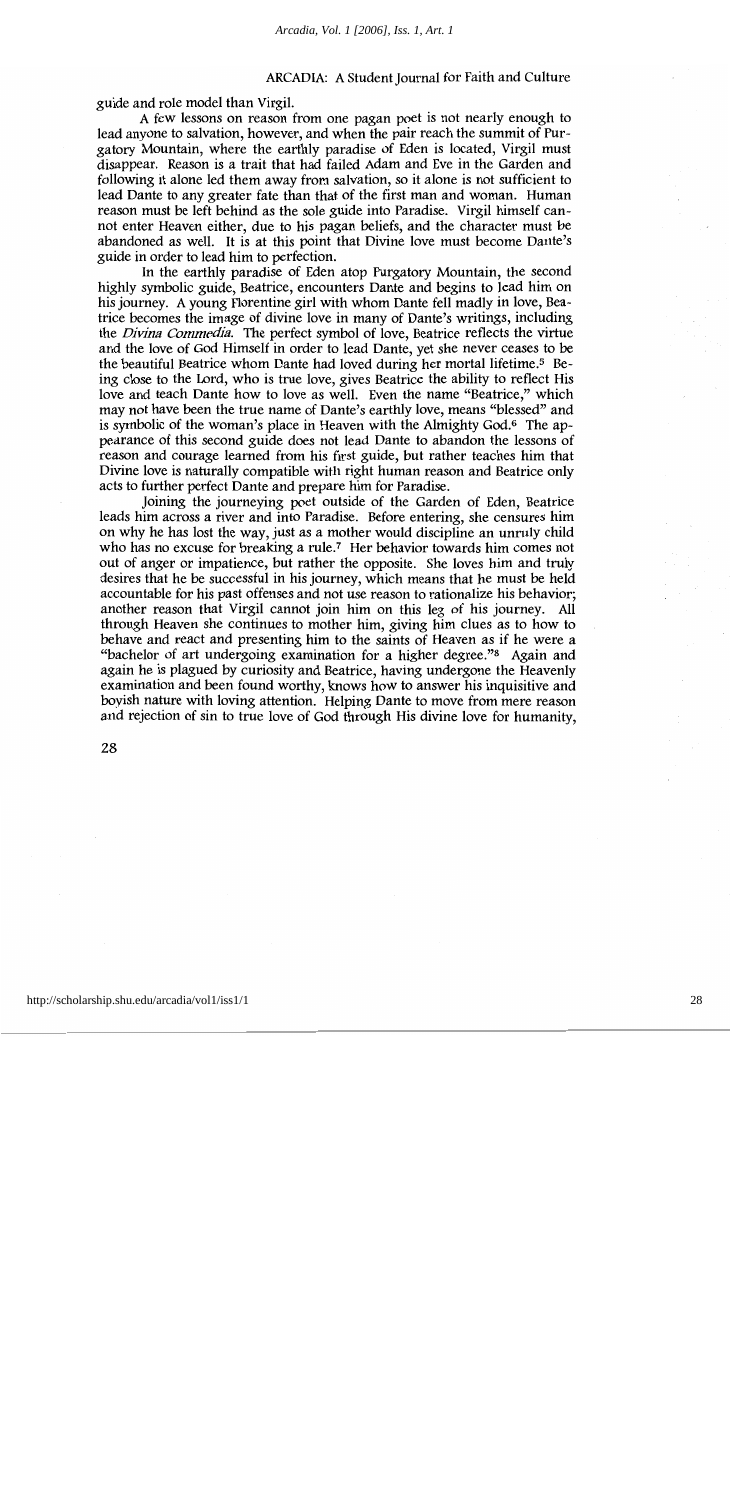Beatrice serves as the appropriate guide for the second leg of Dante's salvific journey. The poet now becomes illuminated, prepared for union with God, and no longer dependant upon the symbolic presence of Beatrice.<sup>9</sup> It is at this point in *Il Paradiso*, when Dante reaches the level of understanding shared by all of the saints of Heaven, that Beatrice leaves him and returns to her eternal seat in Paradise.

Without missing a beat, Beatrice takes her leave and Dante's third and final guide in the *Divina Commedia*, St. Bernard of Clairvaux, joins him in *II Paradiso.* Present for only the final three cantos of the final canticle of Dante's poem, St. Bernard serves the supremely important role of assisting Dante through the highest peaks of Heaven in order for him to encounter the Blessed Mother and achieve the Beatific Vision of the Trinity. A prolific writer during his lifetime on topics such as Mariology and contemplative prayer. Bernard is seen by Dante as an authority on contemplative theology, and the saint comes to symbolize contemplation and faith.<sup>10</sup> Based primarily, if not solely, on knowledge of Bernard's writings, Dante inserts this sainted man at the end of his poem as a character symbolic of contemplation in order to show that human reason, rejection of sin, and repentance are not enough on their own to lead anyone to salvation. Divine love, contemplation of God, and a life devoted entirely to Him and carrying out His will are necessary for any person truly to see the face of God one day in Paradise, Dante seems to say. The addition of the contemplative St. Bernard completes the three stages of Dante's physical and spiritual journey and eventually leads him to the vision of Mary and the ultimate grace of the Beatific Vision.

Appearing only in the final three cantos, St. Bernard does little traveling with Dante, but he plays an important role in the story, a role for which he is most appropriate. He appears just as Dante is about to experience the vision of Mary and, almost as a member of the nobility would introduce a companion to an earthly queen, the saint presents Dante to the Queen of Heaven. Bernard's devotion to the Blessed Mother existed not only during his life on Earth but Dante also depicts it in *Il Paradiso* where he constantly burns with ardor and passion for the Mother of God. His love for the Virgin is so great that he need not say much to his ward but Dante needs merely to watch how the saint burns with devotion and he learns to emulate his new guide. The author gives Bernard a theologically complex prayer to offer to the Virgin demonstrating that Dante must have had some knowledge of Bernard's writings and that his conception of the Blessed Mother may have been formed by the contemplative saint.<sup>11</sup> Affected during his lifetime by the saint and his devotion to Mary, Bernard, appropriately, is the one to "present Dante to the Virgin Mary, as a supplicant for the grace that will enable him to proceed to the direct and unmediated vision of God."<sup>12</sup> Having been a contemplative Mariologist during his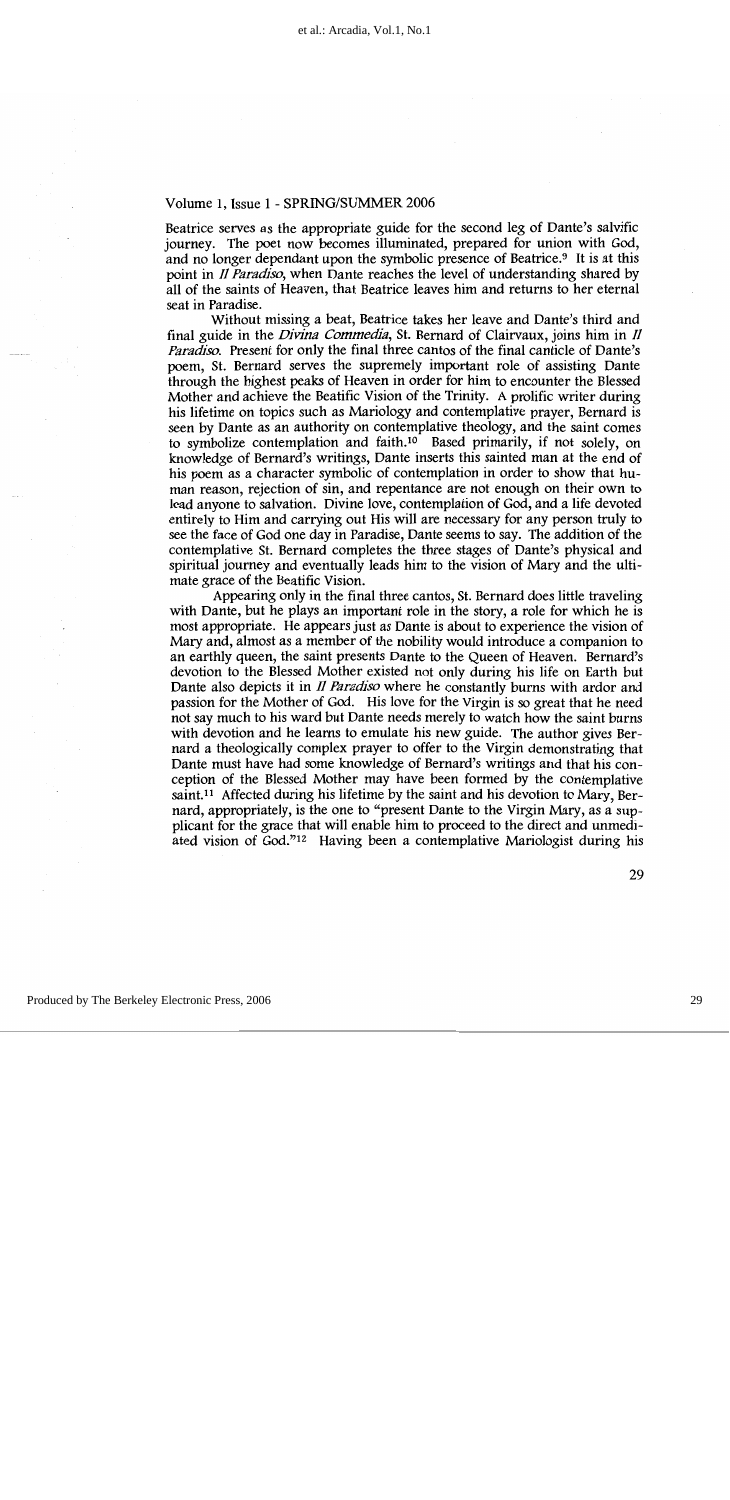lifetime, and considering that Dante is nearing the end of his journey and his behavior and curiosity are more polished and subdued, St. Bernard needs mainly to lead the poet through right action and prayer, entirely appropriate to the historical figure of Bernard and his character in the *Divina Commedia*.

Despite the influence of Dante's three guides and the items they symbolize, the *Divina Commedia* is ultimately a Marian poem in which the author credits the Blessed Mother with his conversion and salvation. The Virgin Mother of God is referenced in every canticle of the poem and Dante praises her for her hand in the salvation not only of himself, but of all who look to her as an intercessor. It is revealed by Virgil in *L'Inferno* that Mary shows compassion for Dante and his sorry predicament even before he realized that he had lost The Way. Virgil praises the Virgin saying "Blessed be that Lady of infinite pity" because she has so much love for Dante and she so desires to see him saved.<sup>13</sup> Her love and compassion are so powerful that even a soul forever to remain in Limbo, as is the fate of Virgil, rejoices at her desire to assist the lost Dante. While the Blessed Mother of God can never enter the filth of Hell, Virgil reflects Mary's pity and becomes Dante's reason and guide in deference to the wishes of the Queen of Heaven.

Reflecting the motherly nature of the Blessed Virgin, Virgil begins to call Dante "son" as they travel through Purgatory. Mary's presence is strongly felt in the joy and praise from the souls journeying up the mountain to Paradise and this, combined with Virgil's careful guidance, eases Dante's fears as he learns to repent for his sins. The most obvious presence of the Virgin Mary on Purgatory Mountain is in the "Whips" found in each cornice. Designed to goad the traveling sinners upward in the purgation of their sins and towards the emulation of the virtues they depict, these carvings or visions of men and women who have not fallen victim to the sins on each cornice, or those who have fully repented from their sins, appear. One whip in each cornice shows a scene from Roman history, and one is always a story from the Old Testament of the Bible, but the first and most prominent one is inevitably a Marian scene. In each cornice, Dante witnesses scenes such as Mary displaying her humility at the Annunciation<sup>14</sup> in the cornice of the Proud and her chastity is praised with song in the cornice of the Lustful.<sup>15</sup> The souls in every cornice praise Mary's virtues which inspire them and Dante to imitate of her life, which she lived for God. While still not physically present in *Il Purgatorio*, just as she was physically absent from L'Inferno, the presence of the Virgin is seen endlessly in some form on Purgatory Mountain, and she continues to lead Dante on his way towards salvation.

At the entrance to the earthly paradise, where one needs to rely on more than human reason, Virgil is replaced by Beatrice, who had also been sent as a messenger of Mary. Reflective of the beauty of the Virgin, not only in

30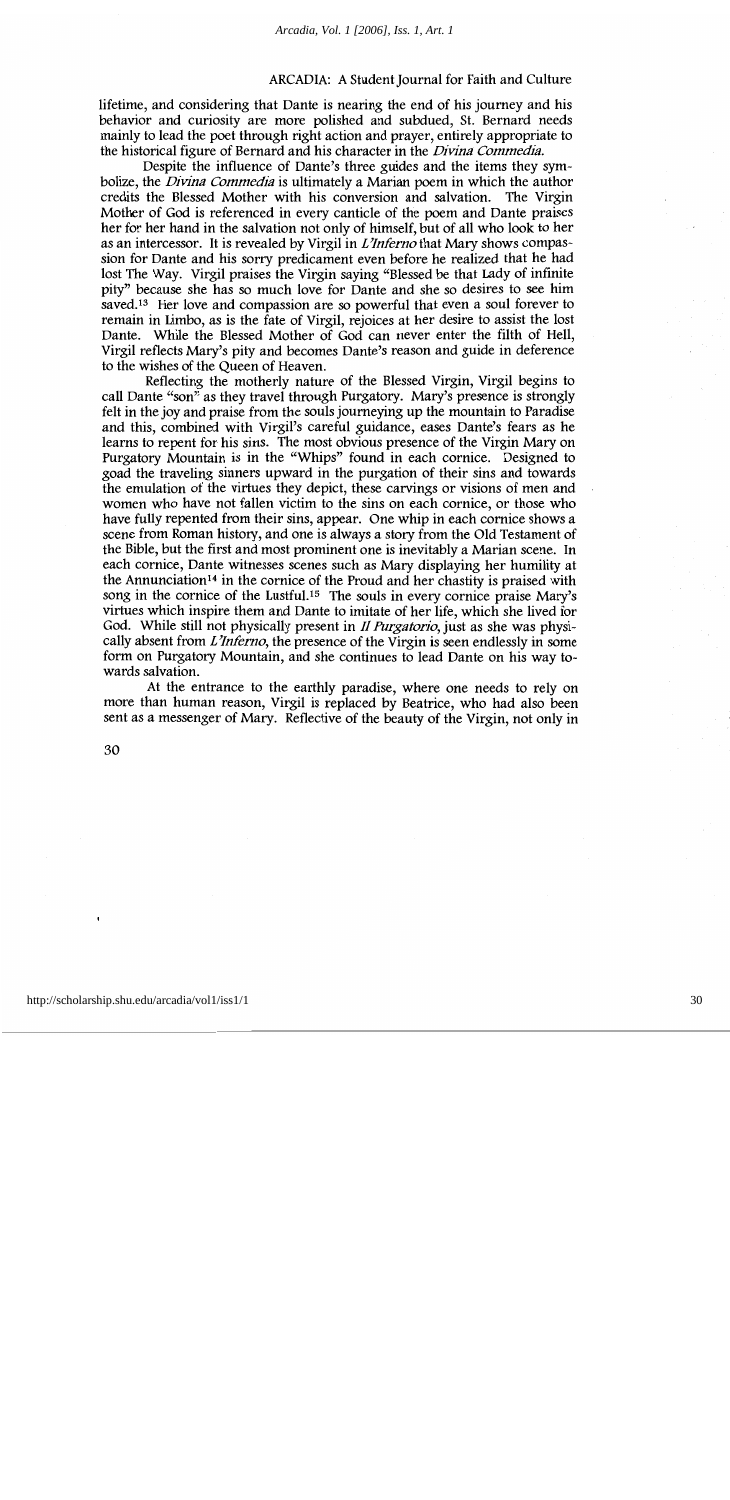her virtue but also in her physical beauty due to her blessedness, Beatrice is sent straight from Mary's side in the Mystical Rose of Heaven down to Earth to assist Dante. Symbolic of Divine love, Beatrice radiates the motherly love of divinity for Dante, the type of love Mary feels for her Divine Son and all of humanity, more than the earthly love Dante had felt for her. Having completely abandoned the things of Earth for the ways of Heaven, Beatrice exists only to perform the will of God, with which the will of Mary is perfectly attuned, and she reflects this in all of her actions and dialogue with Dante. Having been treated by Beatrice with "the ardor of discipline and knowledge"<sup>16</sup> of a mother's love and not the lustful, passionate love of a romantic partner, Dante is taken aback but realizes that his new guide works as a reflection of their Heavenly Mother. Mary herself is the "Lady in High Heaven whose messengers are Lucia and Beatrice"<sup>17</sup> and her messengers reflect their most blessed mother in the ways they deal with and relate to the man in their care.

Mary's presence is obviously felt much more strongly in Il Paradiso, since she resides body and soul in Heaven, where the canticle is set. When Dante is presented to the Virgin, he cannot turn his eyes away from her "delectation and perfection."<sup>18</sup> He prays that Mary will intercede for him that he may receive the graces to turn his gaze towards God and experience the Beatific Vision. Her role in Dante's salvation here is pivotal in that through her intercession he is able to reach the pinnacle of Heaven and view the Trinity of God the Father, Son, and Holy Spirit. Dante has learned that her prayers alone can help to save him and prepare him for salvation.<sup>19</sup> That she shows her love and compassion for Dante at the height of Paradise by helping him to achieve the vision of God demonstrates that she is the being ultimately and most directly responsible for the salvation of the lowly poet.

This intercession of Mary on Dante's behalf is not brought about unprompted, but rather through the fervent intercessory prayers of St. Bernard of Clairvaux. While on Earth, Bernard composed intensely personal devotions to the Virgin and his character seems to speak in the same way, with the goal of intensely provoking the hearts of Dante and Mary alike.<sup>20</sup> Bernard reflects the Virgin in his intercessory action on behalf of Dante, whom he desires to receive the sacred visions even more than he had desired to experience them for himself. The saint also reflects the Blessed Mother and her main role in salvation in that he recognizes the hierarchical structure of Heaven and he goes through the proper channels in order to aide Dante in achieving the Beatific Vision of God. While it had not seemed directly evident until a late point in the poem, "man may not gaze on God directly but most approach through the hierarchy of creatures,"<sup>21</sup> something that all of the guides, especially Bernard, had been leading Dante to do. In the poem, Dante must go through the hierarchy consisting of his three guides, especially Bernard, and the Blessed Mother before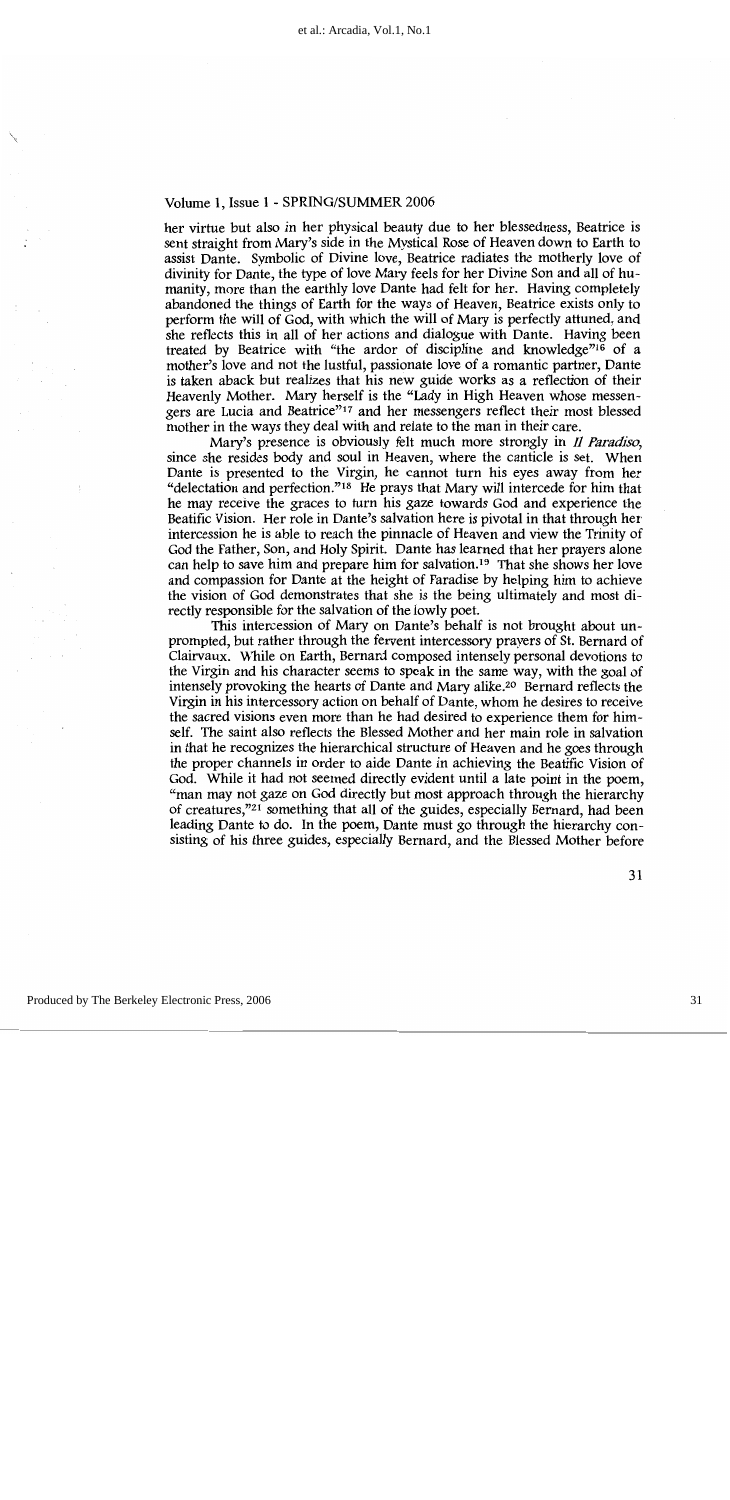was able to have the vision. Bernard formally realizes this and reflects his knowledge of Mary's higher seat in Heaven through a contemplative intercessory prayer, reflecting the intercession the Virgin already performed for the poet and foreshadowing the future grace-bestowing intercessions. The last of the three guides to appear, St. Bernard of Clairvaux most clearly reflects the Virgin Mary and her role in the salvation of Dante.

While the symbolic roles of Virgil, Beatrice, and St. Bernard of Clairvaux, as human reason, divine love, and contemplation respectively, serve a great purpose of leading Dante back to The Way in the *Divina Commedia*, they merely work as reflections of the Blessed Virgin Mary, whose pivotal role in the poem is responsible for Dante's eventual achievement of the Beatific Vision of God and eternal salvation.

5. See "The Figure of Beatrice" essay by Charles Williams in Hawkins and Jacoff, pg  $15 - 27$ .

6. Gilbert, pg 138.

7. Gilbert, pg 139

8. Gilbert, pg 142

9. Dunbar, H. Flanders. Symbolism in Medieval Thought and its Consummation in the Divine Comedy. New York: Russell & Russell Inc., 1961, pg 92

10. Botterill, Steven. Dante and the Mystical Tradition Bernard of Clairvaux in the Commedia. Cambrigde: Cambridge University Press, 1994. pg 148.

11. Botterill, pg 151.

12. Botterill, pg 168.

13. Aligheri, Dante. The Divine Comedy, trans. John Ciardi. New York: W.W. Norton and Company, 1970. Inferno, II.130, pg. 45.

14. Purgatorio, X.31-42; Ciardi pg. 239.

15. Purgatorio, XXV.127-128: Ciardi pg. 337.

16. Dunbar, pg 90.

17. See "The Sweetness and Greatness of the Divine Comedy" essay by Robert Duncan in Hawkins and Jacoff, pg 196.

18. Paradiso, XXXI.138; Ciardi, pg. 587.

19. Dunbar, pg 93.

20. Botterill, pg 167-168.

21. Dunbar, pg 93.

<sup>1.</sup> See "The Divine Comedy" essay by Jorge Luis Borges in Hawkins, Peter S. and Jacoff, Rachel (ed.) The Poets' Dante. New York: Farrar, Straus, and Giroux, 2001, pg 119-135.

<sup>2.</sup> See "The Sweetness and Greatness of the Divine Comedy" by Robert Duncan in Hawkins and Jacoff, pg 186-209.

<sup>3.</sup> Gilbert, Alan H. Dante and His Comedy. New York: New York University Press, 1963.

<sup>4.</sup> Gilbert, pg 70.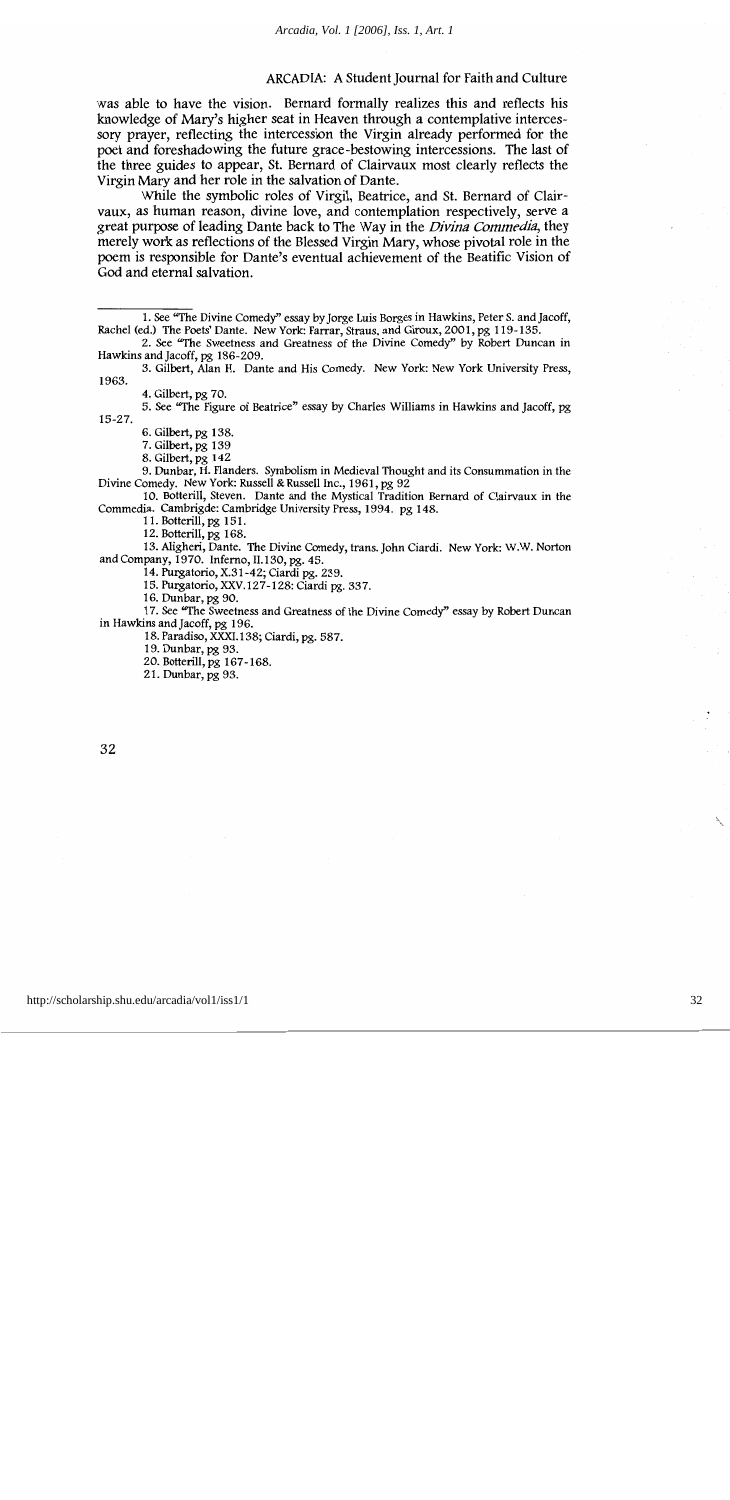#### A Prayer to St. Francis Kaitlyn Delengowski

It pains me to see people suffer. Suffering that is hidden by a smile, a wave, a friendly glance. I see through the rock hard façades. Changes in an instant. That moment that I spot their insecurities, when they break down the barrierseven for a moment-that shelter them and protect, when they are at their most vulnerable. I want to help. To fix. But I can't. So I listen. I listen so hard sometimes it hurts. Listen when there is nothing to listen to. Silence is deafening. I cry for them. For their families. For that inherent good that I try so hard to believe is real. I wish that my tears could heal - they can't. To wash away the pain. I am strong. Let me help. Let me take some of theirs away. I can handle it, I know I can. I hear that waver in their voices. That nervous laugh to fill the air so thick you could cut it with a knife. The look of pure terror, instantly covered up by quick shrug. I know we all suffer, but it gets to me. Those beautiful spirits being dragged down from their place in the sky. Let them shine! Let them fly! Let them have their moment in the sun. Hold them in the palm of your hand.

"O Master, grant that I may never seek So much to be consoled as to console, To be understood as to understand, To be loved, as to love with all my soul." prayer of St. Francis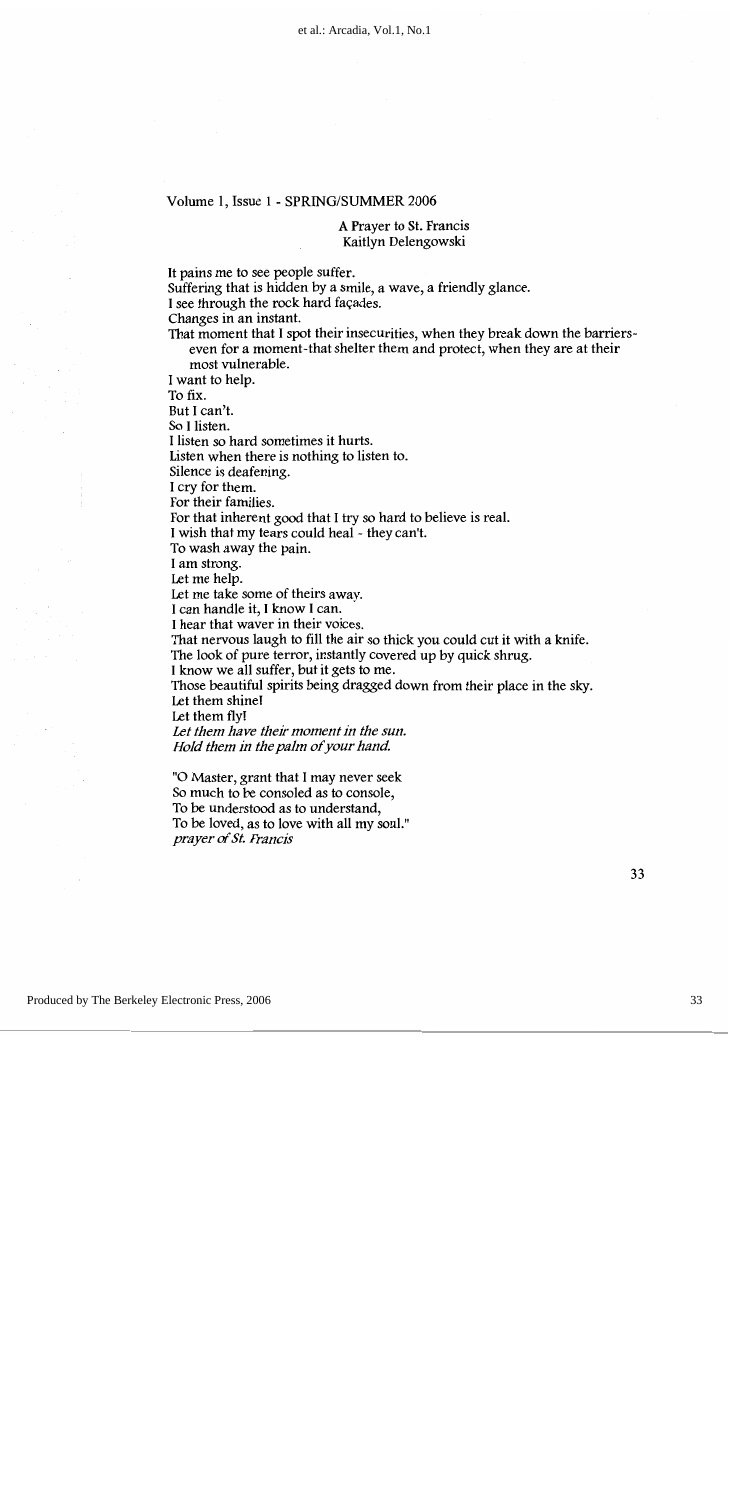#### For my friend, the Dreamer Kaitlyn Delengowski

A dreamer, cautious, kind, hides behind sorrows. Sorrows, sweet, sweet sorrows, never shared sorrows, scared, lonely sorrows. You are not zagubiona w tłumaczeniu dreamer, You know what to say, in beautiful tongues, say it. Be not afraid, dreamer. Let out your pain dreamer, *speak*, the world wants to hear you. You want to hear you.

Let love be the defining point, dreamer, let your guard down, Don't let him define you, learn from him, *accept* it, and *release* it, beautiful release. HE is not the definition. Define *yourself*, dreamer. Don't let him hurt you anymore. Sad eyes, Pozwul te smutne oczy zieby plakaly, dreamer. Broken, broken, broken, ty nie jestes zlamana. Fixed.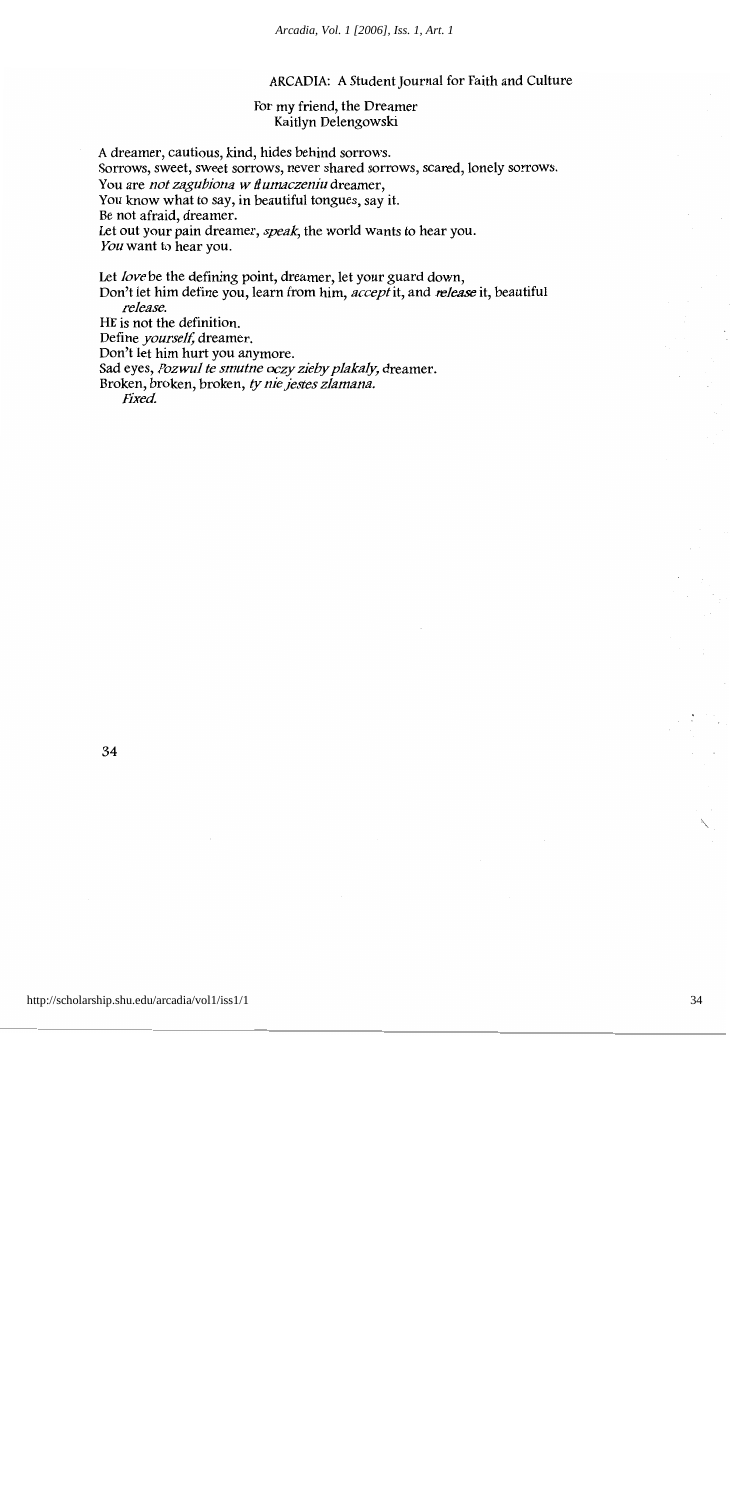Master Plan Kaitlyn Delengowski

what are we? a single episode in God's master programming schedule? or are we destined to be a major motion picture event? simply a scriptleft dusty on a shelf, never to be producedan idea lost in the giant void. He would never let us pass by. episodes perfected, ready for sweeps? classic black and white reruns cutting edge, destined for cancellation a series of carefully orchestrated rehearsals for a beautiful musical. truth. each is loved by one. few (some) by many. have faith in the Agent. find that One.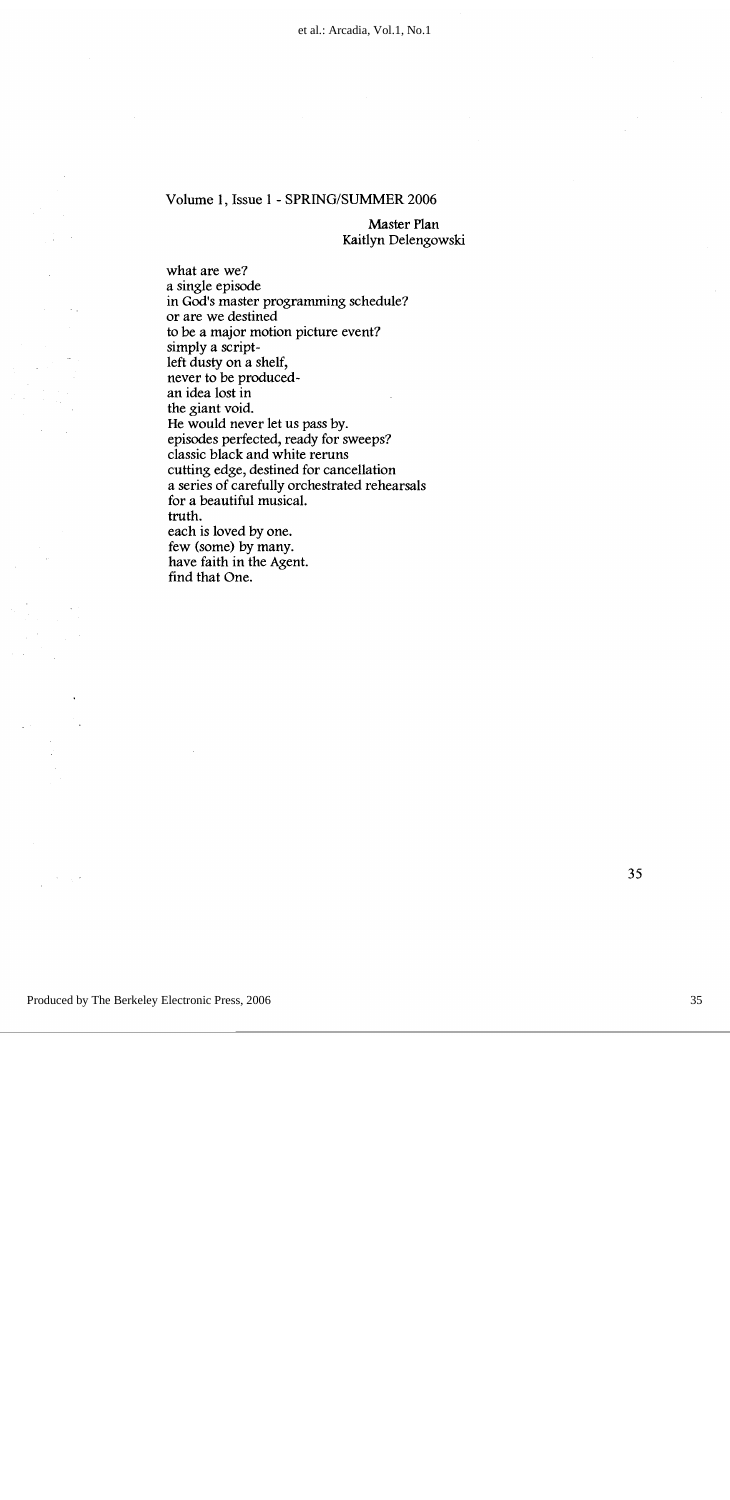It is Morning, Now Lord Thomas P. Levy

it is morning, now, lord

and i have waked for near half a clock's rotation spinning in the dreamy haze of the blurred line between the real & the euphoric

i believe, now, lord that i've known all the languages of the world henceforth, it is only a matter of remembering

i'm certain i've the strength to create tsunami waves of the sweet ivory piano keys playing the springly sonata in my sleeping ears

and lord, i will share with you that all the yelling is not caused by me for life is great, long, grand, ephemeral and my throat cannot bear for me to scream much more than i already have

it is morning, now, lord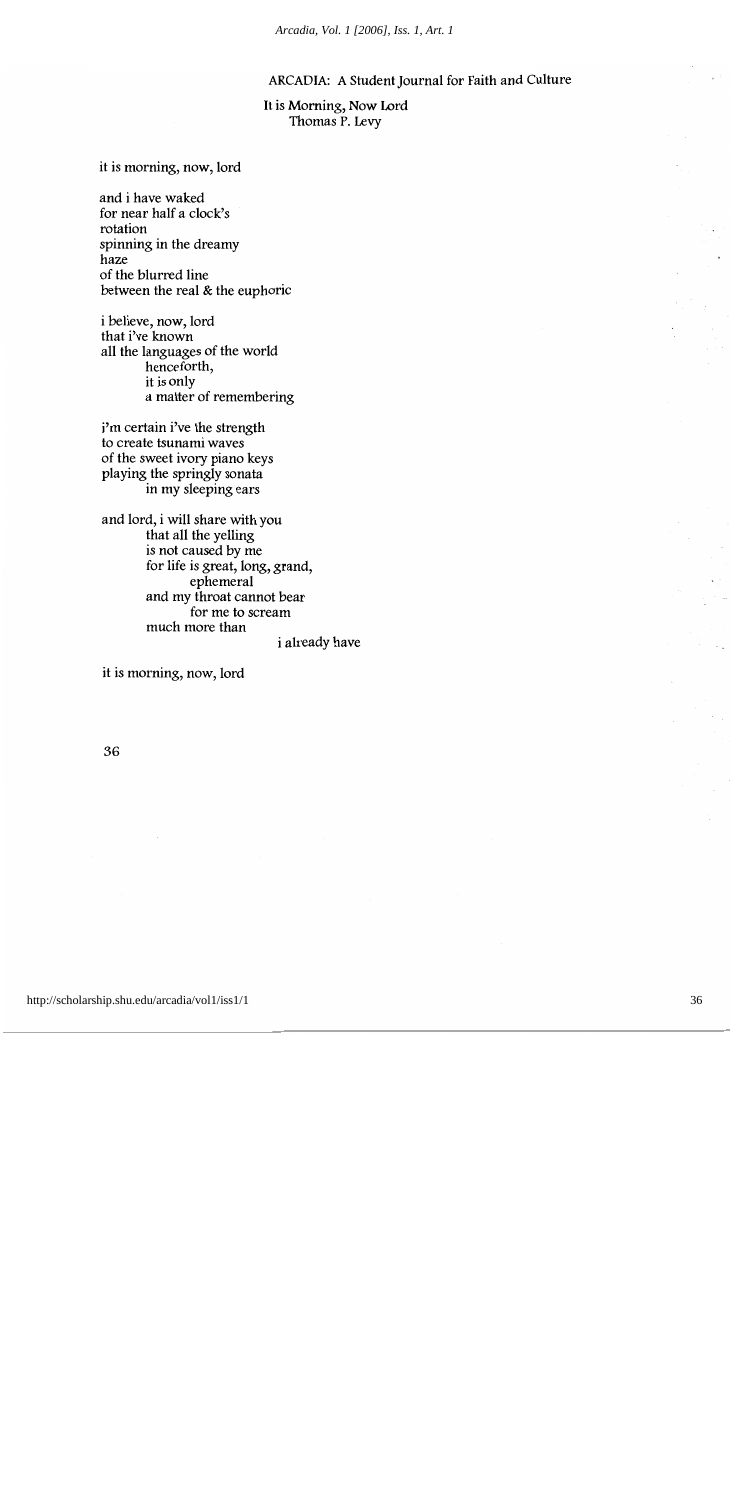Inspired by the Holy Spirit<br>Tom Nemecek

The earth is a fruit And the children Are the sweetness within

 $\bar{\mathcal{A}}$ 

 $\frac{1}{2}$  ,  $\frac{1}{2}$ 

 $\sigma$  and  $\sigma$ 

Eternal sunrise In my eyes As You welcome me home to Heaven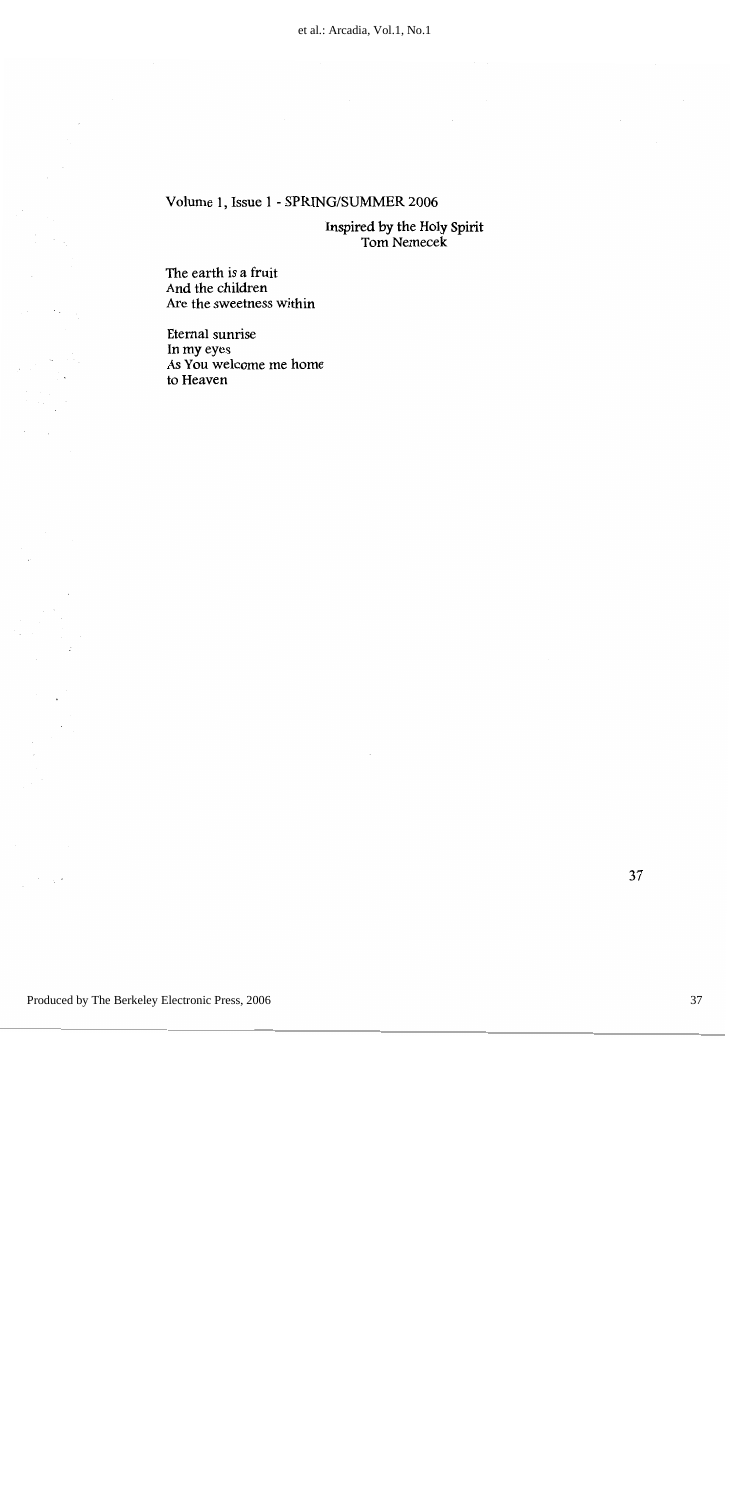*Arcadia, Vol. 1 [2006], Iss. 1, Art. 1*

ARCADIA: A Student Journal for Faith and Culture

Our Hope Tom Nemecek

We reach out in the distance A star's glowing light<br>To supplant the grief and loneliness within<br>We long for the star Eternal glowing light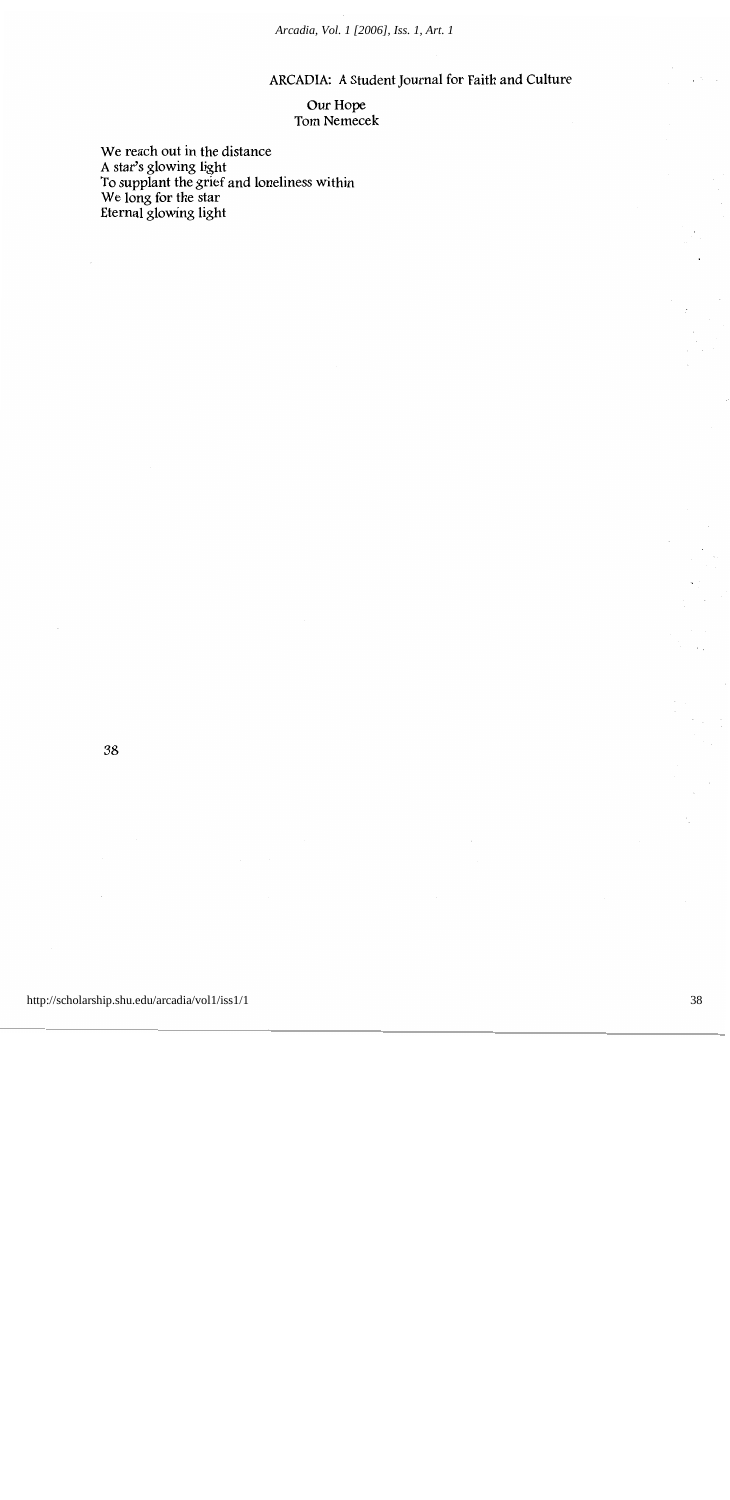We Were Boys Tom Nemecek

They cut you with Their knives And took away Your skin Left you there to die<br>I will now protect Your kin

If I could keep you strong I would But I know that it's Too late Oh Mother Nature Mother Nature Thy home captivates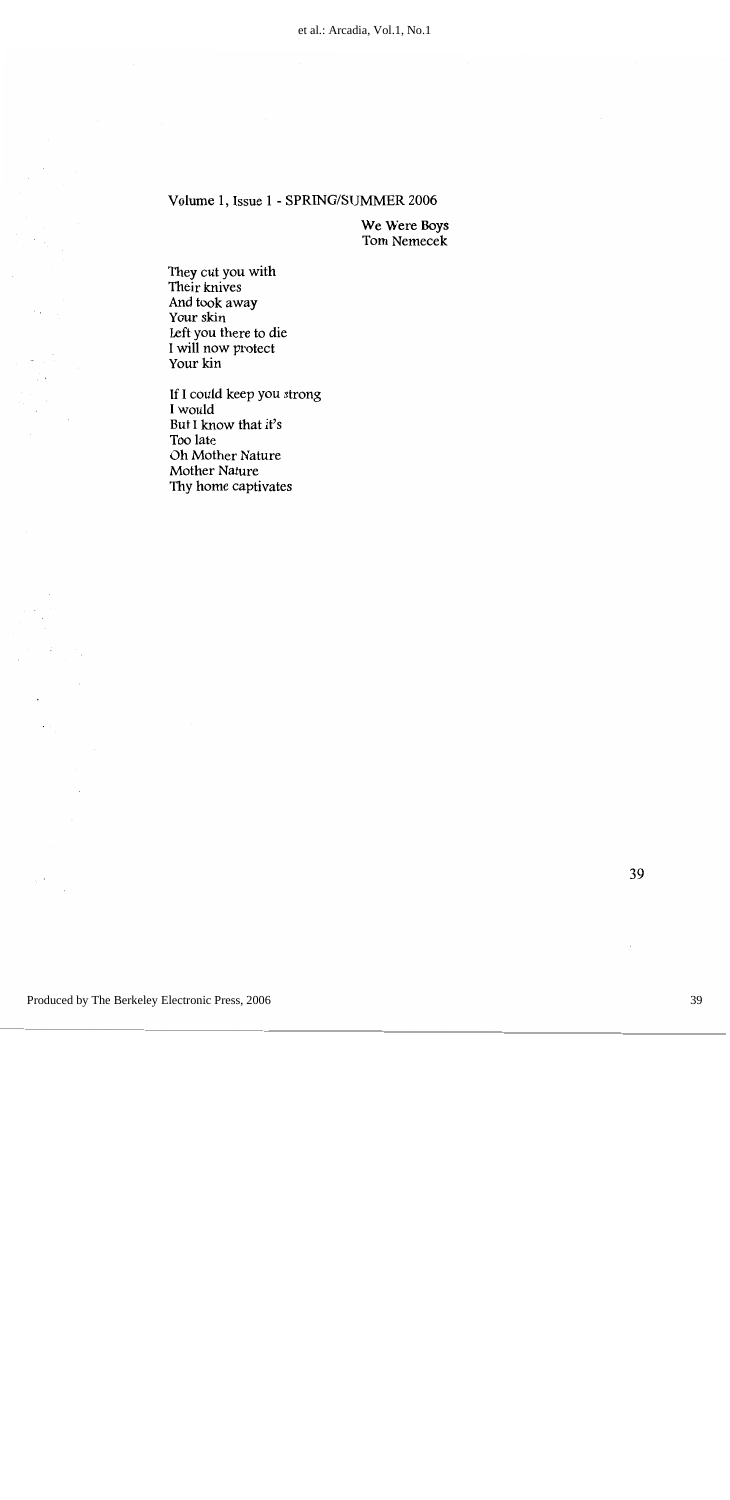#### Adapted from the Song, 'Weeping Mother' Tom Nemecek

Roses red from our hearts we share them with you Though we fail Was it so hard to be human 2000 years ago Mother of us all I'd rather die than to see you cry but Tear drops fall

Weeping Mother why do you cry? Blood on the statue, Tears from your eyes Weeping mother why do you cry? Blood on the statue, Tears from your eyes

O weeping mother Roses fall on the ground where you walk Is there something that we can do for you?

'Cause I want us to be happy again 'Cause I want us to be happy again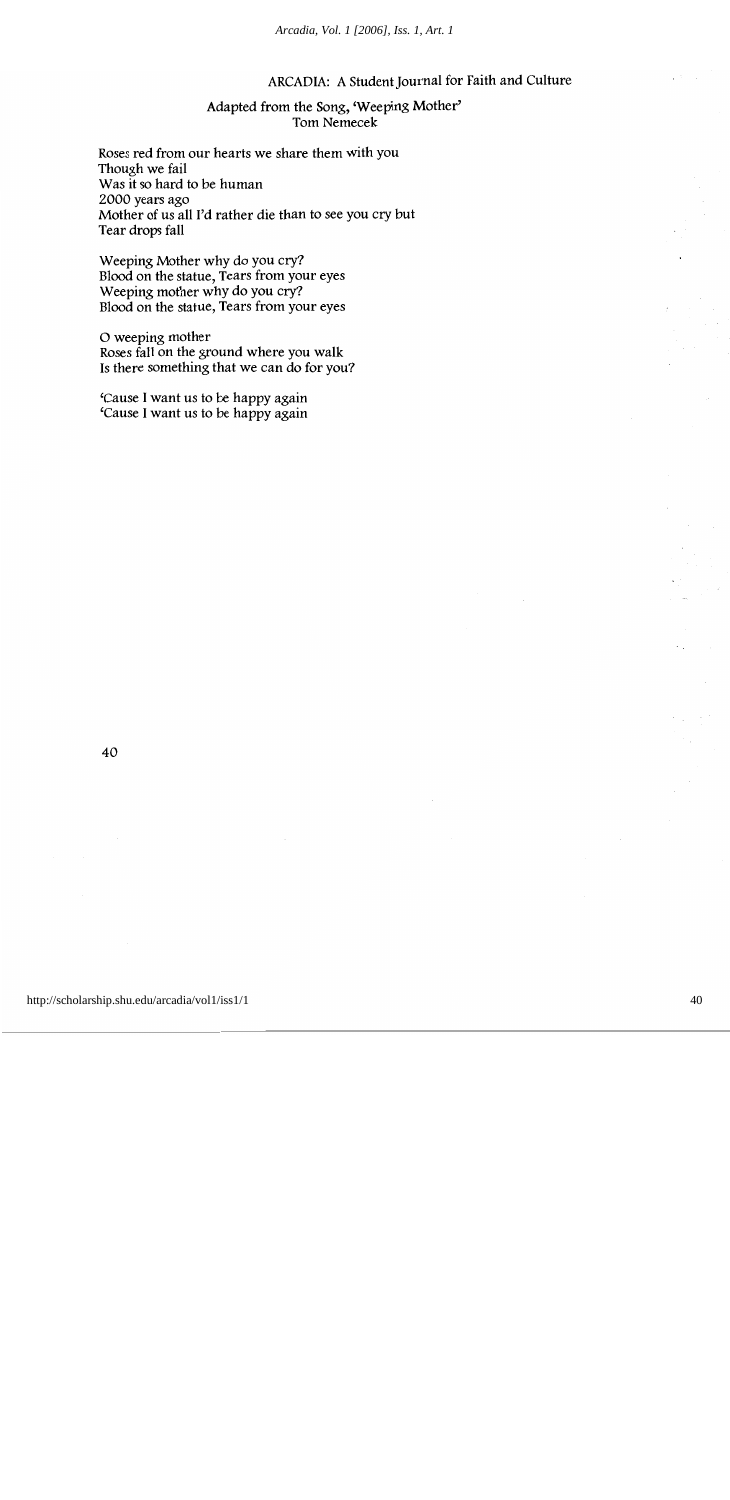Ad Majoren Dei Gloriam Gabriel Rohaidy

as life was drawn from me and my lungs breathed out but didnt breathe in i was taken to the gate where the angel sat with two glowing keys and on his belt a sword of fire yet he sat unburned

do you come bearing a message asked the seraph

the only message i bring is mine own self seeking to pass through the eye

tis true many have come through this way and their journey has been one of ease because you loved

as i prepared myself to step through the eye a shadow passed through my heart as the seraph's hand grazed the hilt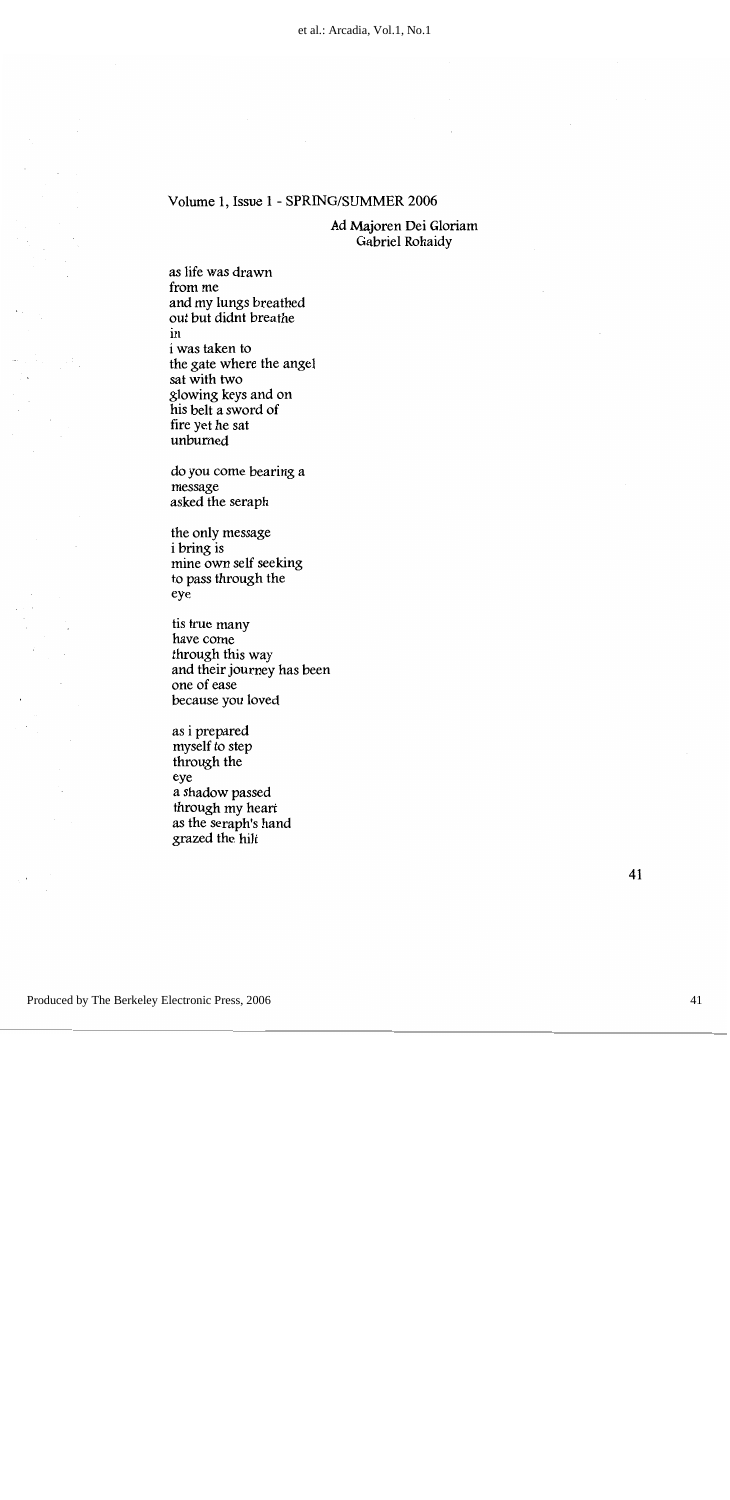of his flaming sword and the center of my back began to itch

Ad Majorem Dei Gloriam

my eyes  $b/l/i/n/k/e/d$ and alternating inside my lids i saw myself as on a screen and flashes of a lonely carpenter

as my life's reel winds tears fall from the carpenter eyes and his life's work becomes his life's end

for some your works have been enough but for you much has been given and much has been expected

many here have you to thank but you can not enter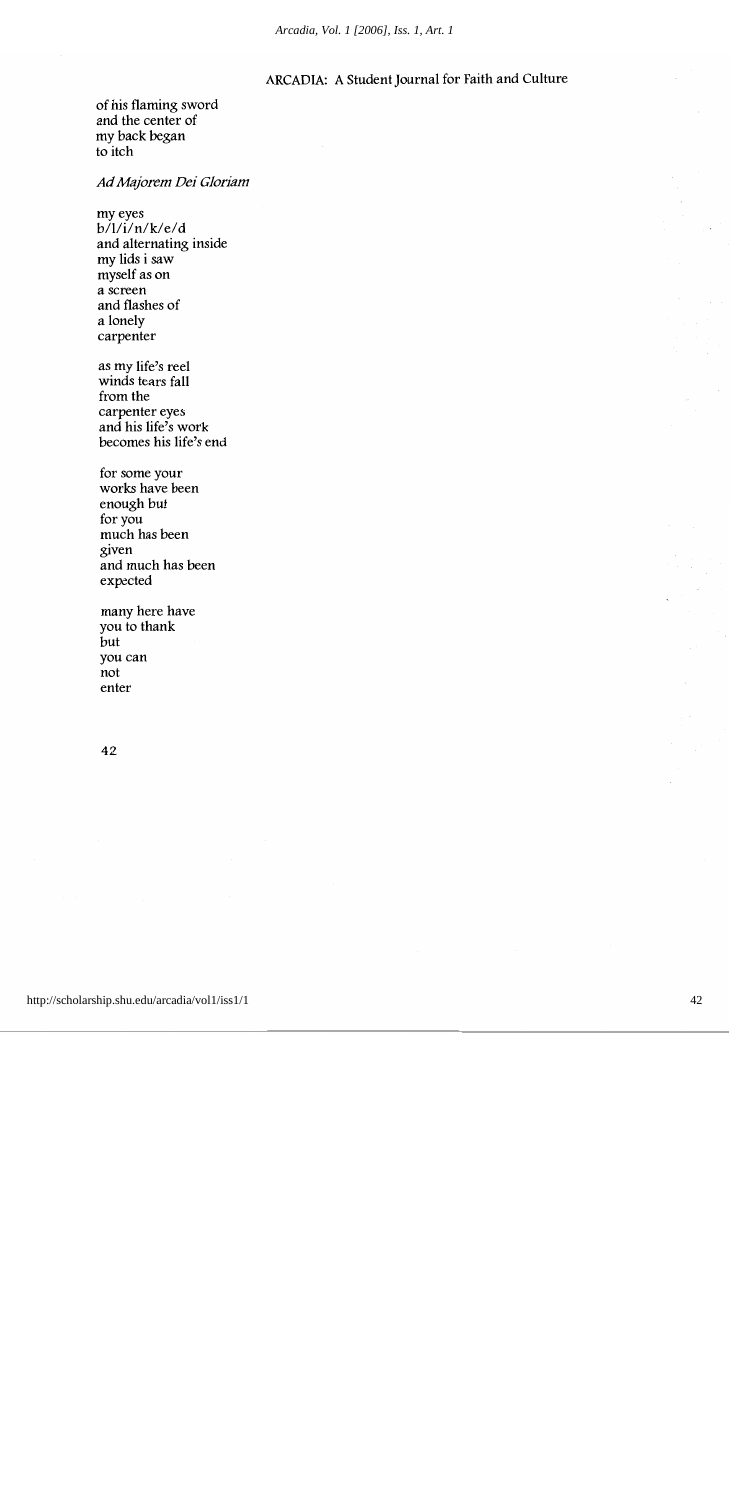**First Breath** Gabriel Rohaidy

my bones are still my lungs take no breath i have begun to rot my being has the stench of death about it

*i* lie

entombed in the belly of the rock that swallowed a god bound hand and foot perfumes barely masking the rotten air

wondering when will the stone be rolled

the stone that sealed the mouth but could not choke the life out

when will i be called from the calm that is death awakening my heart bringing life back into my body dank air turned gold pain of being alive returning coming back with opportunity and responsibility

until then i lie being digested in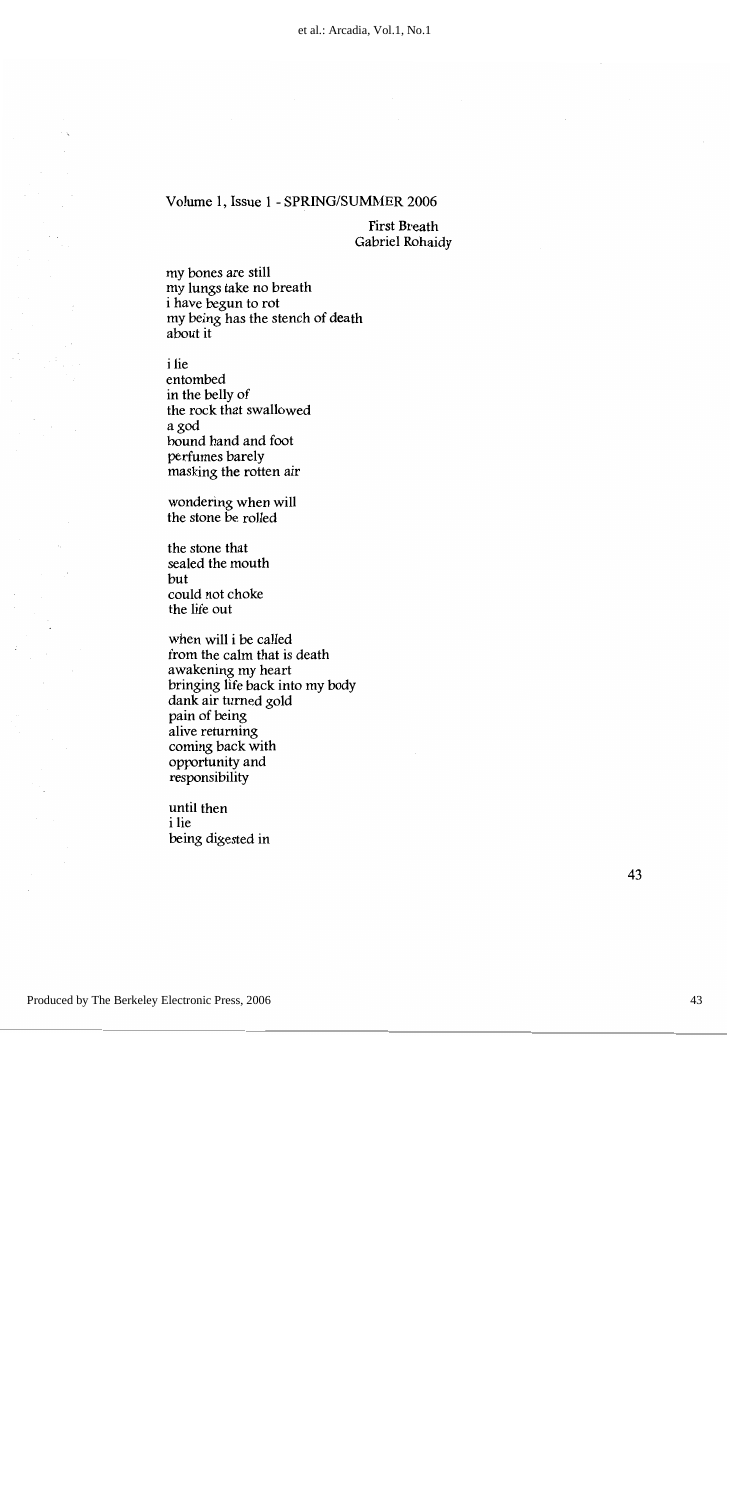*Arcadia, Vol. 1 [2006], Iss. 1, Art. 1*

#### ARCADIA: A Student Journal for Faith and Culture

this stone stomach not waiting<br>waiting is for the living<br>i just lie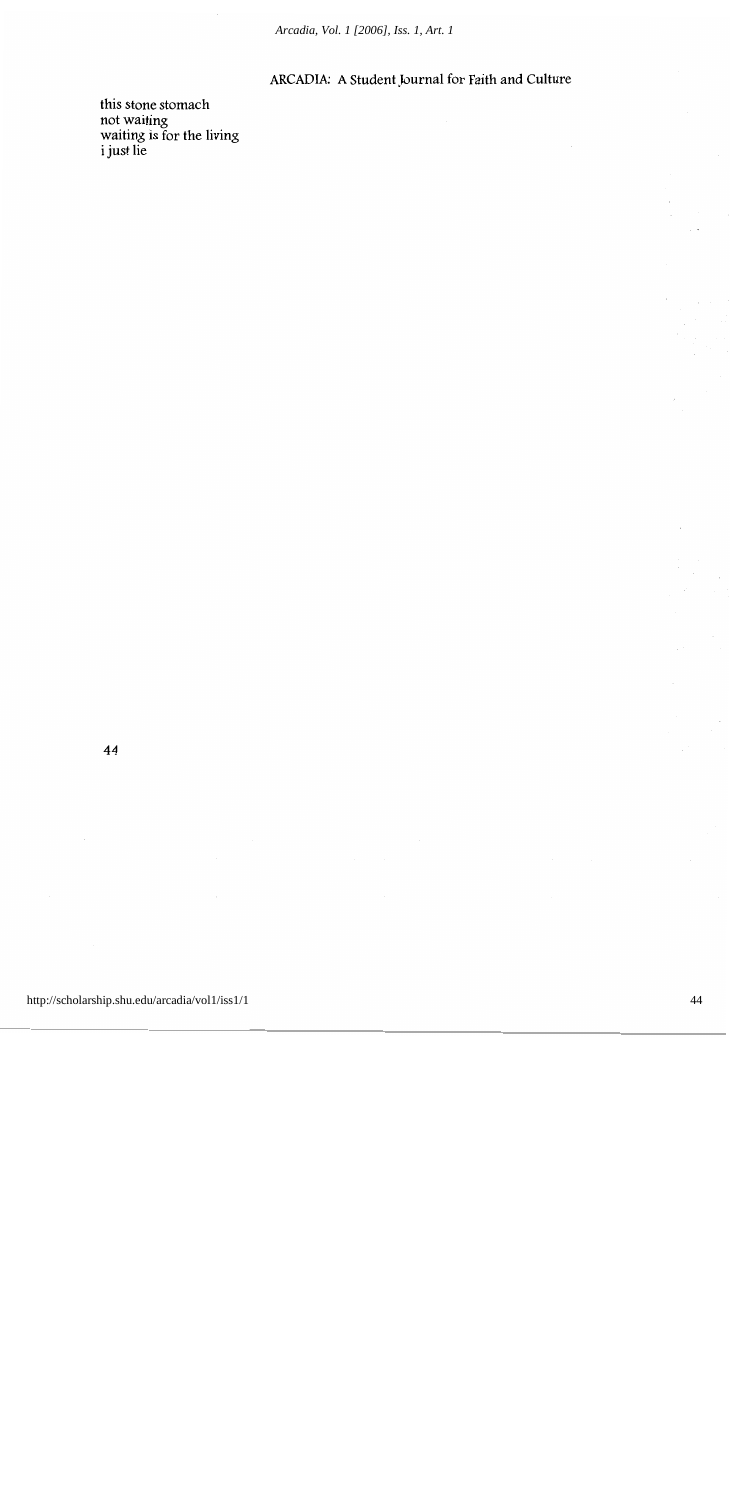This past summer the Center for Catholic Studies sponsored a trip to Oxford, England, where students from around the country, and those from England and Spain, had the opportunity to learn and share each other's experience on the campus of St. Hugh's College. The course, "Foundations of Christian Culture" explored the philosophical, theological, artistic and cultural implications of our ancient faith. Students were asked to keep a journal, to share their experience, the following are excerpts from these journals.

#### Excerpts from the Oxford Journals **Elliot Guerra**

#### Tuesday, July 26, 2005 De Ente En Essentia

I hope it's everything I dream it should be. I'm crucified to hope these days. I hope the food is terrible, the flowers fresh, and the laughs plentiful. In this chair I realize my unknown grandfathers died with 3rd grade reading skills and now their boy is in Oxford (for a few weeks). I'll make sure not to start a fight Dad, and I'll wear a tie to class Mom, (she figures that's the way to show respect to your teachers) I'll say please and always thank you. I'll do my homework and pray. I'll look both ways before crossing a street and smile at the old English ladies, that is if they actually are old English ladies (I guess that could be a stereotype I've gathered from PBS), I'll chew with my mouth closed Mom, I'll defend my pride Dad. I'll, "let them know where I come from." I'll check out the music shops, Julian, and I'll hug every homeless person I meet, Christy. Of course I'll "dance and be silly." I'll smoke cigarettes and write, and I know my arms are too weak these days but I'll try and wrap them around the whole world, I'll make sure to brush my teeth and make my bed.

But most of all, I'll let the world, if not just Oxford know, that I was here. In the same city of all these minds, this city of history and of culture, I will let them all know with a prayer in my heart and my arms in the air that I too was here, I too, with the memories of pills, and white curtains, I will scream to them all, I too was here, that I too loved once, learned once, and I too dream of heaven, so I too will be remembered. No Dad, I won't make us rich, no Mom, they won't put my statue here one day, but those pictures in the brochure, this map of England, these walls, they will, they must remember me.

#### Thursday, July 28, 2005 Naked

"Smoking Kills" the English sign reads and so do the memories, but these ivy covered walls, the young Italian students holding hands, dreaming,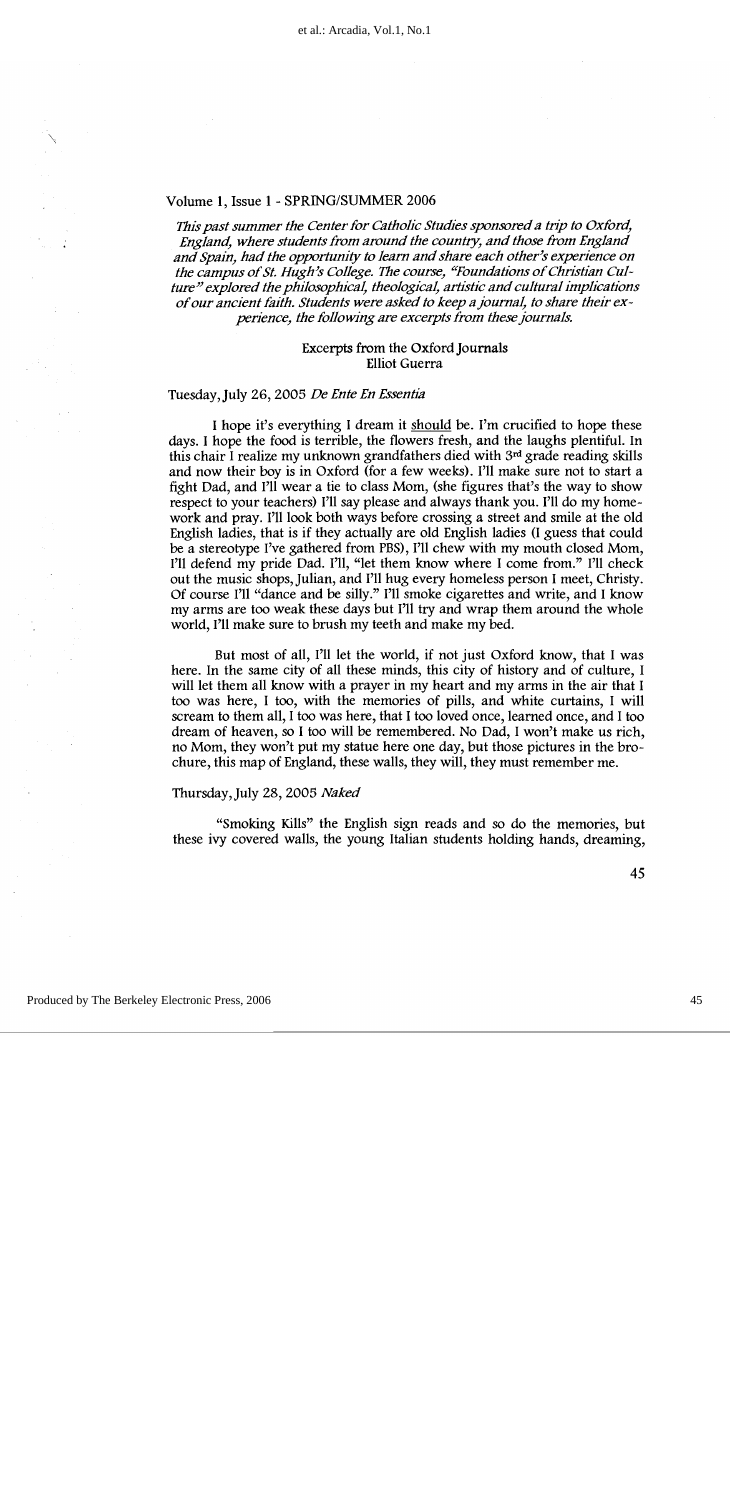the tourist taking pictures, the books, the ale, this isn't for me I've come to realize. This is for Charlene in the hospital, all those beautiful lost faces that looked like the portraits found on Saint prayer cards, in the Bergen Regional Medical Center, my brother's chubby fingers around the guitar, my father's hands my mother's tears. It's for them, and the cool English breeze and gray clouds will lament with me.

Today I found a beautiful garden on the college grounds and as the smoke from my Camel rose like incense and the ulcer in my stomach told me I shouldn't be here I stayed in the garden, my garden. It's everything I dreamt it would be, as I thought I heard God strolling alone, hands behind his back, humming a dirge he had long forgotten the words to. I hear he prefers English gardens these days, he can't walk through Eden anymore, it hurts too much, memories of that terrible day when he found them hiding, fearing their beautiful naked selves. So this afternoon when all seems OK it's just me and God and our garden

"If today you hear his voice, harden not your heart." The Psalm sighed this morning and maybe it was the tie I bought with 50 cents at the Goodwill store before I left or maybe it was the tobacco but for a moment there—just for a moment there, I thought I heard God whisper, "It's OK Elliot, you deserve this  $\text{too.}^{\prime\prime}$ 

I should get going now. Immanuel Kant is calling.

Sunday, July 31, 2005 A Prayer

#### Dear Jesus,

Sorry I interrupted, I know you're busy with the poor bastards in London, the lepers, and Newark but I just wanted to ask about my soul. How is the poor thing? I couldn't tell you so I figured go to the source. I know you look at just that, there are plenty of tattooed, hairy, blued eyed Cubans to look at so since you seem to know it so well and if its not too much how are we doing?

How are the people I try to forget? How is Gino, my boyhood friend in Miami, is his father still dead? Were you able to hop over there on the way to Galilee to resurrect him? How is the "family," still in jail? Are there any Teaneck High graduates in heaven yet? How is St. Joseph's youth group? How are Kevin, Jen and Ivan and Father Paul? How is the lover of dreams, Toby? Is he still mad at me? Dear Jesus, how's Caitlin, how's her tongue, hips and her brain? Is her beautiful Irish grandmother still warm and lovely like the water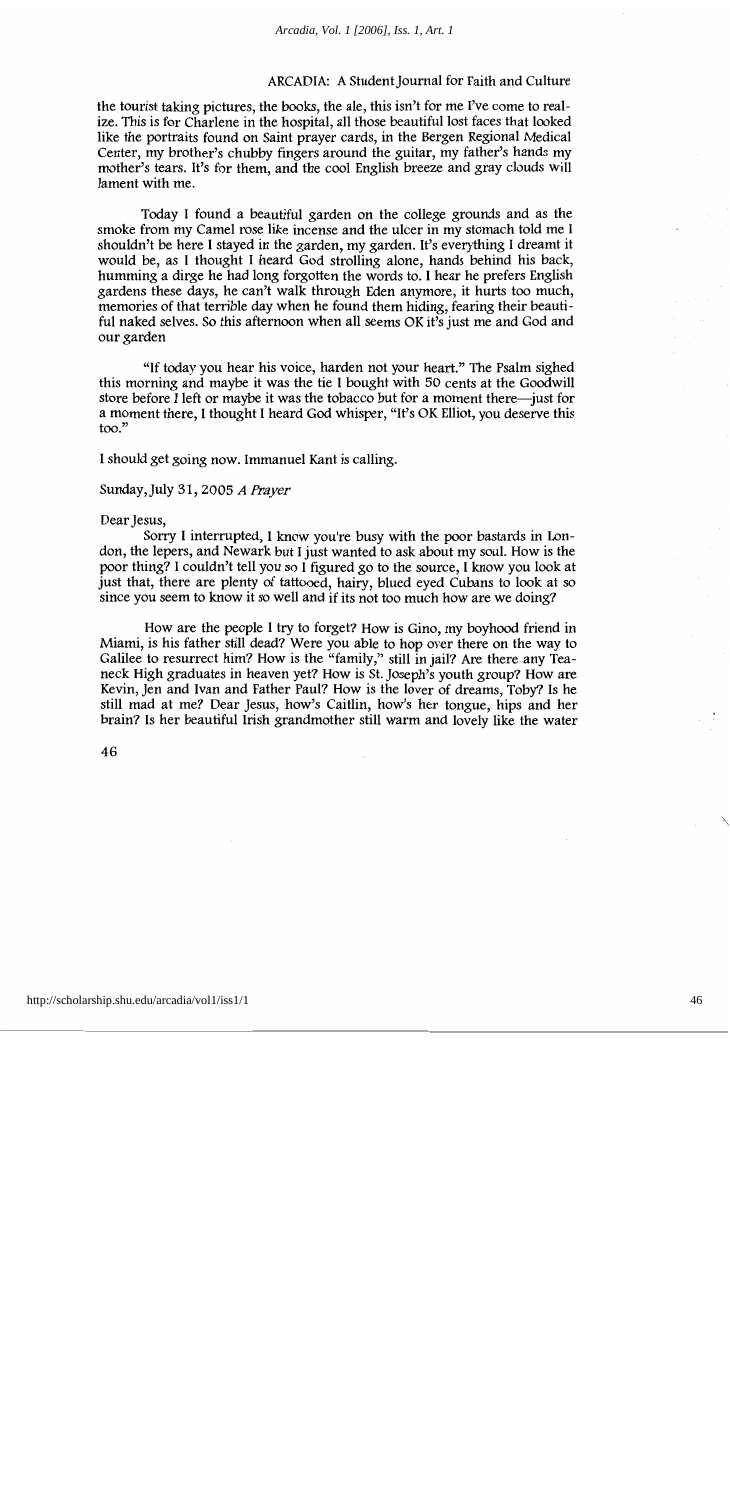at the docks this summer? How are my kids at the center? How is Raymond, Charlene and the other apostles at Bergen County Medical Center? How is Dy $lan?$ 

How is Las Vegas, England, how is my long lost soul, Jesus? Does Miami still glow, like it does in my dreams? How is my soul, Lord Jesus...? It's made up of these people, dirt, whiskey, poetry, gasoline, and more.... If it's not too much, please let me know.

But most importantly... how are you? I'm growing up to look like you I think. A scraggly beard and red eyes, both our father's work with their hands, both are poor, both had no friends. Dear brother, Jesus... Dear Saving Jesus, Dear, lonely, lonely, holy Jesus, I miss you. You don't seem to come around as much anymore, I suppose that's my fault. If it makes you feel any better, I stopped being so me... and a little more you, there are no more girls, no more binges, just some loyal apostles, some pints, and a dream...

Yours, with divine madness, Elliot

Thursday, August 4, 2005 Letter to My Unknown Grandfather

Dear Grandfather, Of course I know not where you are or how you sound, but I hope all is well wherever it is you call home.

What thoughts I had of you today grandpa (if I can call you that) as I woke up yet again with this sky, this aching stomach and these thoughts of you. We can laugh if you want to drink, if you'd like and talk, if you feel it is safe.

Was it you mowing the lawn in the English dawn or that still burning cigarette yours that I saw on the sidewalk? If it was I'm glad you shared it with me.

Have you ever had the feeling, dear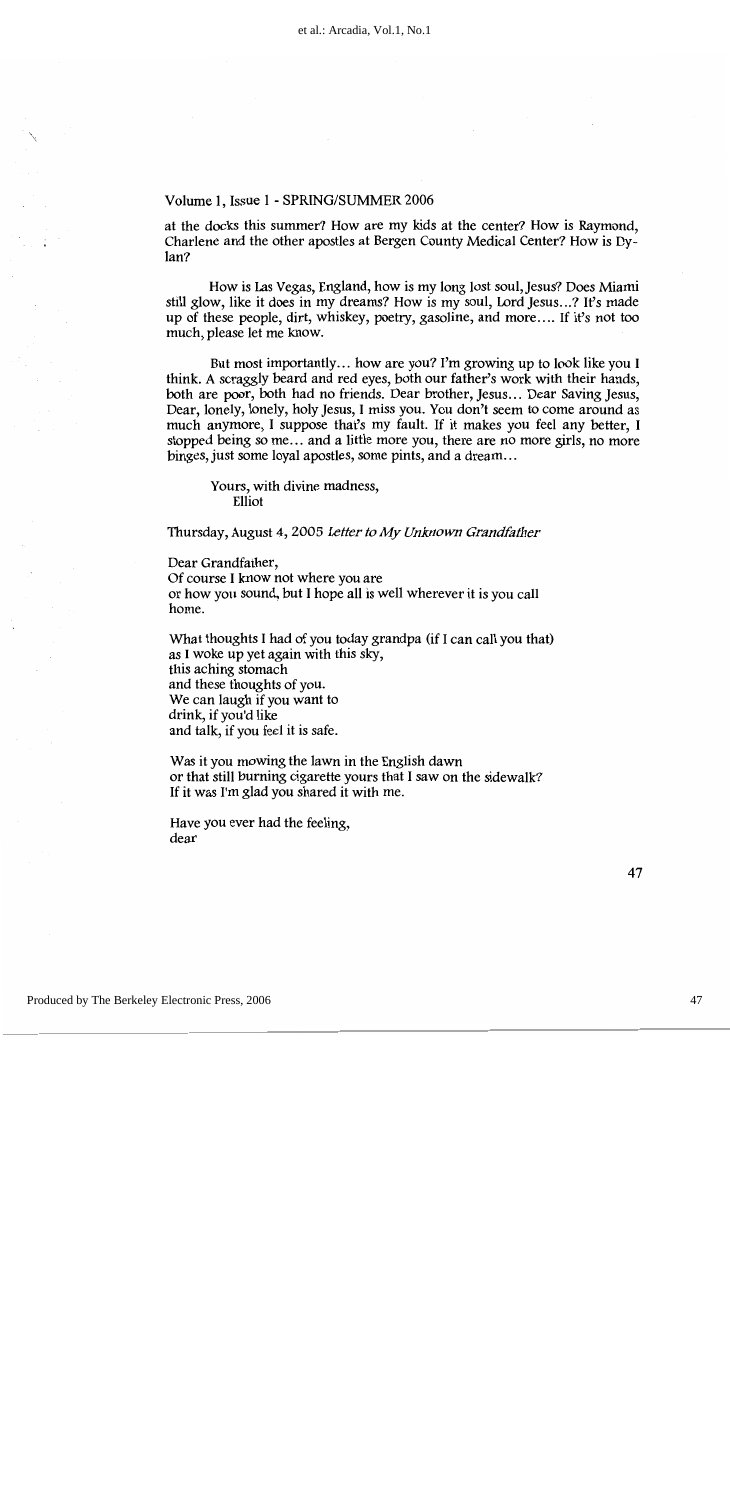$lost$ grandpa that the world was made just for you? Between all those shifts at the book publisher's office, between your daughters' weddings and all that beer have you ever felt that the world was created uniquely, and selfishly for you?

Why is it, lost grandpa that Alex, the young son of Gloria walks a few steps behind his mother dreaming in Oxford's chilly summer night?

Why is it that young, beautiful English girls wear dark, warm, brown skirts? Dark and warm like the place you now call home?

Oh dear, mad grandpa look what God has given me today!

Every tree planted, every bee buzzing, every brick laid just for me.

Who will share this with me, if not you Grandpa? Because I fear the morning will become too hot, the afternoon too cold, and when night falls, I'll be alone.

#### Sunday, August 7, 2005 Littlemore

Oh Sprit of this place, hold me. Comfort me, as I once again return to staring at things I can not own. Spirit whisper to me in front of this fireplace so that I can remember what to do, when returning to a home where you have to jiggle the toilet handle, and be careful not to put the faucet on "full blast." Oh sweet, loving, beautifully afraid Cardinal Newman, stay with me now. For if I should ever forget this place, let me feel a lack. One memory, a smell, and I will be yours again. Let me remember you the way you were in *this* room, *this* place so you may remember me.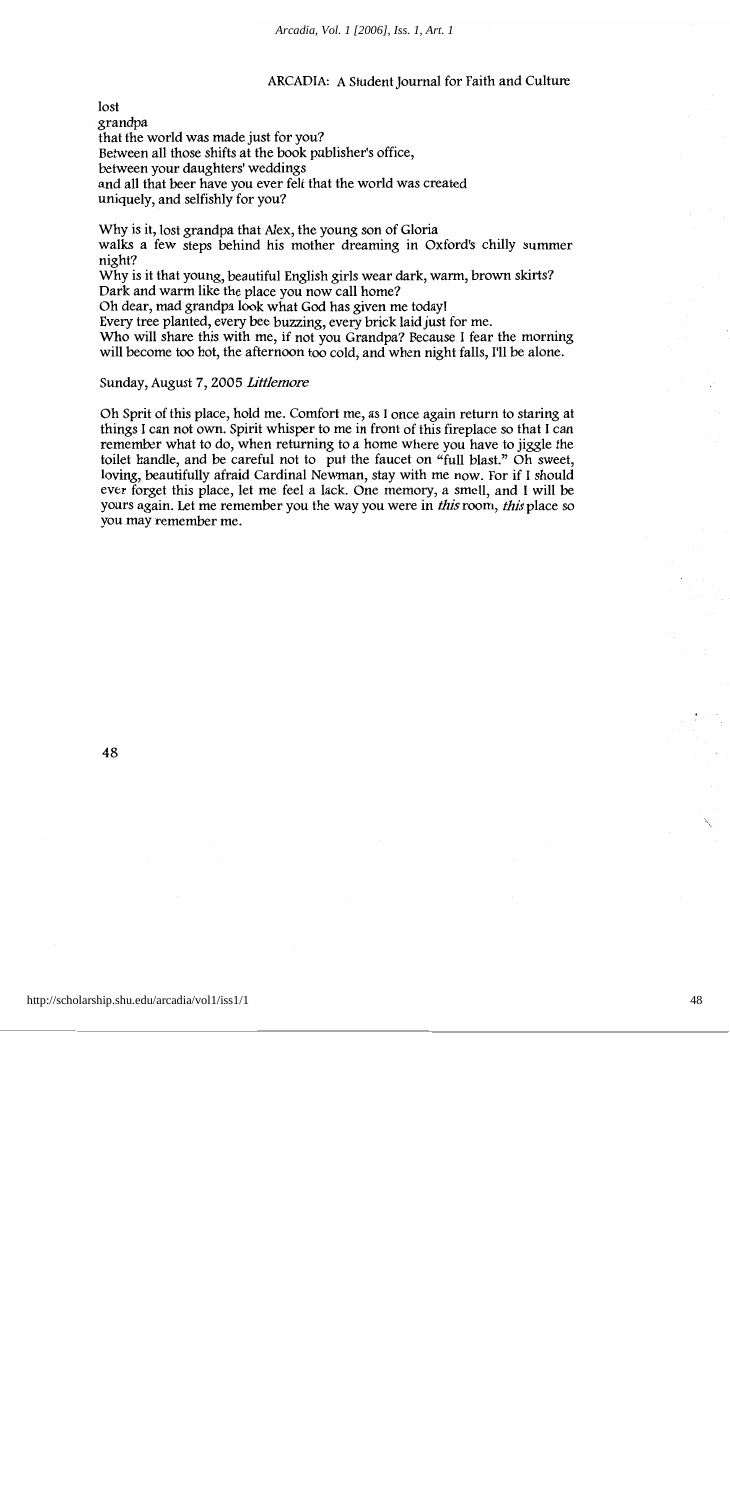#### Excerpts from the Oxford Journals Daniel Lowery

#### Friday, July 29, 2005

As this two week experience at Oxford began, I found myself in a moderate state of anxiety. I was concerned about how well I would be able to reenter the world of ideas after a two month summer siesta in intellectual limbo. It was not that I disliked the idea of a return to the studious environment—on the contrary, I have a serious love of thinking, studying, learning, especially in matters pertaining to philosophy and religion, which is what this course is all about. Rather, it was that I tend to experience a tension, a sort of incommensurability, between these two avenues of life, both of which I lovenamely, the serious, intellectual life that I live during the school year; and the "normal," commonsense, practical, material, down-to-earth life of summer working outdoors in the Texas sun. These two ways are indeed not antagonistic to one another—it is simply that when I am embroiled in one, the other automatically becomes obscure, distant, seemingly unimportant. And when I am in the one, I don't want to leave it to embrace the other, although I know full well that I will be happy either way.

So as I entered the Oxford life, I found myself initially very reluctant to jump into the intellectual sphere, saddened by the prospect of leaving the summer life, despite my confidence that as soon as I shifted gears I would rediscover the joys of contemplation and study. But now, having spent three days at Oxford, my anxiety over this tension, this radical shift, has been relieved by several remarkably consolations. First is my delight in Oxford itself. Being physically present in a place of such scholarly and historical wealth immediately restored my collegiate way of life. This profoundly studious place is infectious, and one cannot help but happily surrender to its invitation to contemplation. The second consolation is derived from some reflections on the discussions during our first two days in class. I noticed that throughout these discussions there arose again and again a series of complementary polarities, each pair of which were difference, but evidently related: faith and reason, matter and spirit, sacred and secular, historical and eternal, necessary and contingent, examined life and unexamined life—and there are probably more. Now, a significant conclusion from our discussion was that the two elements in each of these pairs are by no means in opposition to one another, but are complementary, harmonious, such that if you were to take one without the other, if you were not to give each the attention it is due by its very existence you would end up with a distorted view of reality, of life, of the universe, of human nature-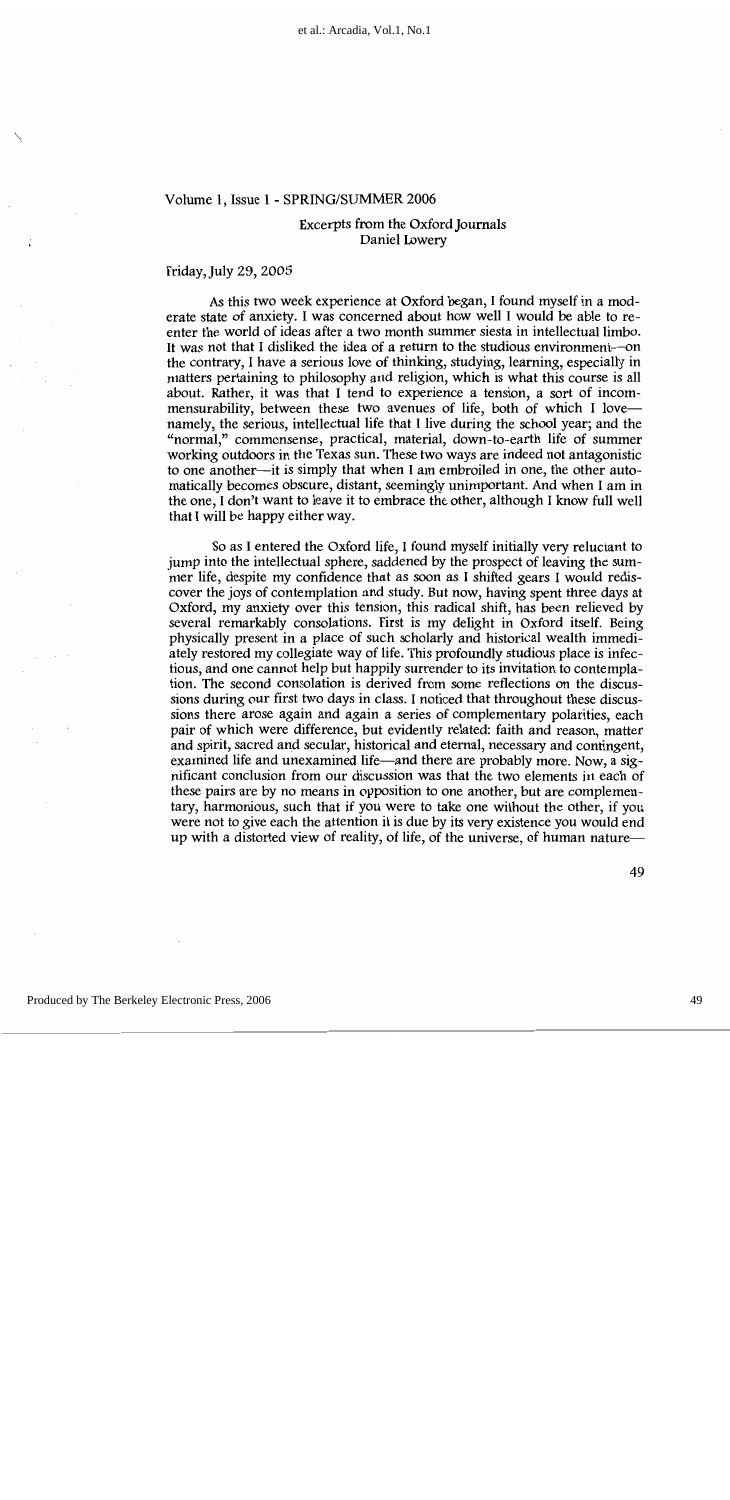you would disrupt the natural harmony between the two. What allows us to perceive this harmony and integrate it into our live is our recognition of the reality of the Incarnation. In the Incarnation, God becomes man, the eternal enters time, human reason is confronted with the consummate mystery of faith, and a clearer vision of the divine plan underlying the surface phenomena of human history begins to emerge. By means of the Incarnation, we recognize the reality of the sacramental principle—that on account of Christ entering time, God becoming man, matter and spirit are forever engaged in a unity, the spiritual truths actually exist in the material forms. We can distinguish the two in our minds, and separately attend to the spiritual, the abstract, the universal, the sacred, in contract to the material, the concrete, the particular, and the secular; but that is only by a mental act—in reality, the two exist as sacramental unity. By the sacramental principle, the barrier between the sacred and profane is abolished. The Christian reality is at once spiritual and material, universal and contingent, sacred and secular. And we live as Christians by recognizing and attending to both aspects of that reality. Chesterton said that we must be at once at home in the world and utterly astonished by it. We must balance the examined and the unexamined life. If we are solely rational, we will go mad; if we neglect the intellect we will be irrational. We must be both spiritual and material, sacred and secular, intellectually and physically alive, historical beings with a recognition of the underlying a historical reality.

Now, how does this parade of ideas function as a consolation to my anxious hopes of resolving the tension between the two walks of life that I find myself in? I can't say the answer is altogether clear, but I am encouraged by the thought that these differing modes of living correspond to the various polarities whose fundamental harmony can be understood by virtue of the Incarnation. When I am living the physically active, practical, simple life of the summer, I am always convinced that it is the surest way to truth and the good life. But likewise when I am in college, I am convinced that the intellectual pursuits are the surest way to those same goods. Perhaps the sacramental principle suggests that there is a certain unity between these seemingly disparate spheres. They are both the way to truth and the good life, and one must not fail to attend to either in order to achieve these supreme goods. To be materially and spiritually, physically and intellectually successful, to be a Catholic, to appropriate the reality of the Incarnation, I must seek to integrate these two dimensions of life into a unified way of living. As Chesterton suggested, the Catholic must live both the examined and the unexamined life. And as far as I can see, Chesterton did a pretty good job of finding that balance—so I'd better read some more of his books. I've got a long way to go, but I'm making progress.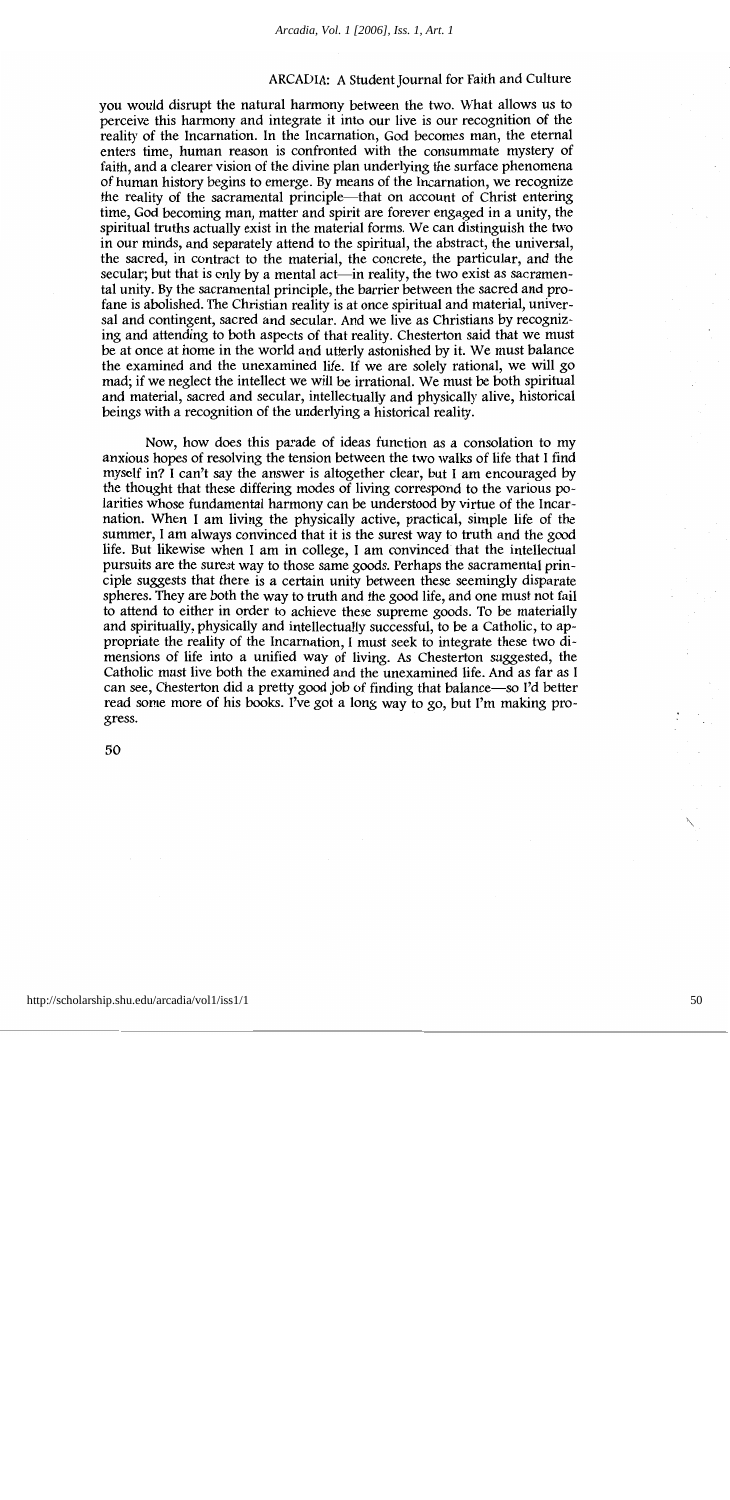#### Saturday, July 30, 2005

One particularly impressive and satisfying aspect of this trip has been the physical, material access we've had to the ancient Christian tradition. It's one thing to sit at one's desk back home and study Christian philosophy and theology, and history, to try and apprehend Christian truths through an intellectual approach. It's quite another to walk around Oxford, to marvel at Canterbury Cathedral, and to experience, to physically enter into, the living history of the Church, the Christian culture.

It reminds me of our discussion in class about two of the signature elements of modernity, rationality and autonomy. The Enlightenment thinkers taught that human beings should take control of their own minds, consciences, and wills, should think and act for themselves, like the autonomous, rational beings they are. And on reflection, it seems to me that during my three years at Seton Hall, my approach to life, and in particular my approach to Christianity, has been heavily influenced by this typically modern teaching. My attempt to be an authentic believer has been more intellectual than anything else. I have studied arguments—historical, philosophical, anthropological, etc.—for and against Christianity, to try and make a rational, autonomous decision to be a Christian. I have wanted to be a Christian not because I was raised a Christian, but because I was rationally persuaded that Christianity was the truth.

I am still a Christian after three years of eager questioning. And the questioning continues, my intellectual appropriation and apprehension of Christian truth progresses. But my experience thus far at Oxford has exposed me to a different way of approaching Christianity, of understanding its truths, of being a Christian. Living in this astonishingly historical place has reinforced my recognition of the fact that as a Christian, I am participating in a twothousand year old tradition, I am an inheritor of an historical revelation of God. When I contemplate this, I see myself less as an autonomous agent, a child of the Enlightenment trying to be a rational Christian, than as a member of a great communion of the faithful, a believer belonging to a mighty tradition, trying to understand and follow the teachings of a man who came two millennia ago, under the guidance of the Church he instituted. I think when I am in the thick of my studies during the year, I get so caught up in trying to understand and appreciate Christianity intellectually, that I tend to forget this critically important dimension of being a believer, namely that a Catholic is Catholic by virtue of his participation in the tradition of the Church. As a Catholic, I am primarily a part of the Church, not an isolated, autonomous be-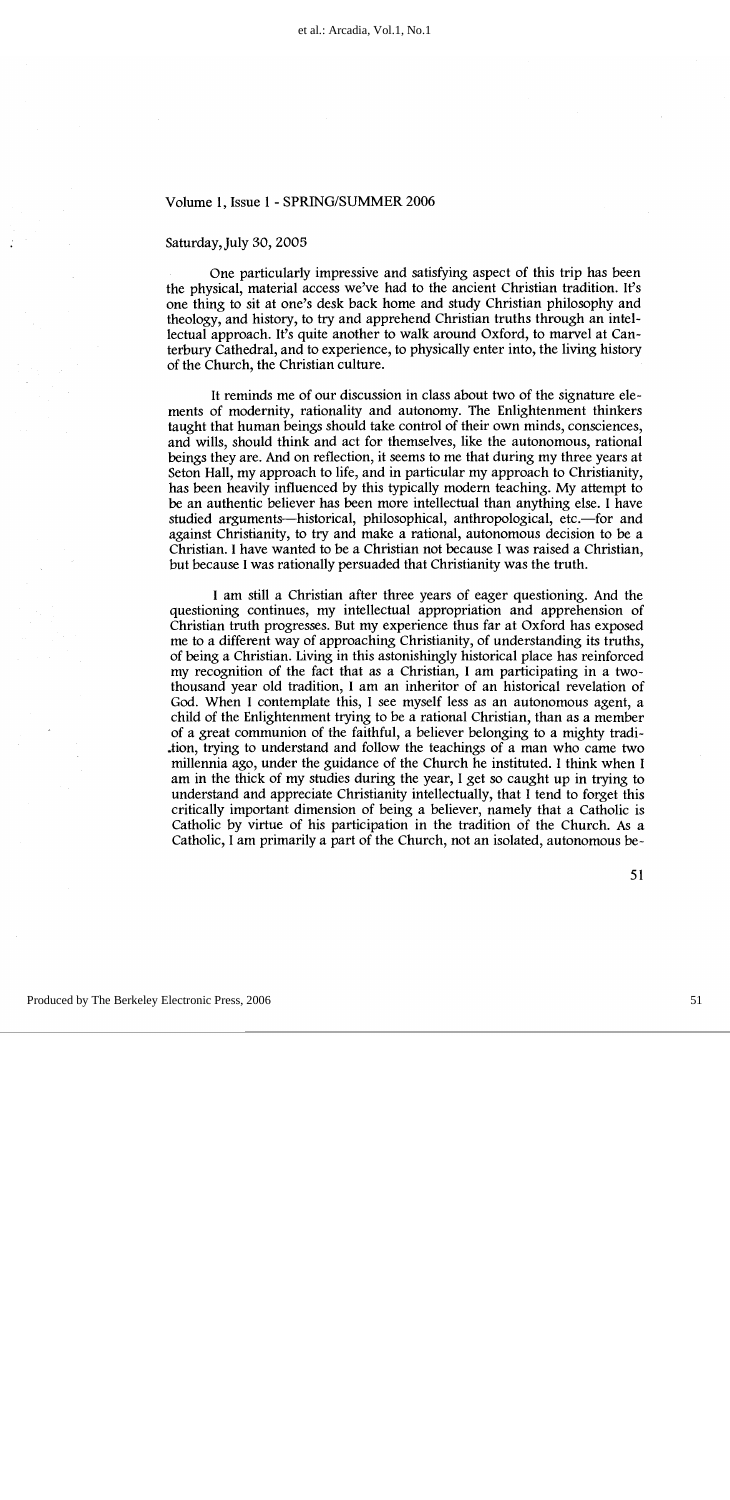liever. And perhaps this forgetfulness poses a detriment to my attempts to be a faithful Christian. Thankfully, Oxford has afforded me a jolting reminder of this aspect of the faith. Let's hope I don't forget it again.

#### Monday, August 1, 2005

In class this morning we discussed Cardinal Newman with Msgr. Liddy, whose evident love for Newman was inspiring. I myself have a growing admiration for his work, beginning with the simple fact—or rather, complex—that he was a convert to Catholicism. To relinguish one's own cherished tradition, and to endure all the suffering that must entail, for the sake of what one perceives to be the truth is an act of inimitable courage, integrity, and honesty. But admittedly I feel a tension here too. On the one hand, I am encouraged by the fact that Newman believed Catholicism to be true, as it reinforces my own religious convictions and commitment to the Church. On the other hand, I feel compelled to follow Newman's lead and seek the truth honestly, with the recognition that my discoveries may force me to change my beliefs if I wish to maintain the integrity that Newman so exemplified. Of course, my faith allows me to trust that Catholicism is true and that my reason, guided by faith, will never fail to perceive that that is the case. But it is still a torturous predicament. I can only study hard, contemplate, and pray for God's guidance.

And as has been impressed upon me this trip I must continue to live the life of faith, to see faith as a way of being, and not just as a guide to reason. Perhaps this related Newman's study of apprehension in his "Grammar of Assent." We can have "notional" apprehension, which is the domain of reason, of the intellectual pursuits; and we can have "real" apprehension, which is the deep, concrete, experiential. It seems this real apprehension is concerned with this notion of faith as being. I remember reading somewhere that faith is the knowledge born of love. And love is not the business of reason, but of being. The knowledge of faith must inform the conclusions of reason, just as it is faith that guides reason. And so I must not forget that the experience of the living faith, of the Catholic community and culture, is the most reliable guide to truth, and not merely the isolated thoughts and doubts of reason ticking away at the desk.

#### Tuesday, August 2, 2005

This morning Msgr. Liddy led a seminar on Lonergan reminding me how intrigued I am by Lonergan's ideas. The whole model of human consciousness, of experiencing, understanding, judging, acting, and loving, with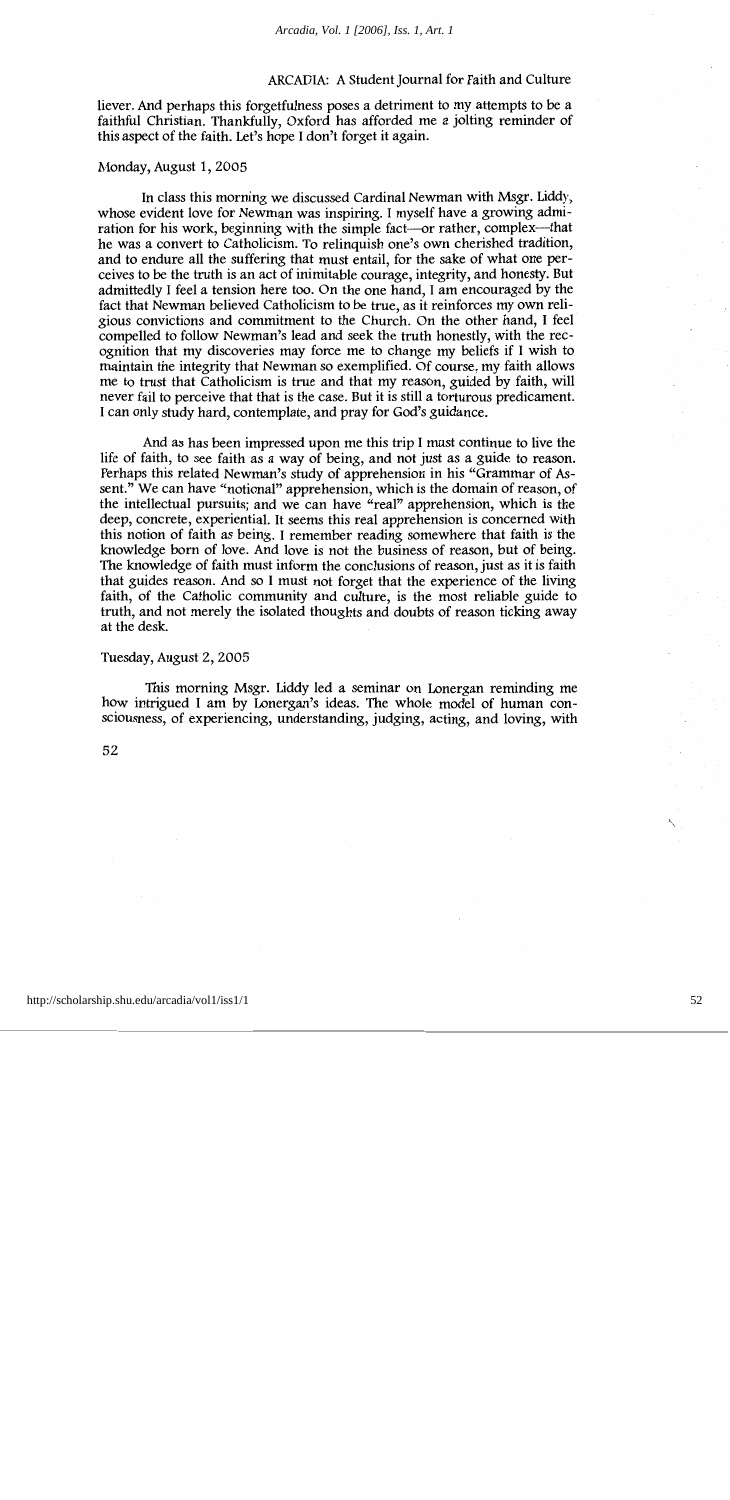the corresponding transcendental precepts of being attentive, intelligent, rational, and responsible, and all this as being a normative, cross-cultural, transhistorical guide to reality, objectivity, and human authenticity, is as fascinating as nay philosophical scheme I've come across. Particularly compelling is the straightforward notion of humans as questioning beings. It sounds simple, but its really incredible when I think about it. If you look at reality as a universal whole, and then point out us persons as those parts of reality that can do this bizarre thing of asking a question, of inquiring into the Truth, of seeking to know, it's astonishing. And then add to that the idea that our questions are not utterly open, but connected to the truth, intending true knowledge, containing an anticipation of truth, and this thing called questioning becomes even more marvelous. It seems to hint at the secret of human nature, of the universe. The very fact that we ask "why?" itself constitutes the beginnings of an answer. Does this impulse to ask, to know, not suggest a divine Creator who intended for us to long for the Truth for which we were made? "My heart is restless until it rests in thee." My questions do not cease until my soul resides in Truth. And all this talk of questioning reminds me of my favorite quote from Eric Voegelin, which is particularly relevant for our course's theme of faith and culture, especially in the contemporary world: "the problem with modernity is not the loss of the true answer, but the loss of the true question." Accordingly, Lonergan's transcendental imperative of asking question upon question for true understanding, is critically important.

#### Wednesday, August 3, 2005

Today we made an enjoyable excursion to London to visit Westminster Abbey. Seemingly less a place of religious devotion than a national tribute and memorial, it was half a monumentally impressive shrine of English history and half a pompous display of regal pride. Regardless, it was thrilling and chilling to be in a place so materially suffused with history. And moreover, it was an exceedingly tangible testament to the way in which the authentic practice of Christianity can get smothered by the social and political baggage that is heaped on top of it. The connection between Church and State, and the way in which the Church is adopted as a means of political expedience and social status, is dramatically visible in the Abbey, where you cannot walk a foot without seeing yet another awesome shrine or memorial to some king, queen, noble, or great thinker.

It's very odd to physically encounter the remnants, the tomb, of some historical figure who hitherto has only existed for me in my imagination. History is somehow recalled in a much more direct, immediate, and tangible way.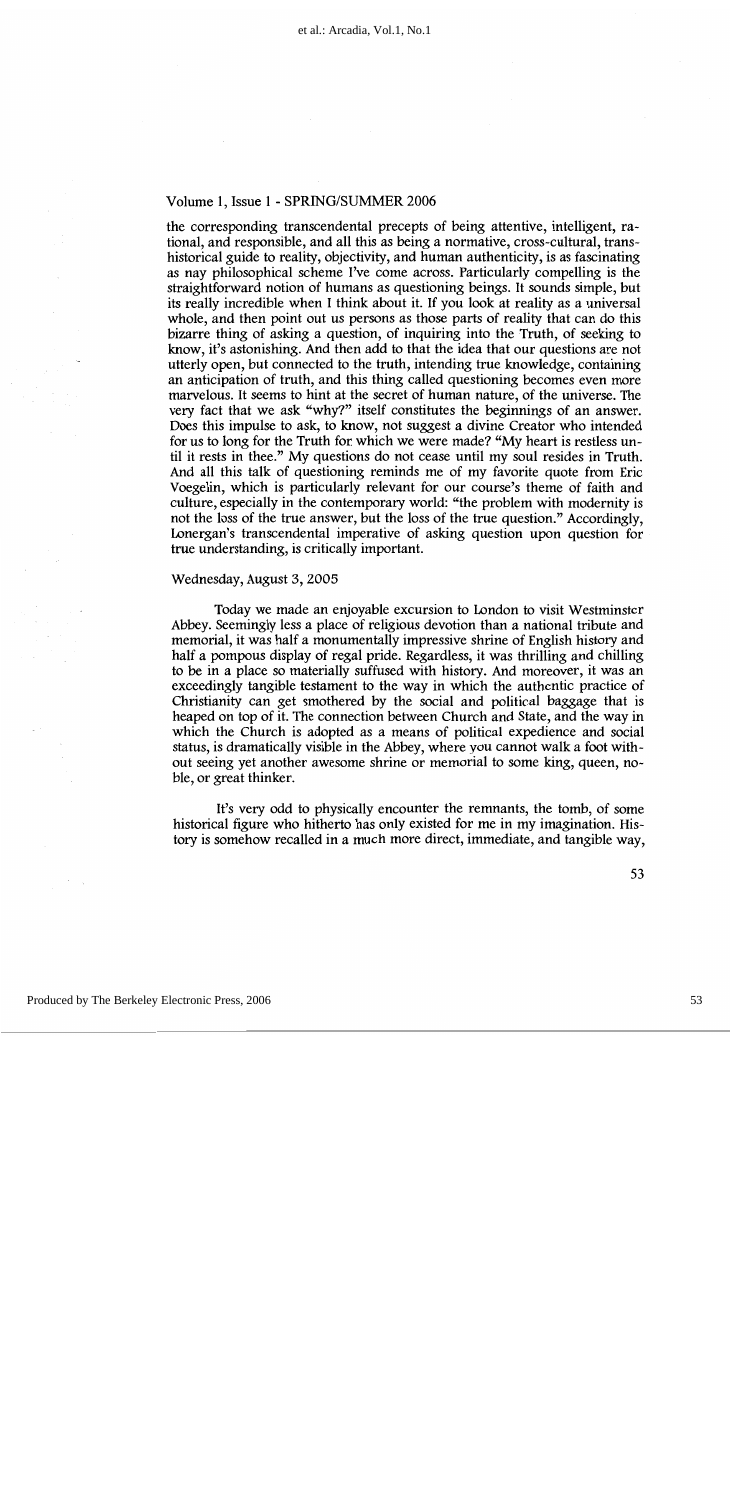almost experientially, when in the physical presence of the past. I've read "Henry  $V,$ " seen the movie, written on it, contemplated it—but to actually see his tomb is rather startling. It's difficult to fully appreciate the reality of the past, to get beyond the textbook imagination, in our natural preoccupation with the immediacy of the present. So when the past is presented to us in the present, it becomes more personal, more familiar, more recognizable.

These thoughts led me to wonder what kind of awakening I would have if I encountered the tomb of Christ. The past would then be in the tangible present. Yet I need not encounter the past to encounter Christ. Unlike Henry V, Christ is sacramentally present in the present. As a sacramental Christian, I believe that every experience I have as a historical being, everything that is immediate, tangible and contingent, belongs to the deeper realm of the sacred by virtue of the sacramental presence of Christ. And that is immensely more startling a thought than any that might have crossed my mind at Westminster.

#### Saturday, August 6, 2005

This morning we enjoyed an insightful discussion with Stratford on the Trinity. I found it particularly compelling, as it did much to help flesh out the understanding of the human person as an essentially loving being, as discussed vesterday in our reading of Lonergan. God is love, is a society of three persons eternally engaged in the supreme act of self-giving reciprocal love, and created human beings in His image for the purpose of love. It is thus in the full act of self-giving love that we act in accordance with our nature, and become the persons we were created to be. We make sense of our capacity and need for love, and thus for society, by reference to the Trinitarian nature of God. Discussions of the Trinity are, on the one hand, exceedingly abstract, dealing as they do with such a baffling proposition as three persons in one Being. Yet on the other hand, they are delightfully rooted in the down-to-earth, commonsensical experience of love and society. Just as we understand, on the highest speculative level, our own being by virtue of the Trinity, the reality of Trinitarian love is made palpable, accessible, by the love of everyday human life in which it is reflected. The happiness, the joyful aura, of our little community here at Oxford, our society which coheres in loving friendship, is a dim approximation of that sheer delight that belongs to the Trinity. I think C.S. Lewis wrote somewhere that that intrinsic society that makes up the Trinity is not only a relationship of joy, but of fun—it might even be thought of as a kind of dance. Such a rich conception of the Trinity makes a tremendous load of sense when we see it as the divine basis for the experience of human friendship, such as here at Oxford, in which our society is not only loving, but fun-loving, and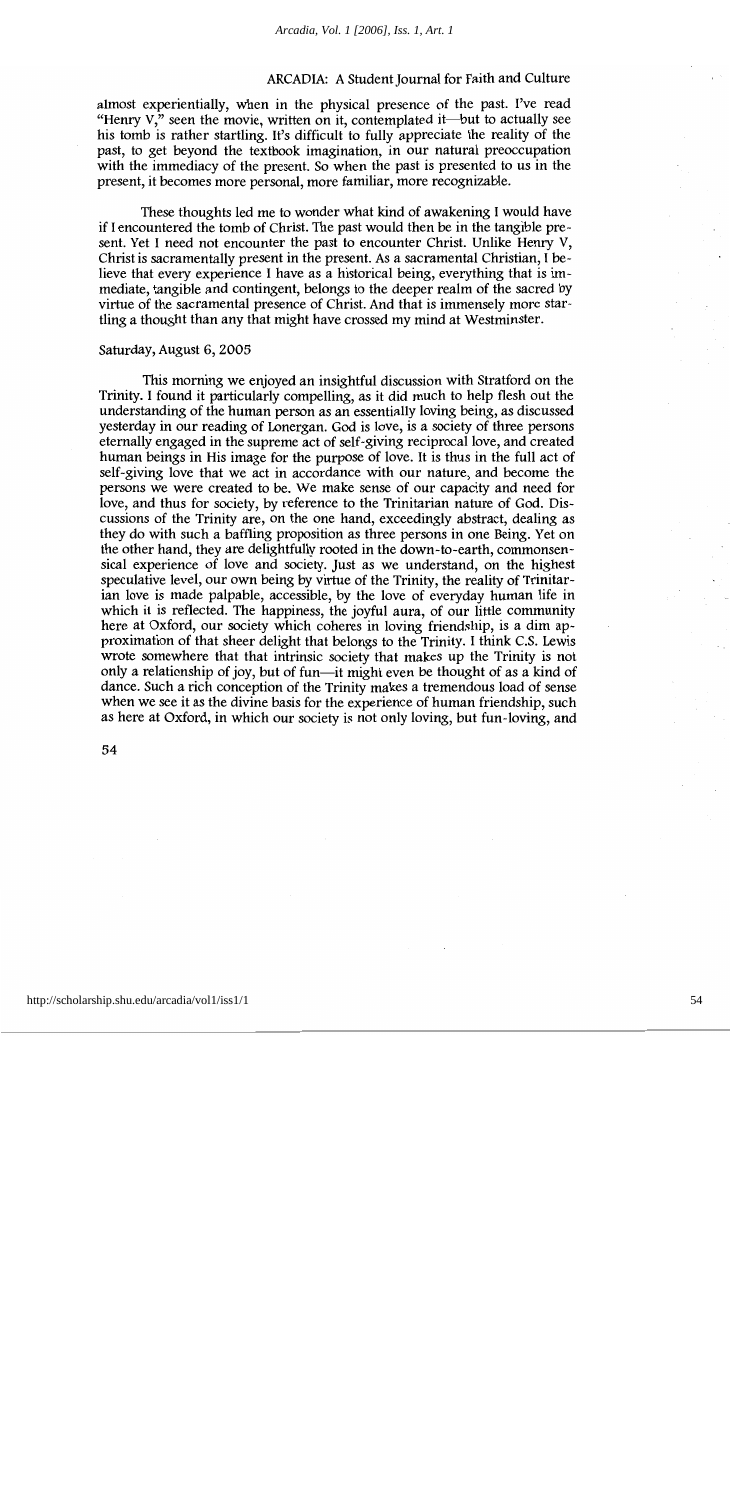that immensely healthy sort of fun that derives from simply enjoying the company of others in a celebratory spirit of good humor. Just as Chesterton said that the one secret Christ kept from the human race was his sense of humor, I am certain that that inner society of the Trinity must be resonating with a prodigious laughter in exuberant joy. As a last aside, I would like to remark that while all this talk of the Trinity is bound up in a terribly difficult doctrine, difficult to grasp much less to accept, the Trinity affords a consummately superior explanation of the phenomenon of human love in all its varieties. It is not only robust (especially in the modern confusion about love), exciting, and beautiful, it is exceedingly reasonable. By which I mean not that the mystery of the Trinity is all that accessible to human reason, but that Christianity itself is rendered that much more persuasive, more rational, by offering such a might foundation for the human experience of love, for that thing that seems to reside in the very core of our existence, our being.

#### Monday, August 8, 2005

The Caldecotts discussed in class today the dilemma of faith and culture, and the sorts of problems posed by the contemporary world to Christian evangelization. An insightful ideas proposed was that our culture is a culture of boredom. The contemporary mind is motivated by a consumerist mentality that seeks to be constantly entertained. The world exists for our consumption, and entertainment becomes the premium object of desire. Yet when we fail to achieve that desire, when the world no longer entertains, we find ourselves in a state of utter boredom. Beneath the superficial realm of entertainment, life has nothing to offer the mind captivated by consumerism. Boredom, a sort of apathetic despair, is all that resides beneath the surface.

It reminds me of T.S. Eliot's view that beneath the surface of modern life lies first boredom, and ultimately horror. Now horror is more terrifying than boredom, but perhaps it is not worse, because it at least has passion and vivacity. It is alarming, and thus motivating, while boredom is neither: boredom is simply bland and impassionate. If the consumerist mind cannot get beyond boredom, therefore, it is in dire straits, because it is lifeless. And it cannot get beyond boredom because it cannot get beyond itself. It is lifeless because it does not partake in the reciprocal act of self-giving, of love, that is the source of created life and well-being. Our life becomes empty to the extent that we get caught up in the dynamic of boredom and entertainment.

It is this lifelessness that lies at the root of boredom that is real problem. It is the inability to be inspired by, to be passionate about, either good or evil.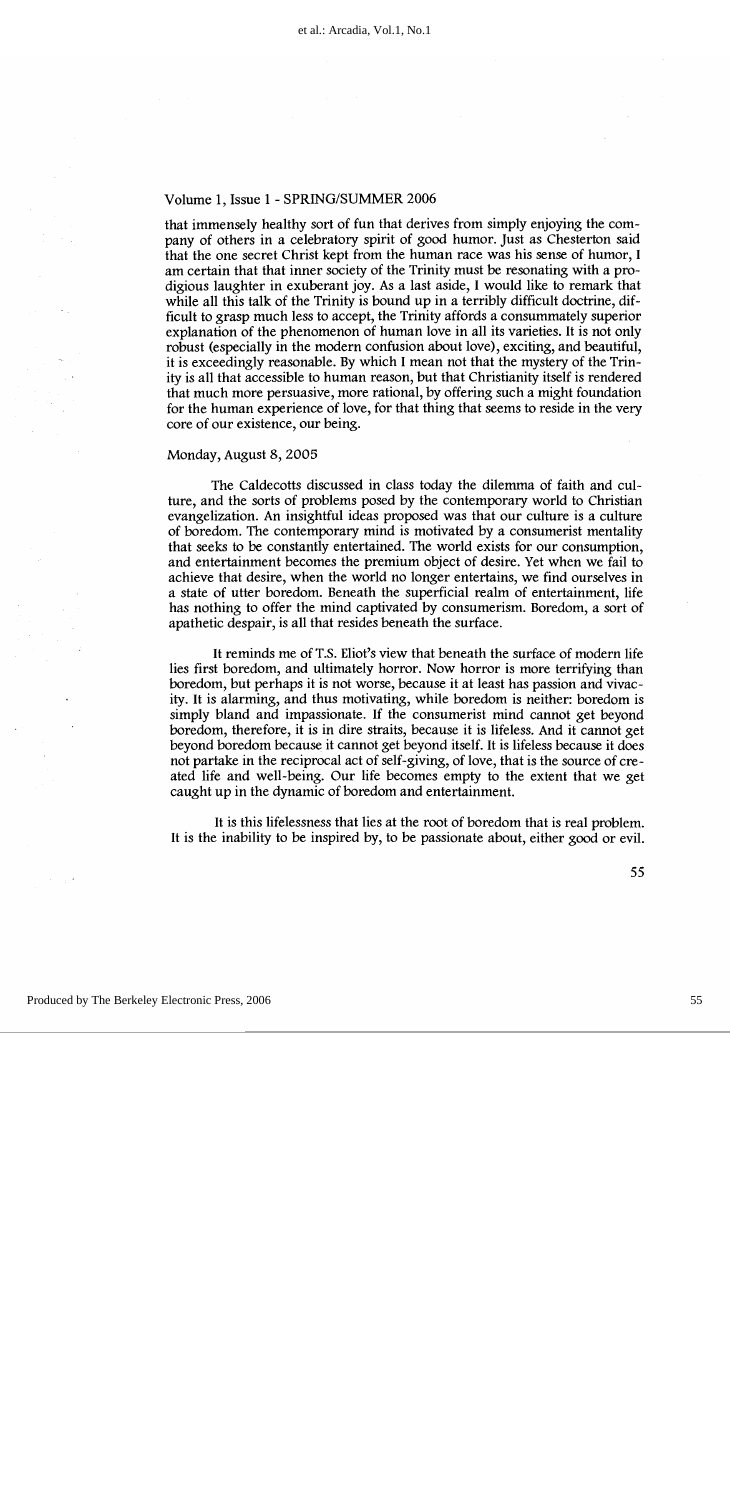At least the atheist convinced by the problem of evil is passionate about what seems to him to be a lack of goodness in the world. But the bored, atomistic individual of modern society is not even swayed by evil. In Chesterton's novel "The Man Who Was Thursday," one character states, in a favorite line of mine, that the problem with the world is that we only see the back of the world, and it is brutal and uninspiring. The human imperative is to get around to the magnificent front, and thus repair our vision. There we will behold the consummate goodness of the world. This imperative seems to me particularly relevant to the bored mind, for the bored mind is the blind mind. It cannot see beyond itself and its lack of entertainment to see the goodness in the world that is the source of true entertainment. For entertainment is curiously a very Christian thing—it partakes in that fun that is the essence of Christian joy. But it becomes unChristian, even anti-Christian, when it becomes a vehicle for escaping life rather than an essential, natural part of life itself. We don't exist to be entertained, but to entertain each other as a society of persons. If the bored modern mind could get at this distinction between true, good entertainment and false, escapist entertainment, it would be well on its way to getting around to the true front of the world, to use Chesterton's metaphor. In the Christian view, life beneath the surface is the source of vital entertainment, not the lack thereof (as in the consumerist mentality). Just as the fully Christian life is captivated by joy, it is immune from boredom. Boredom is a symptom of the disease of faithlessness-an increasingly common ailment of the modern world.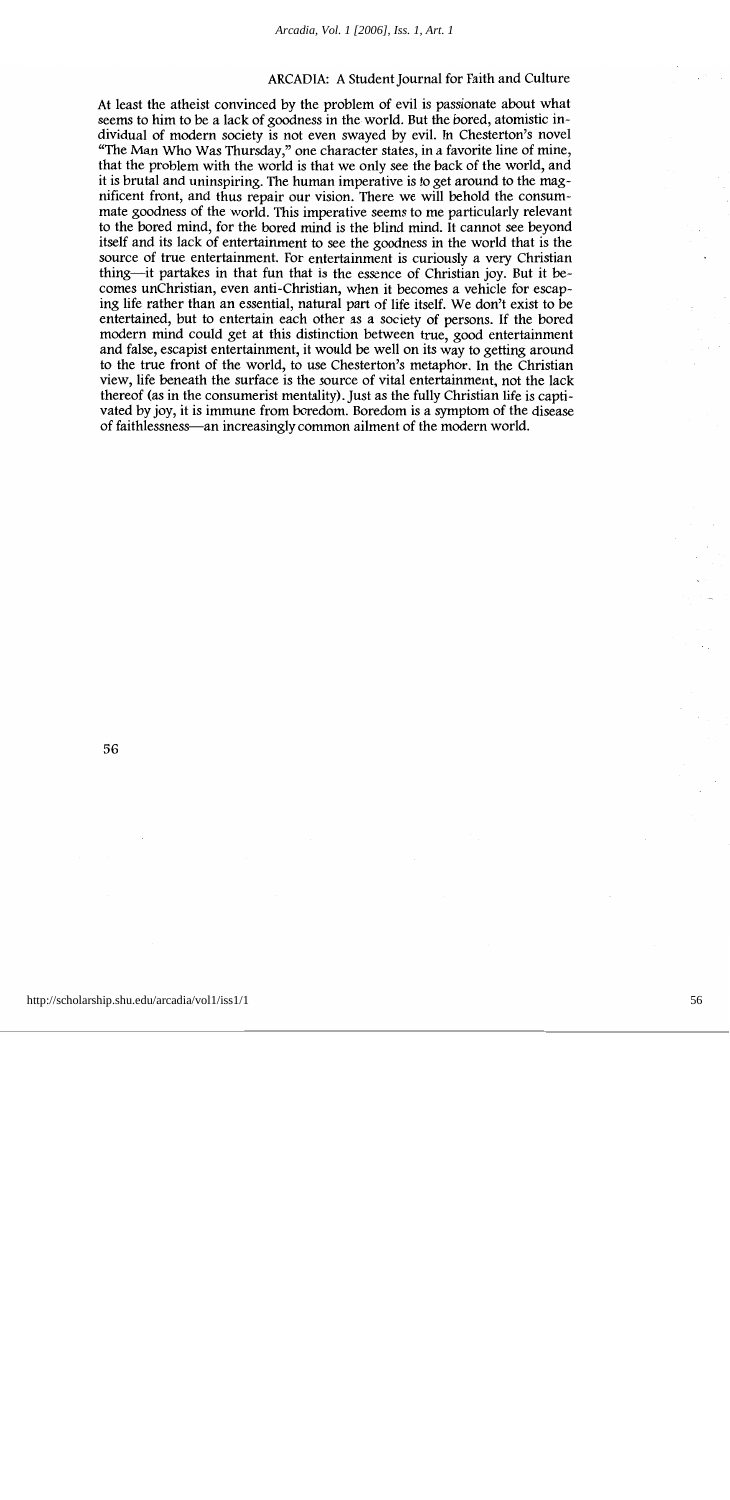#### Excerpts from the Oxford Journals Francis Tanczos

#### Thursday, July 28, 2005

Since arriving to Oxford, yesterday, I have already been exposed to a world of new things. Of course, coming to England is one of them. However, I also took part in the Latin Mass at Oratory Church. I thought a lot about the significance of this particular experience to me and found that it interesting that of the fourteen years or so of my Catholic education, this had been my first Latin Mass. What is even more significant is that, on the contrary, my parents and grandparents grew up (in Hungary) only hearing Latin Mass making this experience one that I am sure to truly remember.

Needless to say, the Mass was simply a beautiful experience. Of course, I must also admit that Latin translations books were a "saving grace," as the only thing I remember from high school Latin class was the Pater Noster.

The first morning for me in Oxford, only one thing was in my mind: how cold it is here in July! Perhaps, there is some correlation between drinking and the weather here. But in all seriousness, I found that there is definitely something warm about celebrating Mass together in a smaller community, no matter how early or cold it is in the morning.

For me personally, the first session of today's class introduced me to the tone of the entire course. I must admit that it is always refreshing to be challenged to think in a new way. In this case, as an international relations major, thinking philosophically is something generally new (other than ethics) and combining the two disciplines is a very engaging experience. More specifically, it is interesting for me to take a "stroll" down a new avenue where I can come across a new array of terminology and theory. For example, the 'bicycle accident' allegory (not only humorous) exhibited the metaphysical explanation versus physical explanation and system versus contingency. I am sure that ordinarily I would have never ventured a second thought at this situation if it were to happen to me but put philosophically, a door is opened to endless questions (some of which we answered in class). Such is the same I find when examining human history (i.e. the philosophies of history as according to Hegel, Augustine, Dilthey, etc.).

Continuing on to the second session of the first day, one concept appealed to me above all of the others and that was the concept of "perfection."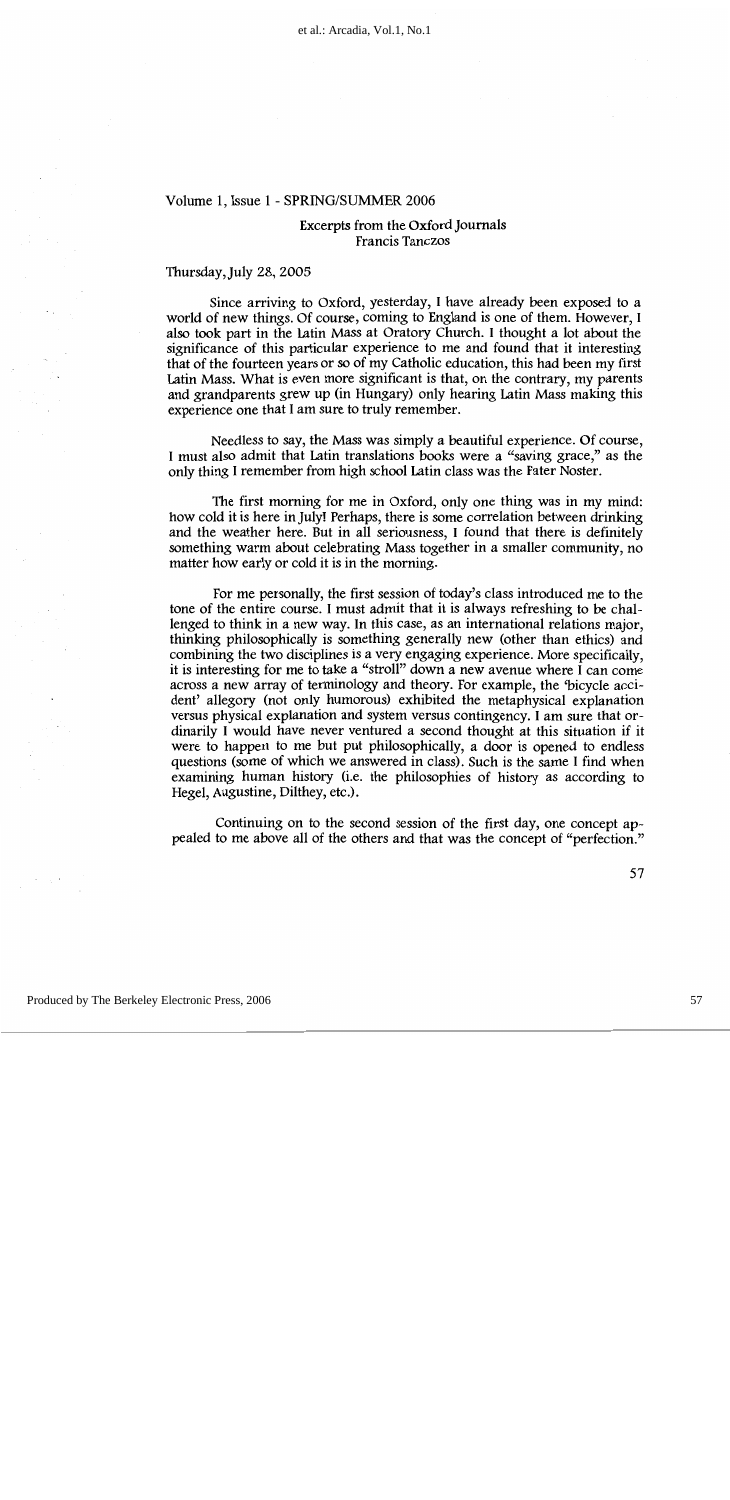The topic of perfection was raised through the discussion of the different connotations of history. The question in my mind was: are human beings perfectible especially if there is no real consensus on what "perfection" is? I find that, through Catholicism, the answer seems to be that there is the hope that this can be achieved but only if we challenge ourselves to become perfect by our actions and not only our words.

#### Friday, July 29, 2005

A perfect way to start off any day, the morning Mass gave me the "spiritual energy" to start off the day even though I must admit that "jet lag" was still working against me. Monsignor Sullivan's homily struck me with intrigue today when he said that "we must let ourselves be loved." As the day went on, I thought about and contemplated the meaning of love and subsequently, the meaning of God's love. Someone could make the argument that this statement holds no validity but that would be not only narrow-minded but wrong. Asking myself why this is, I had come up with the idea that the truth is that God loves each and everyone of his children and has loved them throughout the history of humankind (the evidence for this seems more clear to someone with faith). In this sense, as we learned in class about timelessness, so is God's love, in addition to being limitless. And then I asked myself: why is it that man has constantly gone astray throughout history falling into the hopelessness of evil (from Adam's temptation to today's acts of terrorism)? The answer seems pretty clear after a while and that is because we have not let ourselves be loved by God and thus, we have not completely turned away from sinful acts.

The morning and afternoon sessions of today's class were again filled with insightful philosophical lecture and discussion. But what caught my intrigue was the topic of the convergence of religion and science (secular). For me, John Lukacs is not only a fellow Hungarian but also a wonderful writer and philosopher. By all means Lukacs makes a valid argument by pointing out the "outdated" feud between religion and science. I believe that Lukacs is alluding to the fact, the two are reconciling and as of the last couple of years, they have successfully coexisted. In other words, what he is saying is that, in general, no one is greater than the other in modern thought.

Finally, at the group discussion about our "life-changing" decisions, I came to another realization. During the exercise, I couldn't help but be reminded of Robert Frost's famous poem of "Two Roads Diverged in A Wood." I know that I, personally, as many other people, have found myself making several important decisions throughout the course of my life but perhaps, we find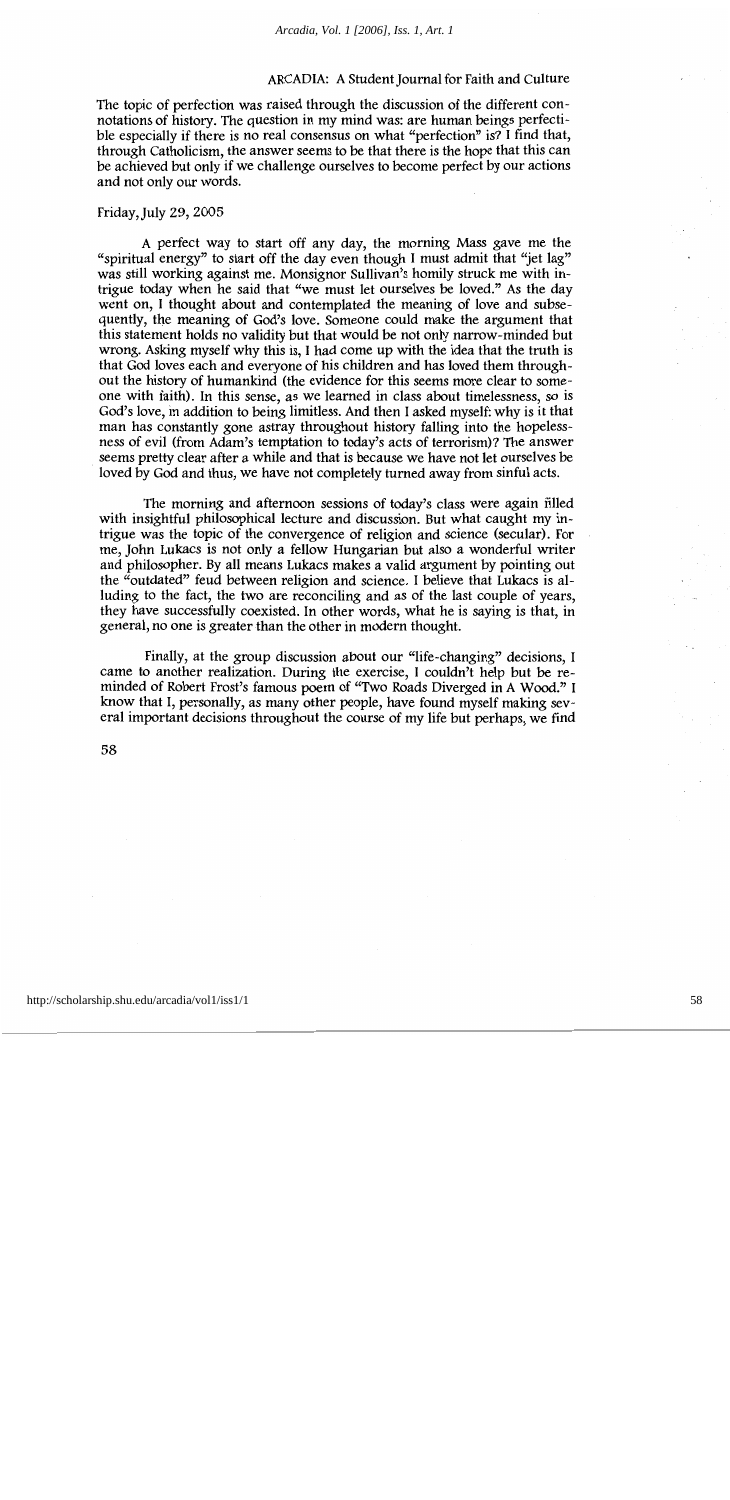ourselves at Frost's scene more often than we would think. In retrospect, I believe that sometimes it is necessary to think back at the decisions one has made whether out of nostalgia or improvement. After all, our own history should matter to us.

#### Friday, August 5, 2005

What is objectivity? What is subjectivity? These are two relatively difficult questions to answer especially put into the context of today's class discussion. What seems to be the right answer is that there are no "right" answers. Through today's class discussion, the fact that we live in a world where everything is relative had become even more apparent to me. Listening to the responses in class, each student had a different interpretation of how to explain these two terms and I believe that there was even a mention of the two being one in the same with no real distinction between subjectivity and objectivity.

Father Lonergan's theory on the structural system of how we humans obtain "knowledge," though difficult to understand in one sense, is very intriguing. As Monsignor Liddy explained, Lonergan provides that the definition for subjectivity is: the fruit of authentic objectivity. Interestingly, however, the same is also true the other way around. So then, what is the difference? In essence, I believe that Lonergan's theories are basically set up with the question  $$ what do I know, when I make a decision  $-$  in mind. In other words, there has to be a distinction between empirical knowledge and that which is speculative.

What is even more interesting is that you can tie this topic into the modern and the post-modern way of thinking. The modern view would provide that there should be a continued drive towards knowledge and the quest for certainty. In doing so, it would allow for objectivity to exist whereas the post-modern way of thinking provides that achieving certainty is, not only impossible, but naïve. In this sense, people must yield to subjectivity.

#### Sunday, August 7, 2005

This morning, instead of going to Littlemore, I stayed in Oxford to attend the Latin Mass at Oratory Church once again. Although I am still not used to the Mass in Latin nor do I understand it completely, the mysticism of the Latin chants has always impressed me. I remember learning that in the early times of the Christian church the chanting was an effective means of remembering the prayers and responses especially for the lay people. Through my personal experiences, I find that this is indeed the case because even after the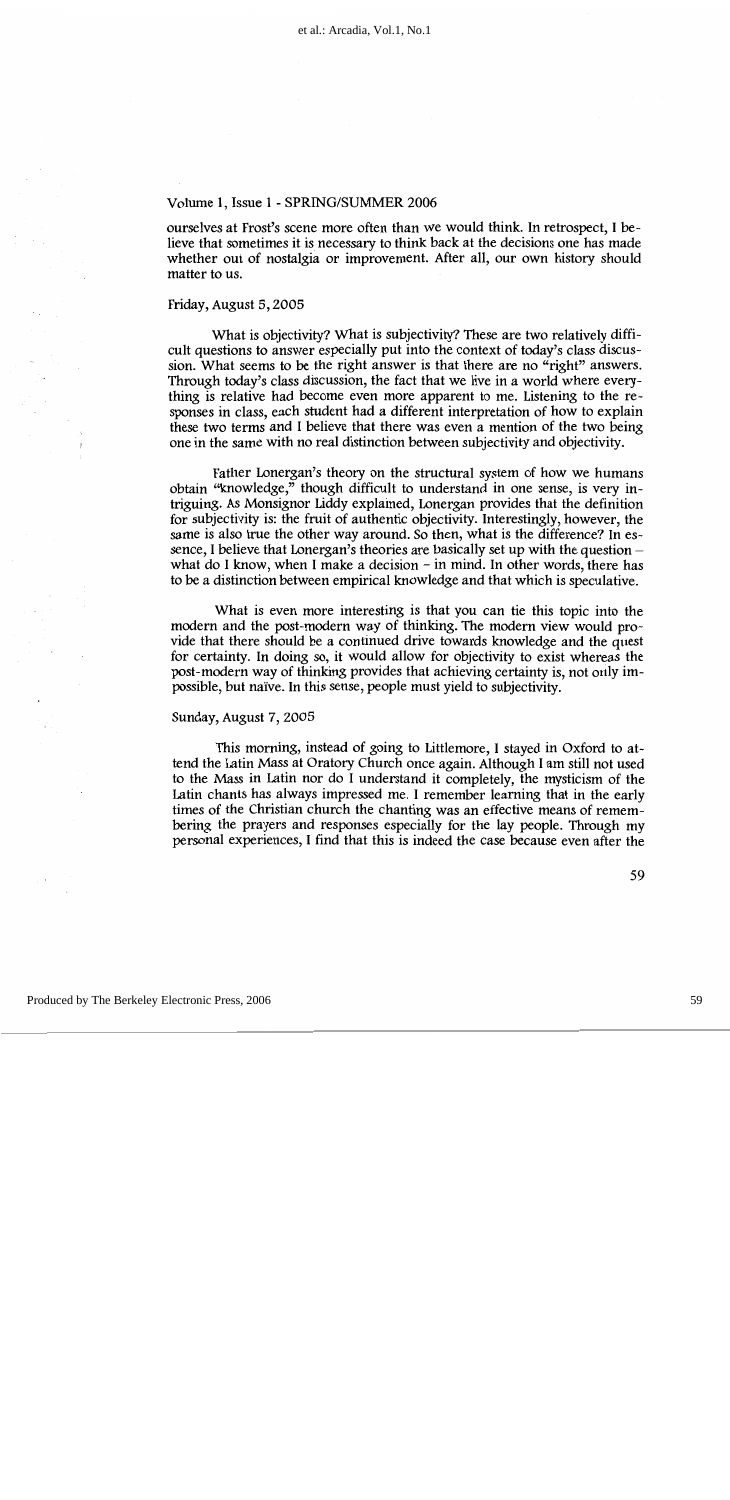Mass many of the chants and responses stayed in my mind.

Something else which I believe was an interesting coincidence was that this Sunday's Mass commemorated Cardinal Newman, whom we learned so much about from Monsignor Liddy's lectures, as well as reading his sermons for this class. During the homily, the priest spoke about the necessity of acting in our faith or in another sense the church being the "arm" of God. The priest then went on to quote Cardinal Newman in one of his works called *Prayers*, Verses and Devotions saying,

> If I am sick, my sickness may serve Him; in perplexity, my response to that perplexity will result in glory of Him; if I am in sorrow, my sorrow may even serve Him. My sickness, or perplexity, or sorrow may be the necessary components of some great end, which is now quite beyond us. He is a practical God and permits nothing to be spent in vain.

I can't help but agree with this because the truth is serving God does not mean going to Mass on Sundays or praying to Him when we are in need but rather, acting out our faith with our minds, bodies and souls. For any Christian, there is no greater calling than this and I believe that this is what Cardinal Newman is alluding to in these great lines.

#### Monday, August 8, 2005

It has occurred to me over the past two weeks that in the foundation of the Christian culture and faith there is a myriad of people and events that created a "fellowship" between nations and people. From the invaluable contributions of the great philosophers to those of the martyrs and saints, our Christian church has become a diverse community transcending time and region to unite a people in a common belief and worship of God the Father, Jesus the Son, and the Holy Spirit. Though history may have separated the Church in the way it worships (i.e. Catholics and Anglicans, East and West, etc.), the faith in God is what unites the Christian Church.

In our quest in understanding the foundation of Christian culture, we have turned towards the essential writers of the faith, from the early Christian writers like Augustine and Aquinas to the more recent writers such as Newman, Chesterton, Lewis and Tolkien. Through reading their words and understanding their theories and philosophies, perhaps, we as Christians have come to a better understanding of our faith and the history of our faith. These writers were our "windows" into the history of Christianity. In this way their contri-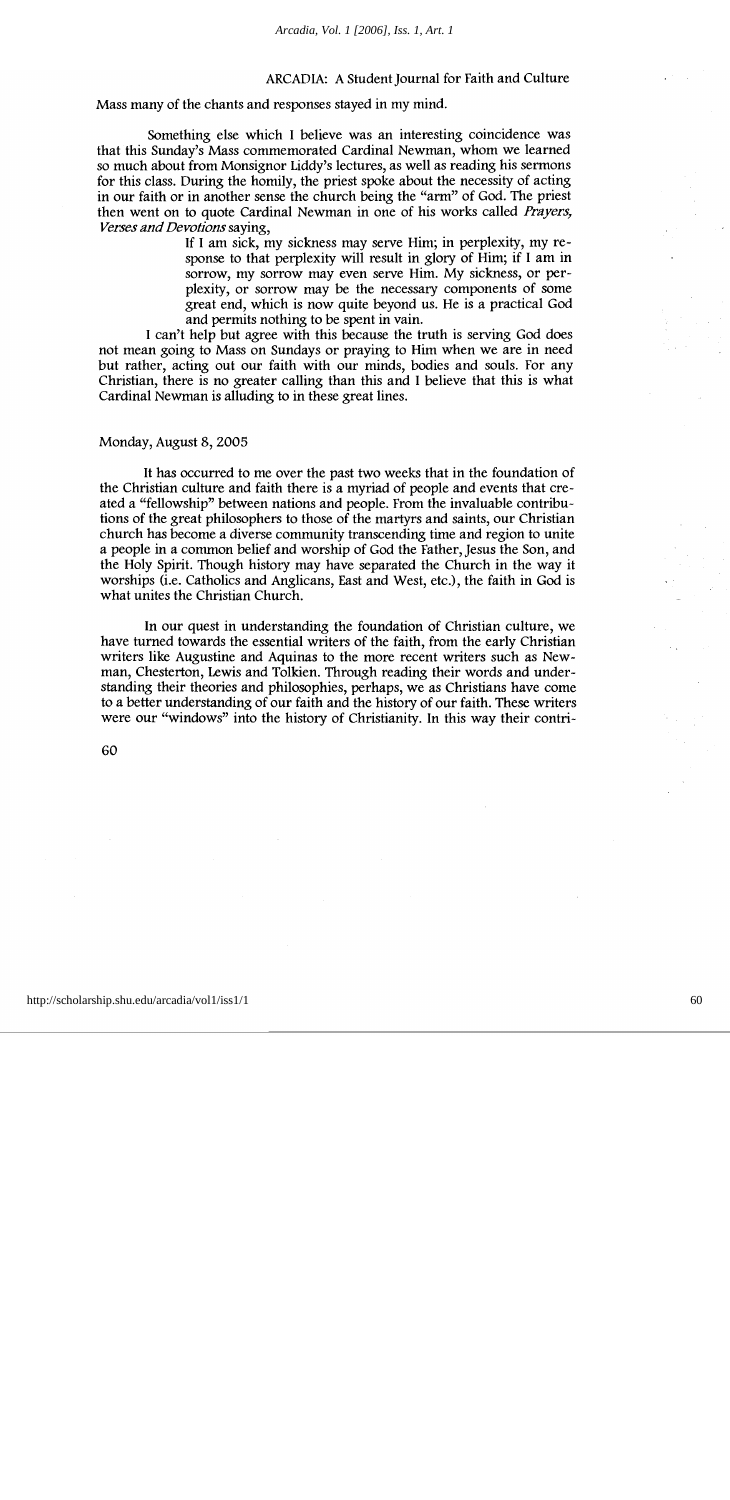bution to the Christian faith and they, themselves, have truly become immortal.

Ì,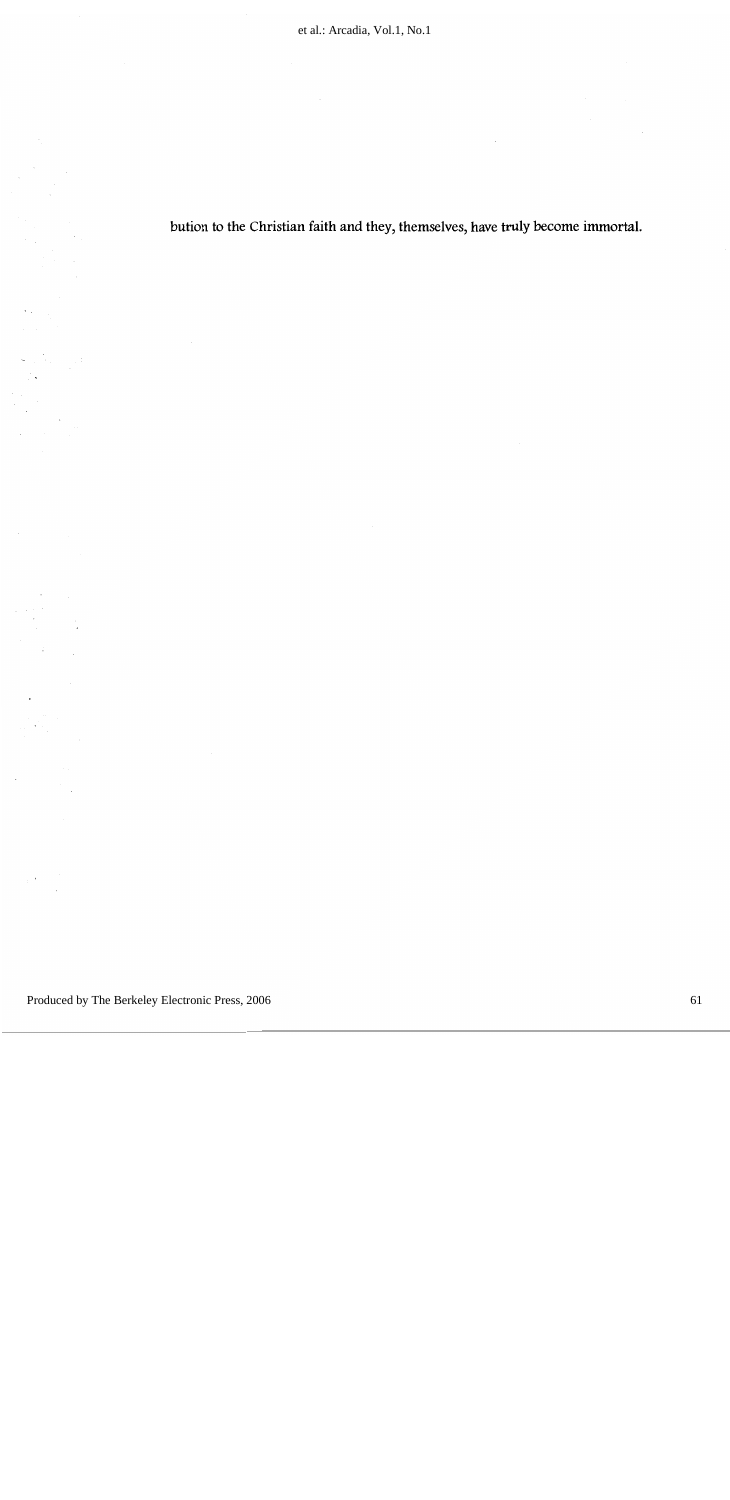ARCADIA

# Call for Submissions!

All student papers, poems, and journals that engage with Catholic Ideas are welcome for submission. (Limit of 3) works per author) Please submit all pieces in hard copy to Fahy Hall 318 attached and as an MSWord Document to guerrael@shu.edu by Monday, October 2.



Arcadia - A Student Journal for Faith and Culture offers a vehicle where both undergraduates and graduates can contribute to the ongoing "dialogue between the Catholic tradition and all areas of contemporary culture." A project of the Center for Catholic Studies, Arcadia is edited by students and faculty of Seton Hall University, South Orange, NJ and is published bi-annually at the close of the Fall and Spring semesters.